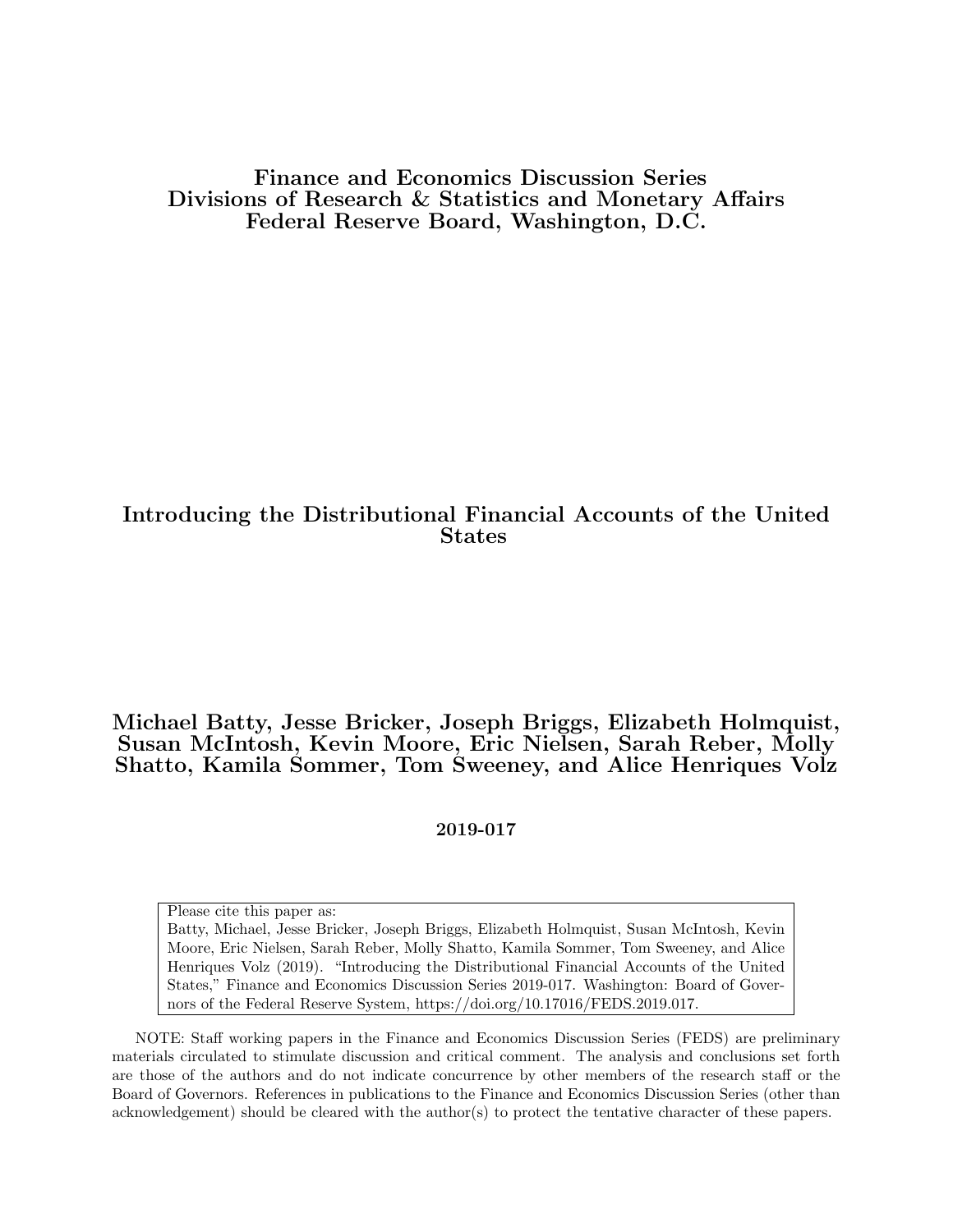# Introducing the Distributional Financial Accounts of the United States<sup>∗</sup>

Michael Batty, Jesse Bricker, Joseph Briggs† , Elizabeth Holmquist, Susan McIntosh, Kevin Moore, Eric Nielsen, Sarah Reber, Molly Shatto, Kamila Sommer, Tom Sweeney, and Alice Henriques Volz

March 2019

#### Abstract

This paper describes the construction of the Distributional Financial Accounts (DFAs), a new dataset containing quarterly estimates of the distribution of U.S. household wealth since 1989, and provides the first look at the resulting data. The DFAs build on two existing Federal Reserve Board statistical products — quarterly aggregate measures of household wealth from the Financial Accounts of the United States and triennial wealth distribution measures from the Survey of Consumer Finances — to incorporate distributional information into a national accounting framework. The DFAs complement other existing sources of data on the wealth distribution by using a more comprehensive measure of household wealth and by providing quarterly data on a timely basis. We encourage policymakers, researchers, and other interested parties to use the DFAs to help understand issues related to the distribution of U.S. household wealth. JEL Codes: E01, H31, H5, N3

<sup>∗</sup>The analysis and conclusions set forth here are those of the authors and do not indicate concurrence by other members of the research staff, the Board of Governors, or the Federal Reserve System. This project reflects the combined efforts of the Flow of Funds and Microeconomic Survey sections at the Federal Reserve Board. We are grateful to Marco Cagetti, Karen Pence, and Paul Smith for providing outstanding guidance and supervision of this project, as well as numerous edits to this paper's text. We also thank Jeff Thompson for work in the early stages of this project. In addition, we also thank seminar participants at the Federal Reserve Board for their useful feedback and suggestions.

<sup>†</sup>Corresponding author: joseph.s.briggs@frb.gov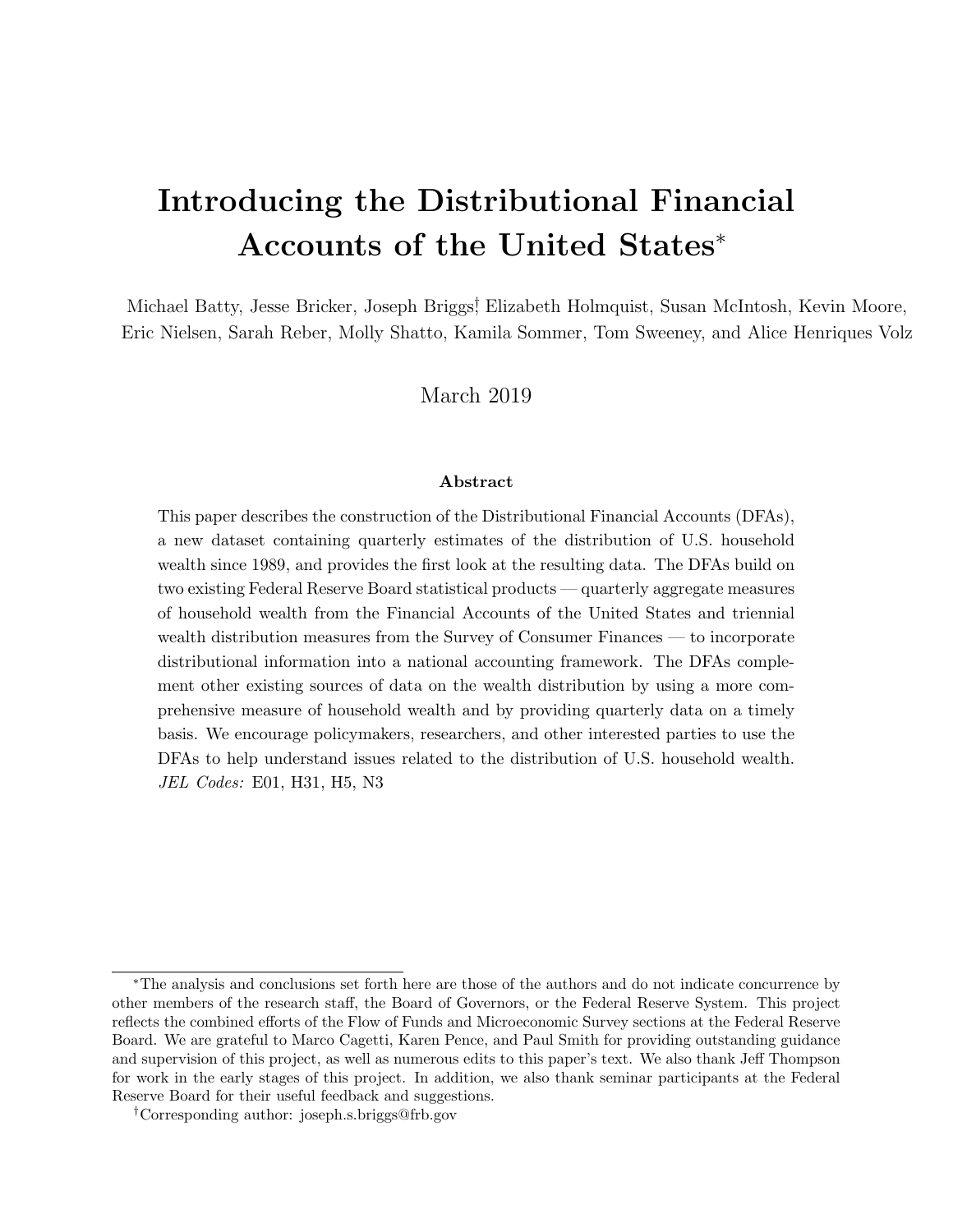## 1 Introduction

Wealth concentration is an important characteristic of the United States economy, with evidence mounting that concentration has increased over the last 30 years (Wolff et al. (2012), Piketty (2013), Bricker et al. (2016), Saez and Zucman (2016), Rios-Rull and Kuhn (2016)). This increase in concentration has important implications for a number of economic and social outcomes. For instance, studies have examined the relationship between the wealth distribution and economic growth (Banerjee and Duflo (2003)), monetary policy transmission (Auclert (2019), Gornemann et al. (2016), Kaplan et al. (2018)), aggregate saving rates (Fagereng et al. (2016)), optimal tax policy (Albanesi (2011), Shourideh (2012)), social mobility (Benhabib et al. (2017)), and even political engagement (Solt (2008)).

The explosion of interest in the wealth distribution has also highlighted several limitations of some of the existing data sources. For example, many of the existing measures of the household wealth distribution are not comprehensive in their concept of household wealth, are measured at a relatively low frequency, or are only available with a substantial lag. Separately, scholars who focus on national accounts have expressed interest in incorporating microeconomic heterogeneity into these frameworks.<sup>1</sup>

This paper describes the construction of the Distributional Financial Accounts (DFAs), a new initiative that provides quarterly, timely estimates of the wealth distribution based on a comprehensive measure of U.S. household wealth. The DFAs are constructed by integrating two statistical products produced by the Federal Reserve Board: the Financial Accounts of the United States and the Survey of Consumer Finances (SCF). The Financial Accounts are U.S. national accounts that provide quarterly measures of aggregate assets and liabilities for various economic sectors, including households, and the SCF collects detailed measures of a representative sample of household-level balance sheets (including of very wealthy households) every three years. The DFAs combine the SCF's distributional information with the Financial Accounts' quarterly national accounting framework in a manner that is consistent with both data sets. The DFA project is part of the Enhanced Financial Accounts (EFAs)

<sup>&</sup>lt;sup>1</sup>For example, Carroll (2014) cites the need for distributional national statistics, while the Inter-Agency Group on Economic and Financial Statistics has called on G-20 nations to develop such statistics that are internationally comparable. Other efforts to construct distributional national measures in the United States include early work by King (1915), King (1927), King et al. (1930), Kuznets (1947), and Kuznets and Jenks (1953), more recent efforts by Piketty et al. (2017), and official measures currently in development at the Bureau of Economic Analysis (e.g., Furlong (2014), Fixler and Johnson (2014), Fixler et al. (2017)).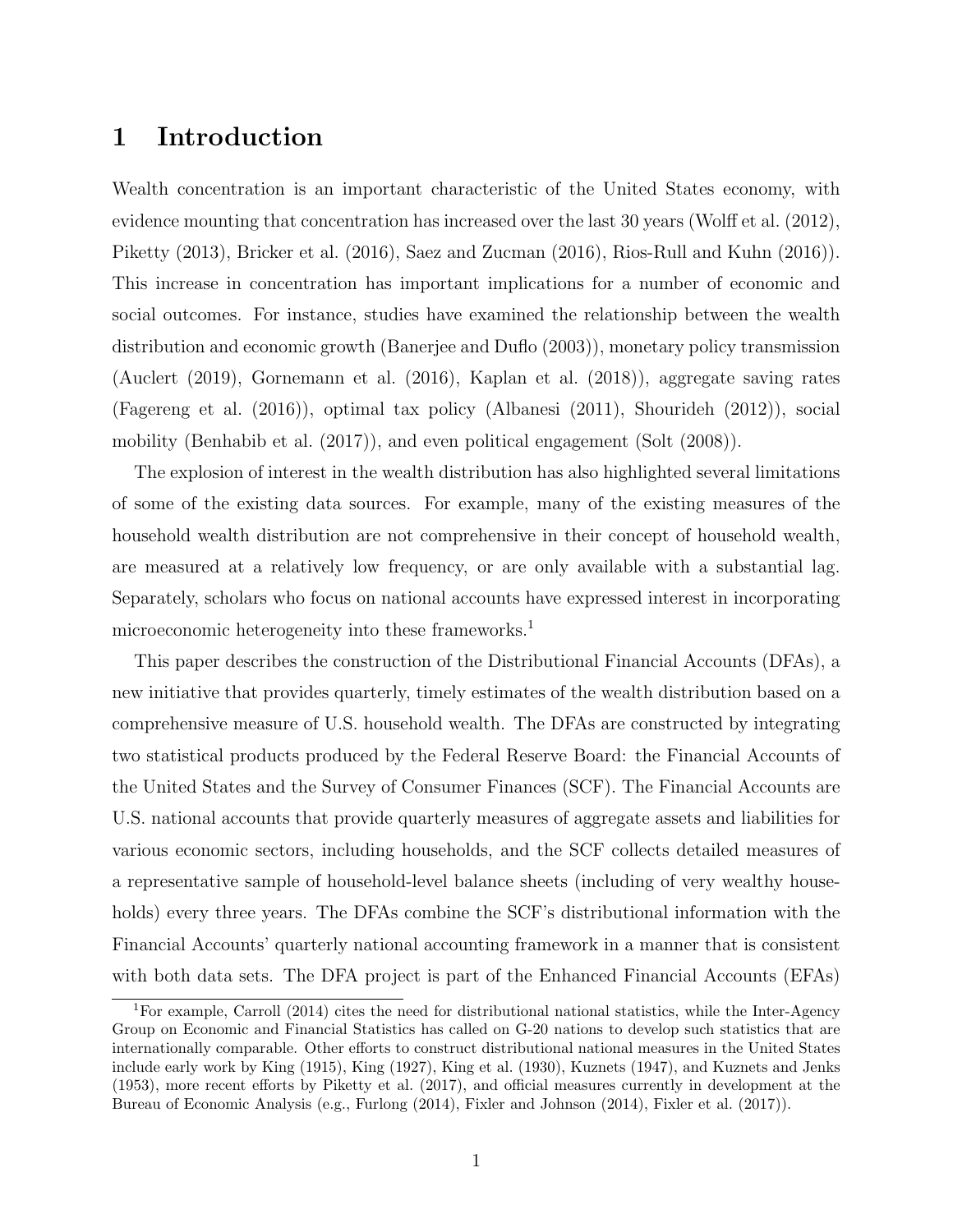initiative, which seeks to expand the scope of the Financial Accounts by adding additional information from other data sources.<sup>2</sup>

We construct the DFAs in three steps: 1) we generate a balance sheet from the SCF that is conceptually consistent with the components of aggregate household net worth in the Financial Accounts, 2) we interpolate and forecast the reconciled SCF balance sheet for quarters where the SCF is not observed based on information in the Financial Accounts and other sources, and 3) we apply the distribution observed in the reconciled SCF to the Financial Accounts' aggregates. This approach produces rich and reliable measures of the distribution of the Financial Accounts' household-sector assets and liabilities for each quarter from 1989 to the present.

In this paper, in addition to detailing the construction of the data, we highlight three features of the DFAs that we believe will be particularly useful to analysts and researchers, with illustrative findings for each. First, the DFAs provide a comprehensive integration of disaggregated household-level wealth data with official aggregate wealth measures. As detailed below, the SCF directly measures nearly all household assets and liabilities accounted for in the Financial Accounts, and, for the few exceptions, we carefully impute the missing information. The incorporation of household-level asset and liability data reduces the need for strong assumptions to generate a distribution and results in a reliable and detailed measure of the wealth distribution. We find a marked increase in wealth concentration over the last 30 years that is consistent with prior studies, but with somewhat lower overall wealth concentration than measured in other data sets.

A second key feature of the DFAs is the relatively high-frequency of the measures of the wealth distribution, making it suitable for studying the business cycle dynamics of the wealth distribution. For example, with complete balance sheets since 1989, the DFAs show quarterly movements in relative financial positions for each wealth group before, during, and after the dot-com era and the Great Recession. We find that the wealth share of the top 1% was strongly pro-cyclical over this period. In contrast, the wealth share of households in the  $90-99$ <sup>th</sup> percentiles of the wealth distribution varied counter-cyclically, while the share for households in the bottom 90% of the wealth distribution displayed little cyclical behavior over this period. These dynamics are typically difficult to observe in other data sets because

<sup>&</sup>lt;sup>2</sup>More information about the EFA initiative, and additional EFA projects, can be found at https: //www.federalreserve.gov/releases/efa/enhanced-financial-accounts.htm.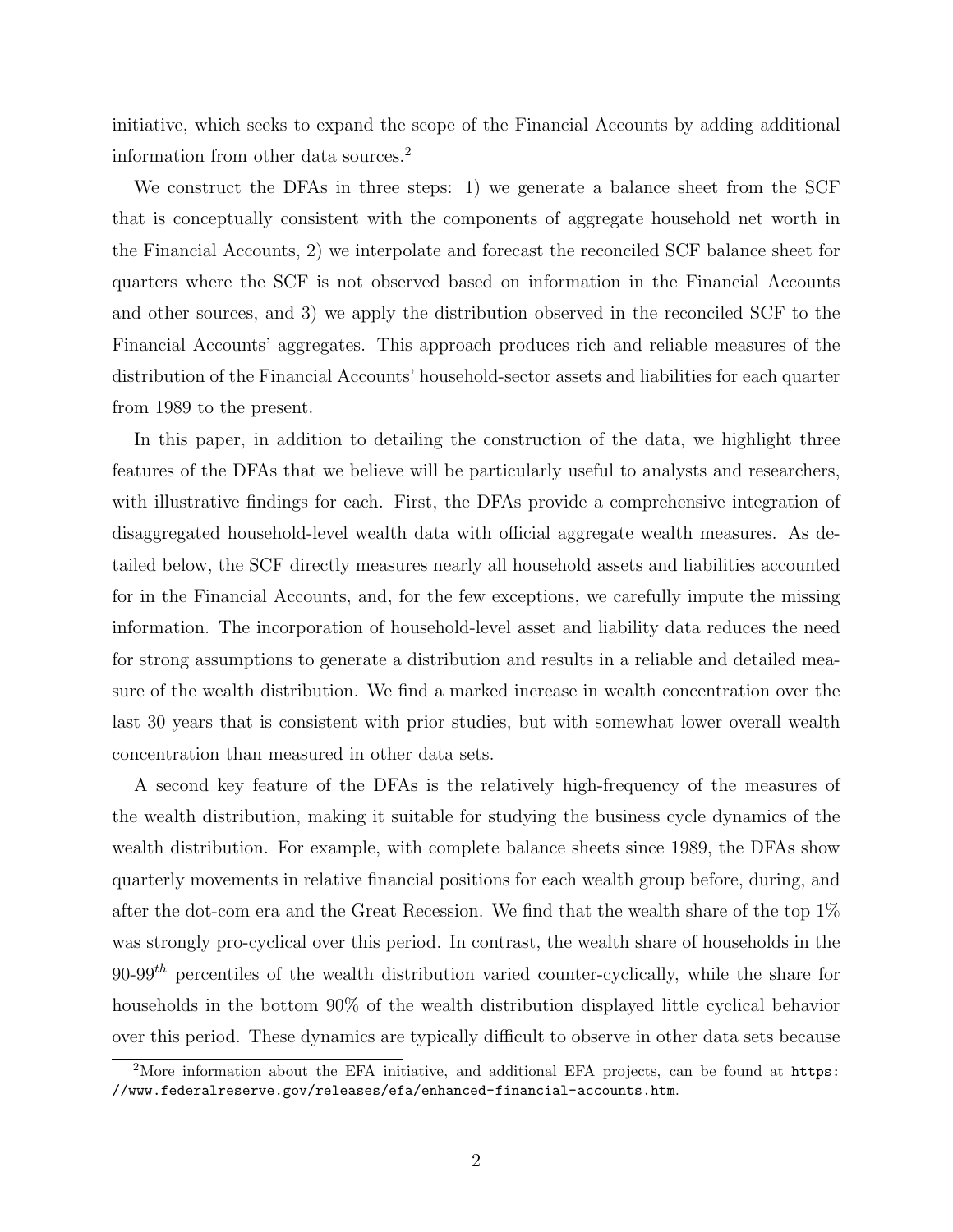peaks and troughs often fall between times of survey measurement.

A third important feature of the DFAs is timeliness. As part of the Financial Accounts, the DFAs will be published about ten or eleven weeks after the end of each quarter, making the DFAs a "near-real-time" measure that can be used for studying recent changes in the wealth distribution. This feature could be especially valuable during turning points or times of economic turmoil. As an example, we note that the long-term trend of increased wealth concentration continued through the 3rd quarter of 2018 but that this trend reversed with the large stock market decline in the 4th quarter of 2018. In addition, we test how the DFA methodology would have performed during the Great Recession and find that the DFA estimates correspond well to the actual data that was published much later.

The paper proceeds as follows. In Section 2, we document the reconciliation between the measurement concepts used in the Financial Accounts and the SCF. In Section 3, we describe how we interpolate and forecast the reconciled SCF-balance sheets to unobserved quarters. In Section 4, we describe a few high-level results and their implications for understanding the distribution of household wealth. In Section 5, we test the sensitivity of these findings to alternative reconciliation approaches and to the sampling variability inherent in the SCF. Finally, Section 6 summarizes the DFA's key contributions and details future plans and extensions.

### 2 Reconciling the Financial Accounts and the SCF

The first step in constructing the DFAs is reconciling the measurement concepts used in the Financial Accounts and the SCF. To do so, we first organize the components of SCF net worth in a way that is as similar as possible to each line on Table B.101.h of the Financial Accounts, the balance sheet that reports the components of the aggregate wealth of U.S. households. Next, we generate SCF aggregates and compare the SCF and Financial Accounts aggregates over time. Naturally, this exercise has challenges, but overall reveals that the two datasets are broadly compatible. While we aim to construct close empirical and conceptual matches for each component, our primary goal is to understand the degree of potential bias from applying the SCF distribution to the Financial Accounts total when the match is less than perfect. For example, we are more interested in cases where the two measures differ because only one contains a component that likely skew towards one end of the wealth distribution,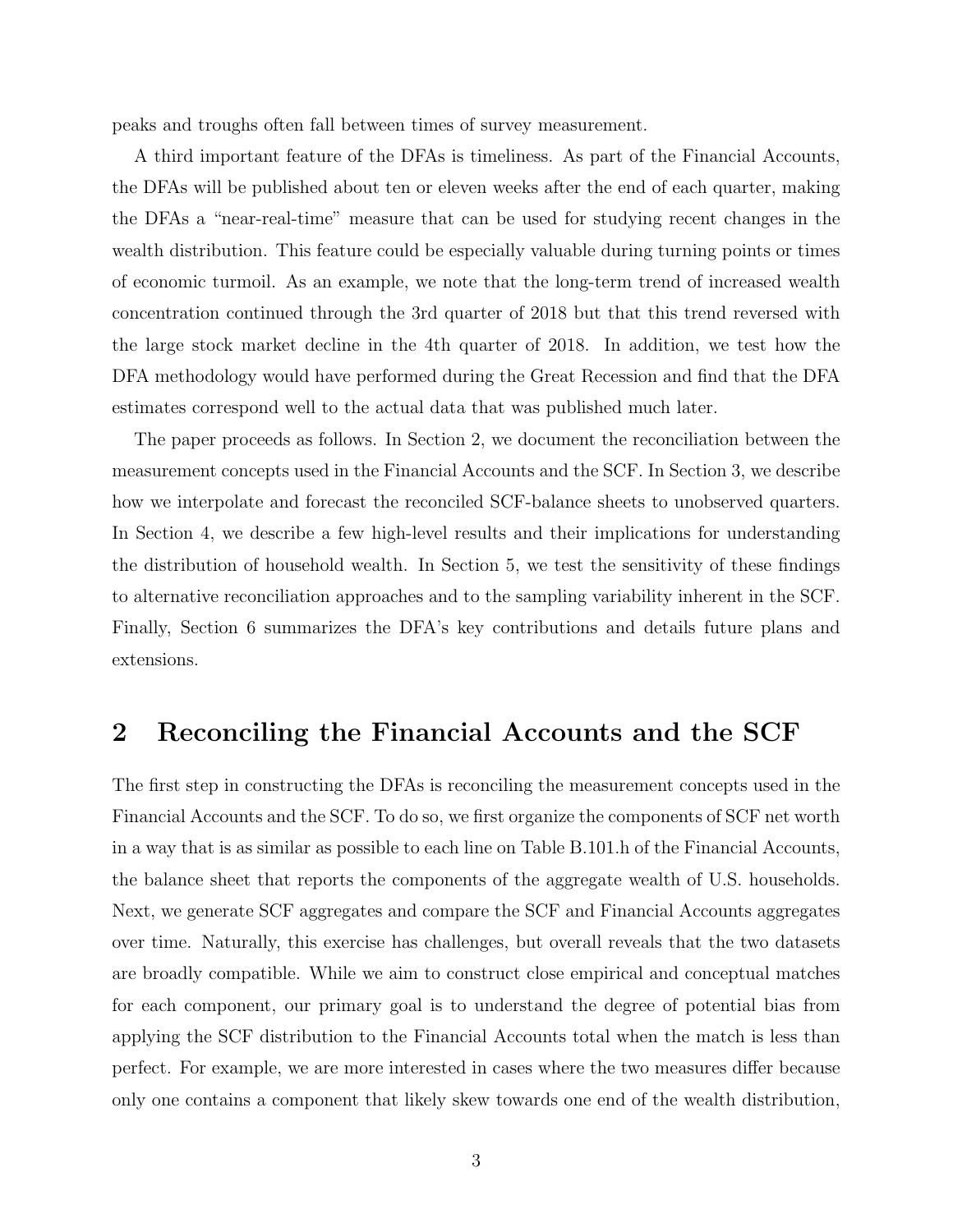and we are less concerned with empirical level differences that are plausibly spread roughly proportionately across the wealth distribution. Based upon these criteria, we find that the two sources align quite well for most components of household net worth.

Comparing and reconciling the SCF and Financial Accounts has a long history, including Avery et al. (1987), Antoniewicz (1996), Maki et al. (2001), Henriques and Hsu (2014), and Dettling et al. (2015). Generally these studies find that the aggregated SCF "bulletin" measures of assets and liabilities align reasonably well, but not perfectly, across the two data sets.<sup>3</sup> Our approach is similar in spirit to much of this prior work and extends it in several important ways. First, while prior work has reconciled the SCF (a household survey) with Financial Accounts Table B.101 (which includes nonprofit organizations), for the DFAs we are able to make use of the recently developed Financial Accounts Table B.101.h, which provides a less-detailed breakdown of wealth categories than B.101, but which excludes nonprofits.<sup>4</sup>

Second, while prior reconciliations have largely excluded assets and liabilities that are absent or difficult to measure in the SCF (e.g., defined benefit pensions, insurance reserves, and annuities), for the DFAs we distribute the Financial Accounts totals to SCF respondents using other available information. We describe the methodology that we use to distribute these parts of the household balance sheet in this section and demonstrate how these assets and liabilities affect our distributional results in Section 5.

Finally, we build upon prior reconciliations by looking closely at areas of potential disconnect between the two datasets and developing solutions to bridge the gap when necessary. For example, as described in more detail below, we dig deeper into differences in values of non-corporate businesses, real estate, consumer durables, Individual Retirement Accounts (IRAs), and debt securities. In addition, while privacy concerns restrict the SCF from sampling households from the Forbes 400, we employ a weighting correction method to account for these households. This method adds the wealth and demographic characteristics of these households to the existing SCF data, providing a more complete distribution of wealth.<sup>5</sup>

<sup>3</sup>The "bulletin" measures refer to the SCF statistics reported in the Federal Reserve Bulletin associated with each data release (for example, see Bricker et al. (2017)).

<sup>4</sup>However, because it is calculated residually, it includes the holdings of sectors not captured elsewhere, the most significant of which is hedge funds. For more information about Table B.101.h, see "Household and Nonprofit Balance Sheets in the Financial Accounts of the U.S" (Holmquist (2019)). https://www.federalreserve.gov/econres/notes/feds-notes/household-and-nonprofitbalance-sheets-in-the-financial-accounts-of-the-us-20190104.htm

<sup>5</sup>The weighting correction is described in Appendix F and based on Bricker et al. (2018). For details on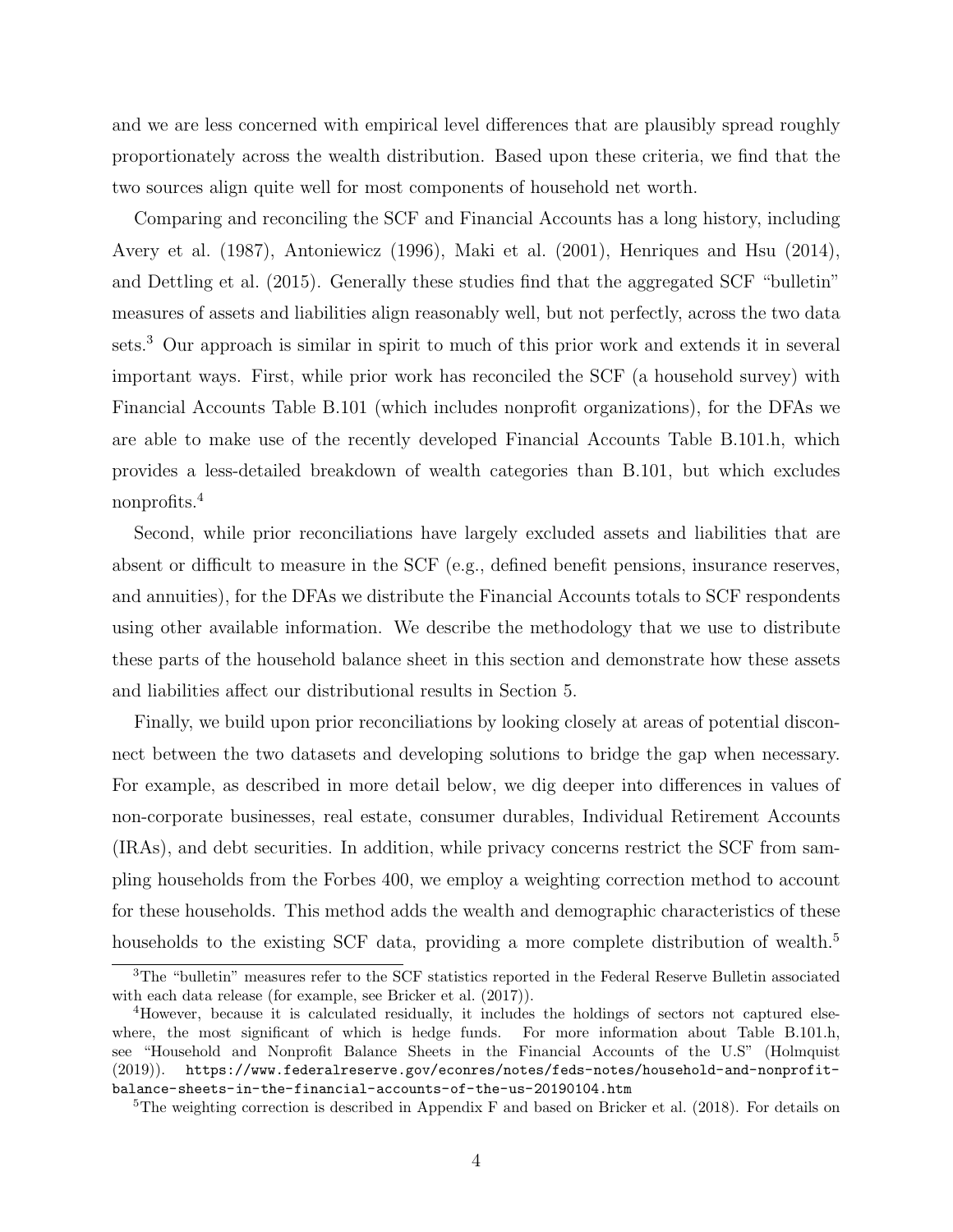Overall, the DFAs contain the most rigorous reconciliation to date of the SCF and Financial Accounts concepts of household net worth.

In the remainder of this section, we detail how we reconstruct all nineteen balance sheet lines from Table B.101.h using SCF data. Following the B.101.h classification scheme, we begin with nonfinancial assets, then move to financial assets, and finally to liabilities. We include the level of the 2016Q3 B.101.h balance sheet measure, as well as the share of total assets or liabilities, in the header for the reader's convenience.<sup>6</sup> While the overall reconciliation between the two data sources is good, in some cases, the totals do not align particularly well, even when the concepts are quite similar. These differences are unlikely to affect our overall wealth distribution measures for two reasons. First, significant differences between B.101.h and reconciled SCF measures are generally confined to smaller asset and liability categories that have limited effects on the overall distribution of wealth. Second, our analyses do not suggest that these differences are skewed towards either end of the wealth distribution. We therefore expect that the differences in our reconciled measure do not significantly affect our key results. We explore these issues further in Section 5, where we test the sensitivity of our results to alternative assumptions regarding the conceptual alignment of the two data sets. In particular, we show that excluding the categories where the match between the two data sets is not as strong has modest effects on the distributional results.

#### 2.1 Reconciliation of Assets

#### 2.1.1 Nonfinancial assets

#### Real estate (\$22.6 trillion, or 22% of total assets in 2016Q3)

Real estate is one of the largest components of household wealth. Aggregate real estate measures in the Financial Accounts and SCF align reasonably well until the mid-2000s, although the SCF measure has consistently exceeded the B.101.h values.<sup>7</sup> The gap between

the Forbes list of wealthiest families, see https://www.forbes.com/forbes-400/ .

<sup>&</sup>lt;sup>6</sup>We choose this quarter because it coincides with the most recent SCF data. Note that because total B.101.h assets are approximately \$100 trillion in this quarter, the shares are easily inferred from the dollar values.

<sup>7</sup>We also note that the reconciled SCF measure of residential real estate differs slightly from the typical "bulletin" SCF measure (Bricker et al. (2017)) in that it does not include income-producing residential real estate but does include real estate holdings of vacant land.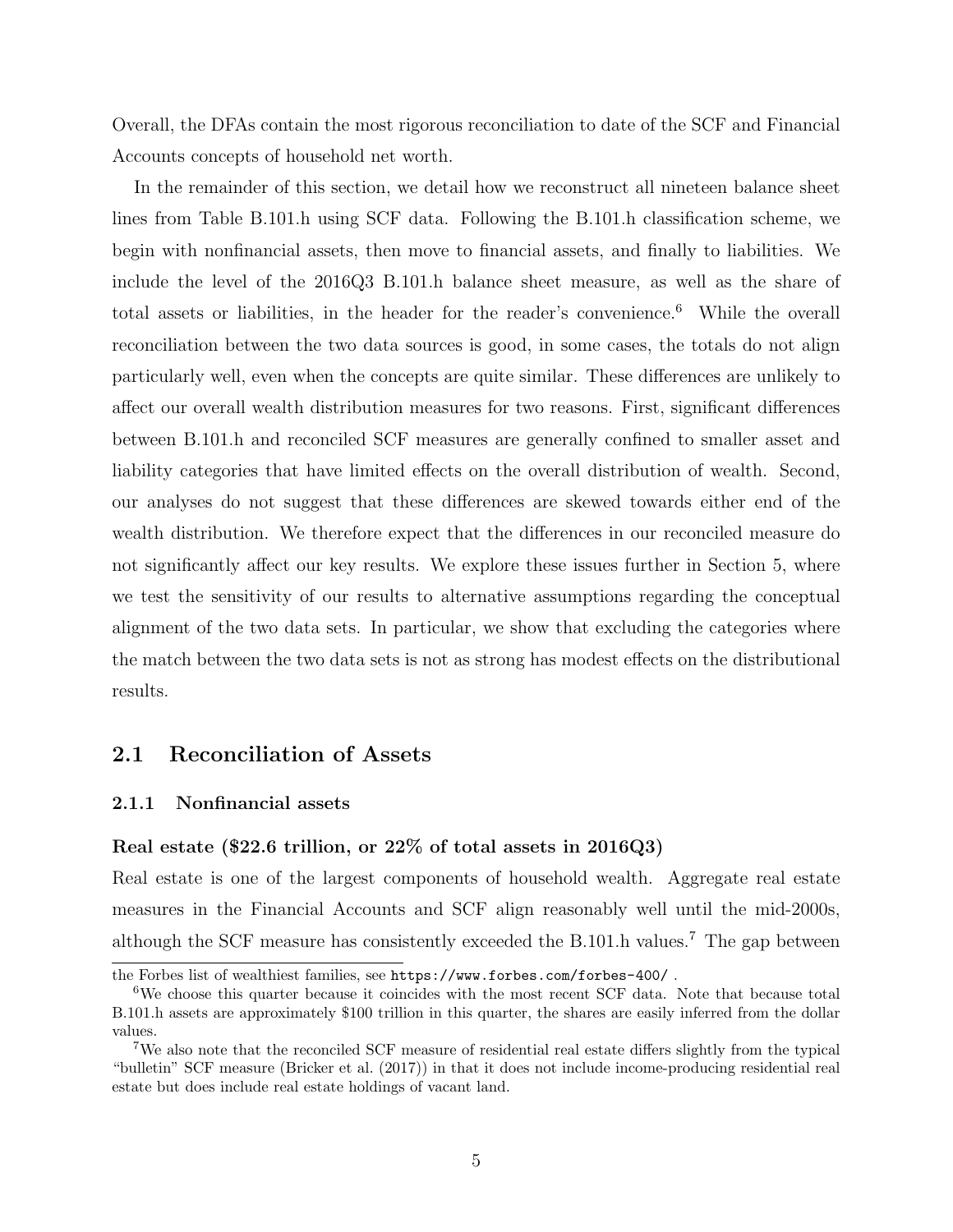the two measures was around 10% before the mid-2000s, then increased considerably to 50% by 2010, and has since declined somewhat to about 29%. Important methodological differences drive the divergence between the SCF and Financial Accounts measures of housing wealth measures during the mid-2000s housing cycle. Specifically, the SCF is based upon owner-reported values, whereas the Financial Accounts measure generally moves with a repeat-sales house-price index.<sup>8</sup> Gallin et al.  $(2018)$  — and studies cited therein — show that owner self-reports and repeat-sales indexes can diverge notably during housing downturns due to known biases in both measures.<sup>9</sup>

The sizable, time-varying gap between the Financial Accounts and SCF measures of housing wealth is notable, but, as mentioned above, the key question for our purposes is whether it causes bias when we apply the SCF distribution to the Financial Accounts measures. In Section 5, we assess the sensitivity of our results to a different aggregate housing wealth series recently developed by Board staff. This alternative series is derived from a large-scale automated-valuation model and roughly splits the difference between the Financial Accounts and SCF measures.<sup>10</sup> Using this alternative measure, the resulting wealth shares are within 0.4% of the baseline, suggesting that the methodological differences in measuring aggregate housing wealth are not driving a large bias in our resulting distributional measures.

#### Consumer durable goods (\$5.1 trillion, or 5% of total assets)

This category, taken from the BEA's stock of fixed assets and consumer durable goods, captures many durable assets: automobiles, trucks/motor vehicles, furniture, carpet/rugs, light fixtures, household appliances, audio/video/photo equipment, computers, boats, books, jewelry/watches, health and therapeutic equipment, and luggage, among others.

The SCF asks specifically about cars and other vehicles, which account for about 30% of B.101.h consumer durables. For the remaining assets, the SCF asks "Other than pension

<sup>&</sup>lt;sup>8</sup>In the Financial Accounts, housing wealth was benchmarked in 2005 to aggregated self-reported house values from the Census's American Housing Survey. CoreLogic's single family house price index and net fixed investment from the Bureau of Economic Analysis (BEA) are used to project the level of housing wealth since then.

<sup>9</sup>Owner self-reported house valuations tend to lag the market during market turns and tend to be overly optimistic, while repeat-sales indexes can overstate the effect of housing downturns on aggregate wealth if transacting homes are not fully representative of all homes. A smaller methodological difference is that the AHS survey that benchmarks the B.101.h measure may have less complete coverage of second homes than the SCF. Stripping second homes from the SCF results in in an aggregate series that is quite close to the B.101.h measure before 2005 but does little to address the divergence since then.

<sup>&</sup>lt;sup>10</sup>The alternative measure is available as part of the Enhanced Financial Accounts at  $https://www.$ federalreserve.gov/releases/efa/alternative-measure-of-owner-occupied-real-estate.htm.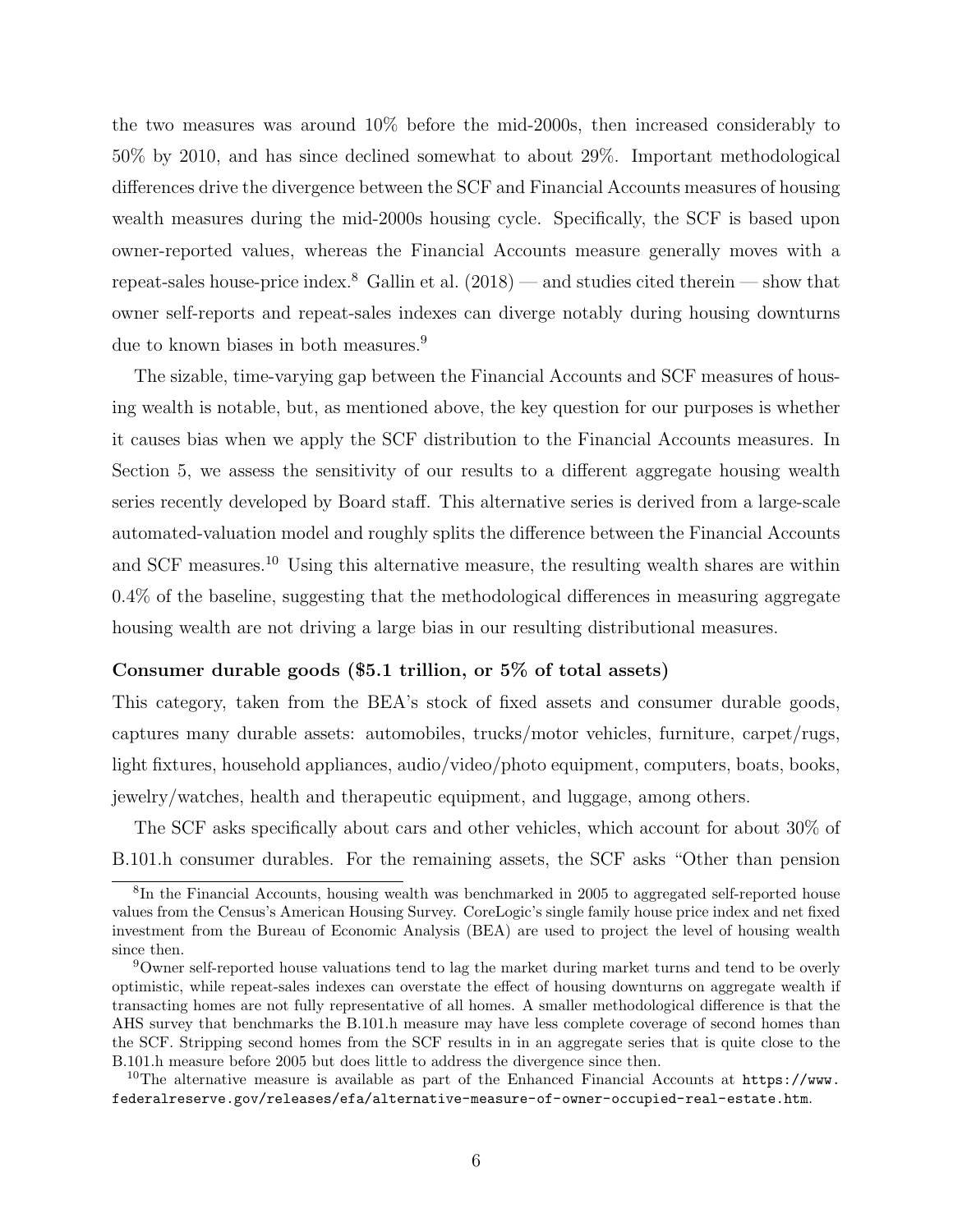assets and other such retirement assets, do you (or anyone in your family living here) have any other substantial assets that I haven't already recorded...?" If families indicate that they own any such assets, they are queried about the type of the asset and its value. We sum all nonfinancial assets included in responses to this question to obtain our reconciled SCF measure of consumer durable goods.

The SCF reports fewer consumer durables than the Financial Accounts, with the ratio typically around 60%. This occurs in large part because the BEA measure covers essentially any item that has resale value, whereas the SCF focuses on the most substantial assets. $^{11}$ To the extent that these significant assets are concentrated among the wealthy, and the regular household goods that the SCF may miss are more equally distributed, applying the SCF distribution to the Financial Accounts total may overstate concentration. To assess the significance of this potential bias, we group the SCF assets into the twenty-eight BEA consumer durable categories with an eye toward understanding how evenly distributed across the wealth distribution these assets might be. We find little systematic evidence that the SCF more severely underreports consumer durable goods that are likely more evenly distributed (such as "window covering" or "sporting equipment") than it does for items that are more likely concentrated among the wealthy (such as "jewelry and watches" or "pleasure aircraft"). Thus, we conclude there is little reason to believe that consumer durables not reported in the SCF are distributed significantly differently from those that are reported in the SCF.

#### 2.1.2 Financial assets

It is relatively straightforward to assign financial assets directly held by SCF households to the appropriate B.101.h categories (e.g., directly held stocks and mutual funds are assigned to the B.101.h category "corporate equity and mutual fund holdings").<sup>12</sup> However, we must make additional assumptions to assign financial assets that are held indirectly through IRAs, trusts, and managed investment accounts.<sup>13</sup> For these types of investment vehicles, the SCF

 $11$ While the SCF question offers examples of items that fall into many of the BEA categories, its prompt begins with a list geared towards items that may have considerable value, as opposed to typical household goods: "for example, artwork, precious metals, antiques, oil and gas leases, futures contracts, future proceeds from a lawsuit or estate that is being settled, royalties, or something else?"

<sup>&</sup>lt;sup>12</sup>One difference between the Financial Accounts and the SCF is that the Financial Accounts typically calculate household holdings of each financial asset category residually by subtracting the holdings of every other sector from the total outstanding (due to the lack of comprehensive aggregate data on household assets). In contrast, SCF households directly report the value of their financial assets in their survey responses.

<sup>&</sup>lt;sup>13</sup>Defined-contribution retirement accounts are included with pension plans, as described below.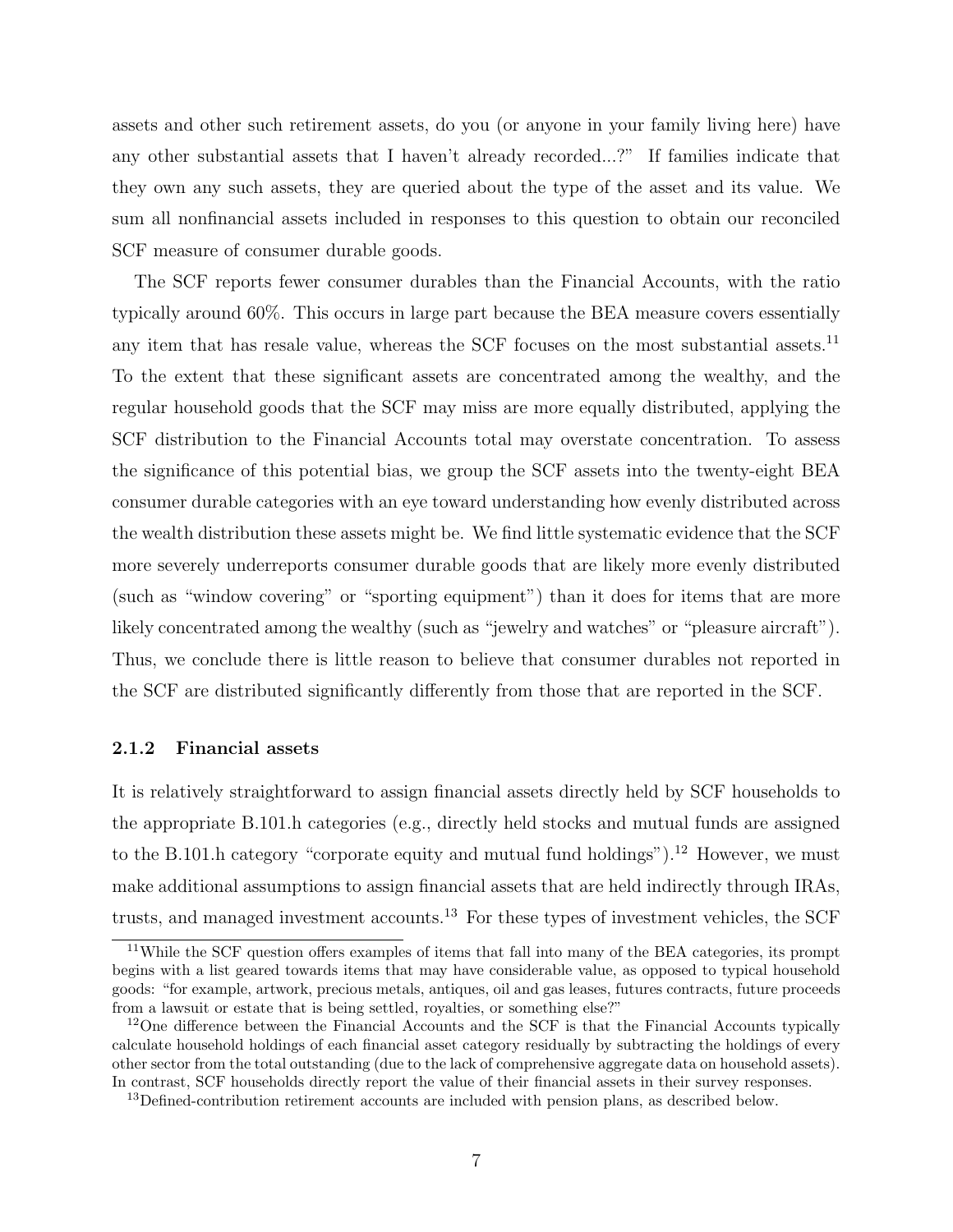asks what percentage of holdings are invested in equities versus interest-bearing assets. Using this percentage, we assign the share of these assets that are invested in equities to "corporate equity and mutual fund holdings." For the non-equity share, since we do not directly observe the composition of the interest-bearing assets, we use the Investment Company Institute Fact Book (Collins (2018)) and IRA Database (Holden and Bass (2018)) for the relevant year to estimate the breakdown, assuming each SCF respondent holds a representative portfolio. Below we describe each financial asset category in detail.<sup>14</sup>

#### Checkable deposits and currency (\$970 billion, or 1.0% of total assets)

This category includes checking accounts and physical cash. The SCF total is the sum of all checking accounts (excluding checkable money market-type accounts), cash held by families, the value of prepaid debit cards, and an estimate of deposits in foreign institutions. Although the two measures align well conceptually, they differ empirically, with the SCF consistently below B.101.h in the early years (by an average of 33%), and above B.101.h since 2001 (by an average of more than  $155\%$ ).<sup>15</sup>

#### Time deposits and short-term investments (\$8.7 trillion, or 9% of total assets)

This category includes savings accounts, certificates of deposit, money market accounts through banks, and a small amount of foreign deposits. The SCF measure is the sum of savings accounts held at financial institutions, assets held in certificates of deposit, assets held in money market accounts at depository institutions, and a share of assets held in IRA accounts, trusts or managed investment accounts. Again, the measures align well conceptually, but differ empirically. The SCF measure is consistently below the B.101.h measure, historically ranging around 40-60% of the B.101.h total.

#### Money market fund shares (\$1.4 trillion, or 1.4% of total assets)

The SCF captures direct holdings of money market mutual funds in both checkable and non-checkable accounts at non-depository institutions. The SCF measure of money market mutual funds that are held indirectly through IRAs, trusts, and managed investment accounts are estimated using the imputation approach described above. The relationship

<sup>14</sup>Unless noted otherwise, each category below is calculated residually in the Financial Accounts.

<sup>&</sup>lt;sup>15</sup>In particular, there is a notable mismatch right before and after the financial crisis due to a significant drop in the B.101.h measure in 2007. We suspect this is due to measurement error in the Financial Accounts, but there also appears to be a long-term trend of checkable deposits and currency growing faster in the SCF than in B.101.h.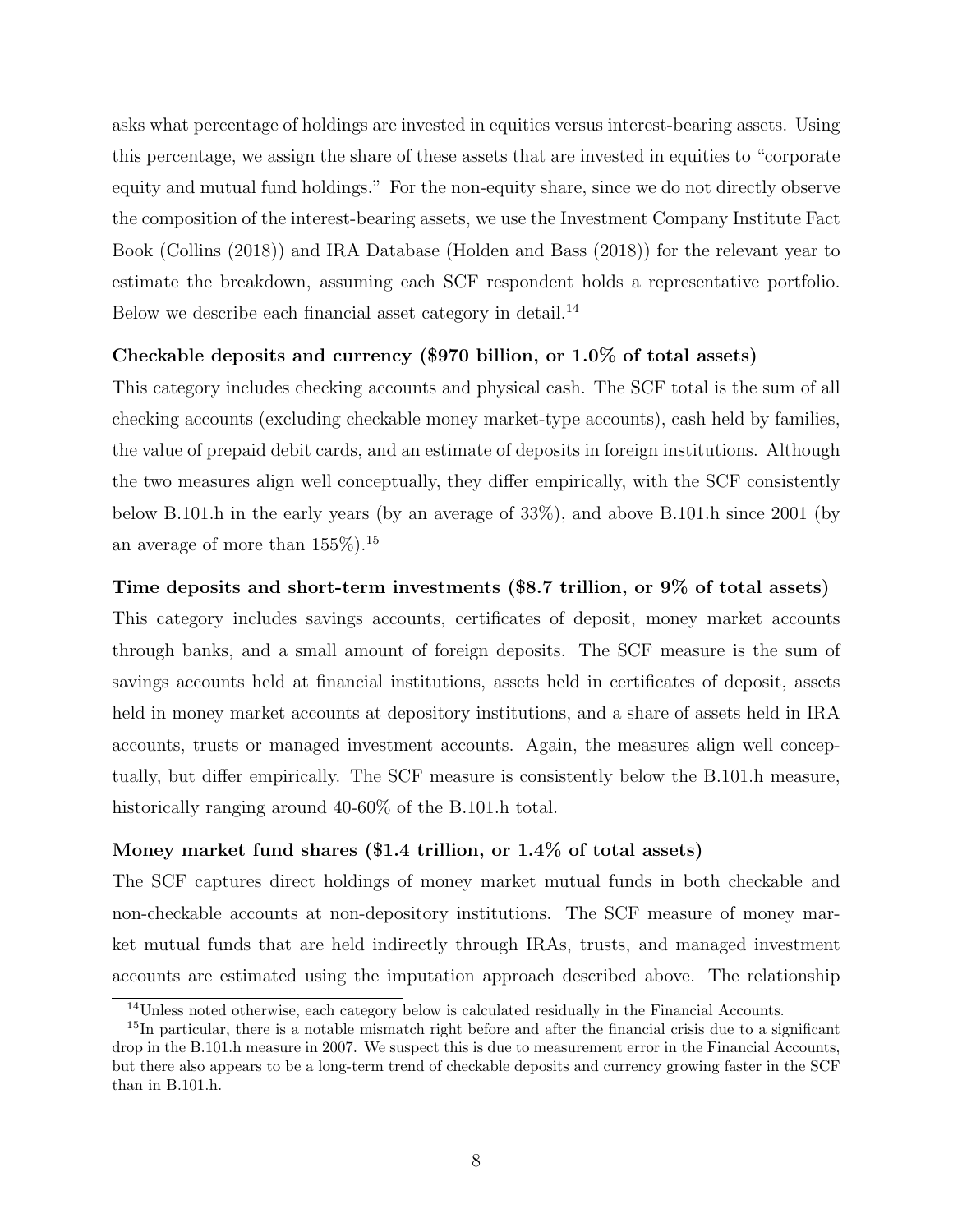between the SCF and B.101.h measures varies across time, with the SCF as much as 50% larger to 27% lower across the years.

#### US government and municipal securities (\$3.4 trillion, or 3% of total assets)

This category includes Treasury securities, agency- and GSE-backed securities (i.e., securities guaranteed by Ginnie Mae, Fannie Mae, or Freddie Mac), and municipal securities. The SCF records direct holdings of Treasury, GSE, and municipal securities, and we estimate those held indirectly through IRAs, trusts, and managed investment accounts as described above. The SCF total averages 72% of the B.101.h total, and has been fairly stable since 2004.

#### Corporate and foreign bonds (\$1 trillion, or 1% of total assets)

This is one of the smallest categories of household assets. The SCF captures directly held corporate and foreign bonds through a variable called "other bonds." This is a catch-all variable after recording government and municipal bonds earlier in the interview. We add these "other bonds" to an imputed measure of corporate and foreign bonds held indirectly through IRAs, trusts, and managed investment accounts (imputed using the approach described above). The SCF total is typically somewhat lower than the B.101.h total, averaging 55%.

#### Other loans and advances (\$835 billion, or 0.9% of total assets)

This small category includes cash accounts at brokers and dealers. To construct a counterpart in the SCF, we add call accounts to the SCF measure of other unclassified loans, excluding land and mortgage contracts. This reconciled SCF series is fairly close to the B.101.h measure, averaging about 102%.

#### Mortgage assets (\$114 billion, or 0.1% of total assets)

This tiny category (the smallest of the household asset categories) includes mortgages issued by households (i.e., seller-financed mortgages, including land contracts), as opposed to mortgages owed by households, which are a liability. To construct a comparable measure in the SCF, we sum variables that measure mortgages and other land contracts owed to the respondent. Historically, this reconciled SCF measure averages 118% of the B.101.h measure.

#### Corporate equities and mutual funds (\$20 trillion, or 20% of total assets)

This is a large asset category for households, behind only pension wealth and real estate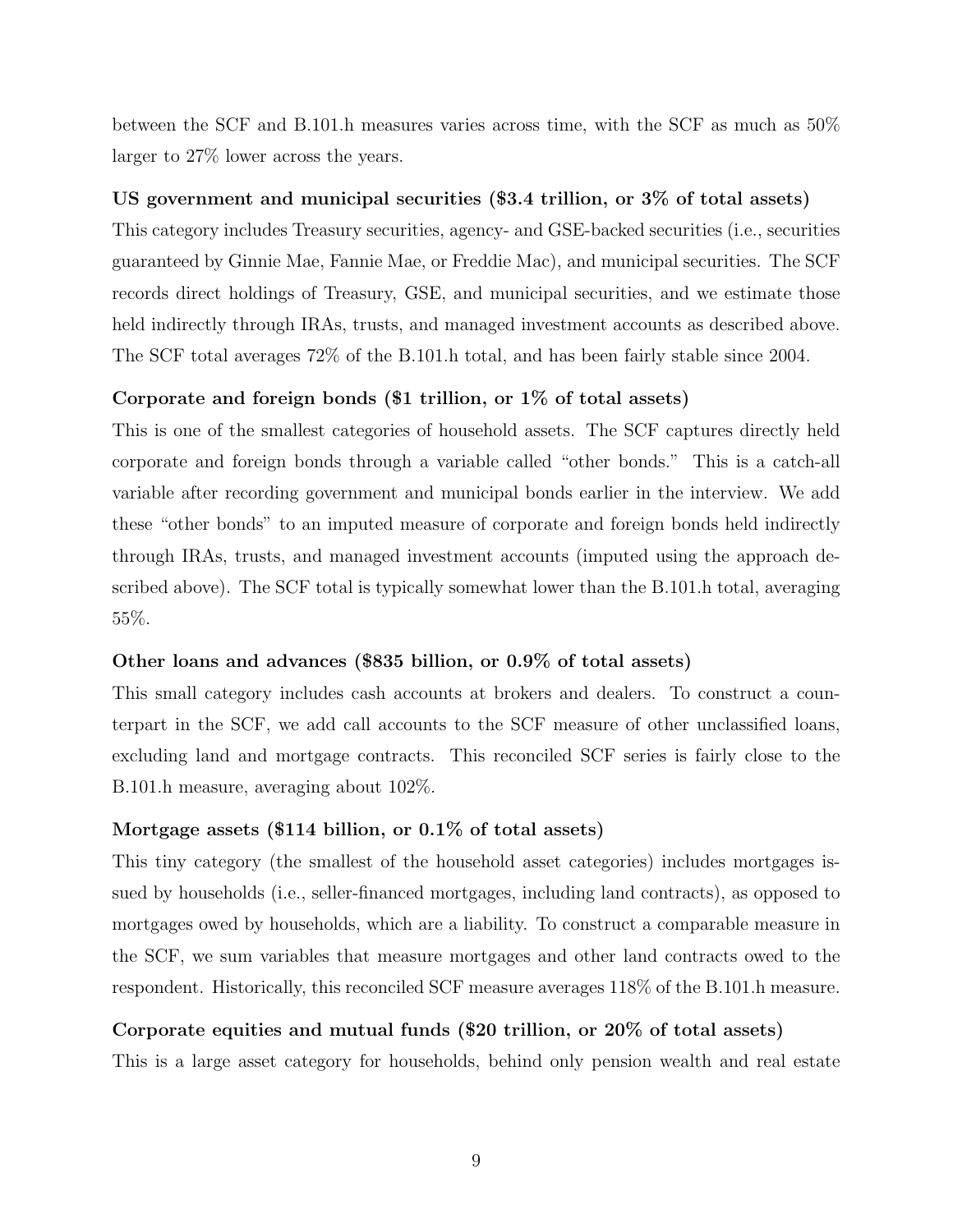among the B.101.h assets.<sup>16</sup> The corresponding SCF measure comprises directly held stocks and mutual funds, and the portion of other investment vehicles that are invested in equities (such as IRAs, trusts, managed investment accounts, 529 plans, and Health Savings Accounts). Historically, the SCF measure is quite close to the B.101.h measure, averaging about 106%, and is relatively consistent across years.

#### Life insurance reserves (\$1.6 trillion, or 1.5\% of total assets)

Since life insurance policies are not traded in a secondary market, insurance companies calculate their policy values using models. These estimates are known as life insurance reserves, and represent the amount insurers are required to hold for future payment of benefits.<sup>17</sup> Because these reserves are generally not known by policyholders, the SCF does not contain a directly comparable measure. Instead, we use relevant information captured by the SCF to distribute the B.101.h total across SCF households, which means that the gap is zero by construction.

We distribute life insurance reserves as follows. There are two types of life insurance measured in the SCF: term and permanent policies. The SCF records the death benefit of term life insurance policies, and both the death benefit and the cash surrender value of permanent life insurance policies.<sup>18</sup> We assume that the death benefit and cash surrender value are generally proportional to the reserve, and that these relationships do not systematically vary across the wealth distribution.

The statutory financial statements (with which the B.101.h measure is constructed) report death benefits separately for permanent and term policies, but not the corresponding life insurance reserves. We perform reserve calculations for a set of sample insurance policies to estimate the mapping between death benefit and reserves (see Appendix A for a description of these calculations). We then distribute these two estimated B.101.h reserve totals to SCF households according to their SCF-reported death benefits for term policies and surrender values for permanent policies.

<sup>&</sup>lt;sup>16</sup>This category does not include equities and mutual fund shares owned through DC pensions, which are accounted for below in pension entitlements.

<sup>&</sup>lt;sup>17</sup>The Financial Accounts capture this information from insurers' statutory financial statements.

<sup>&</sup>lt;sup>18</sup>Permanent life insurance policies pay the death benefit whenever the policyholder dies, whereas term insurance policies only pay the benefit if the policyholder dies within a predetermined period (often 5 to 30 years). The death benefit is typically a large multiple of the reserve, whereas the cash surrender value is often significantly below the reserve (due to surrender penalties or other product features that are not immediately redeemable for cash).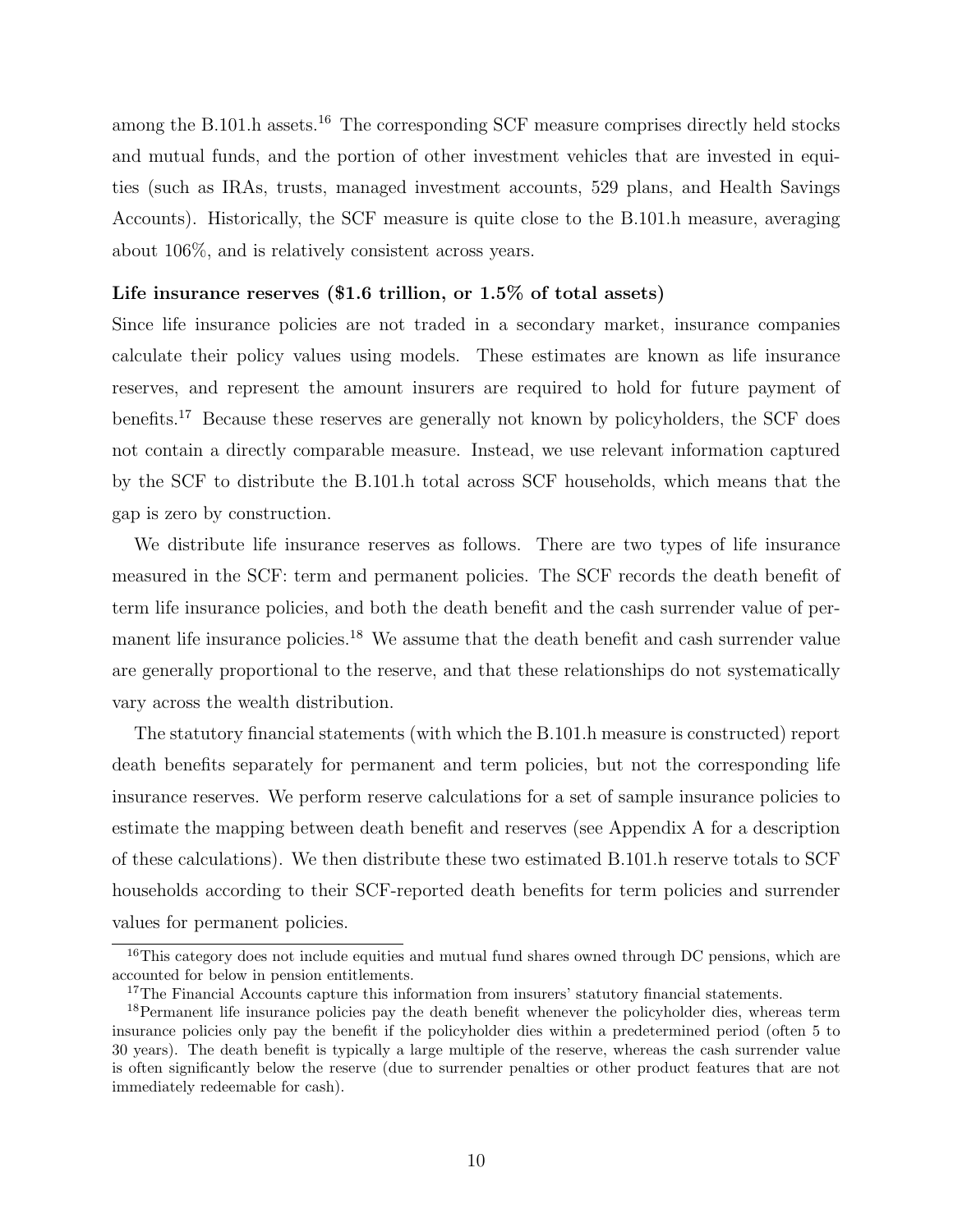#### Pension entitlements (\$24.3 trillion, or 24% of total assets)

Pension entitlements make up the largest B.101.h asset category, accounting for nearly a quarter of aggregate household assets. This category includes the balances of defined contribution (DC) pension plans (such as  $401(k)$  and  $403(b)$  plans), accrued benefits to be paid in the future from defined benefit (DB) plans (including those for which life insurance companies have assumed the payment obligation), and annuities sold by life insurers directly to individuals.<sup>19</sup> These three asset classes account for about 30%, 60%, and 10% of total pension entitlements in the Financial Accounts, respectively.<sup>20</sup>

The SCF captures DC balances in a way that is compatible with the Financial Accounts. The DC aggregates between the two data sources are generally close, with a historical ratio of 97%. However, the SCF does not directly measure accrued DB benefits or annuities.

We utilize information the SCF captures about plan participation and anticipated benefits to distribute the DB component of the B.101.h aggregate across the SCF households. To proceed, we break the SCF households who are entitled to DB benefits into those currently receiving pension payments, those expecting future payments from a past job, and those expecting future payments from a current job. The SCF collects the benefit amount for those currently collecting a pension, and the expected timing and amount of future pension benefits from a past job for those who are entitled to a benefit but are not yet collecting benefits. We use this information to calculate the present discounted value of the future income stream for these two groups. Finally, we allocate the remaining B.101.h DB assets (obtained residually as the B.101.h DB total net of the present value of future income streams calculated above) to those SCF respondents who have a plan tied to their current job but are not yet receiving benefits.<sup>21</sup> We use the respondents' current wage, years in the plan, and age to determine the allocation.<sup>22</sup>

<sup>&</sup>lt;sup>19</sup>The annuities component also includes annuities held in IRAs. IRA investments in other instruments, such as mutual fund shares, are included in the other asset categories described above.

<sup>&</sup>lt;sup>20</sup>The defined-benefit component includes total accrued benefits from private-sector, state-and-local government, and federal employment, whether fully funded or not. Notably, it does not include Social Security, which is not currently included in the Financial Accounts.

 $^{21}$ Benefits for workers with current job plans are calculated residually for two primary reasons. First, this allows direct mapping to the Financial Accounts aggregate, the best estimate of DB assets that belong to households. Second, the SCF does not capture the generosity of DB pension plans, which is a crucial parameter required to calculate accrued DB assets.

 $22$ All DB estimates rely on differential mortality defined by age group, marital status, race, education, and income quantile. See Sabelhaus and Volz (2019) for a more detailed description of the DB imputation methodology.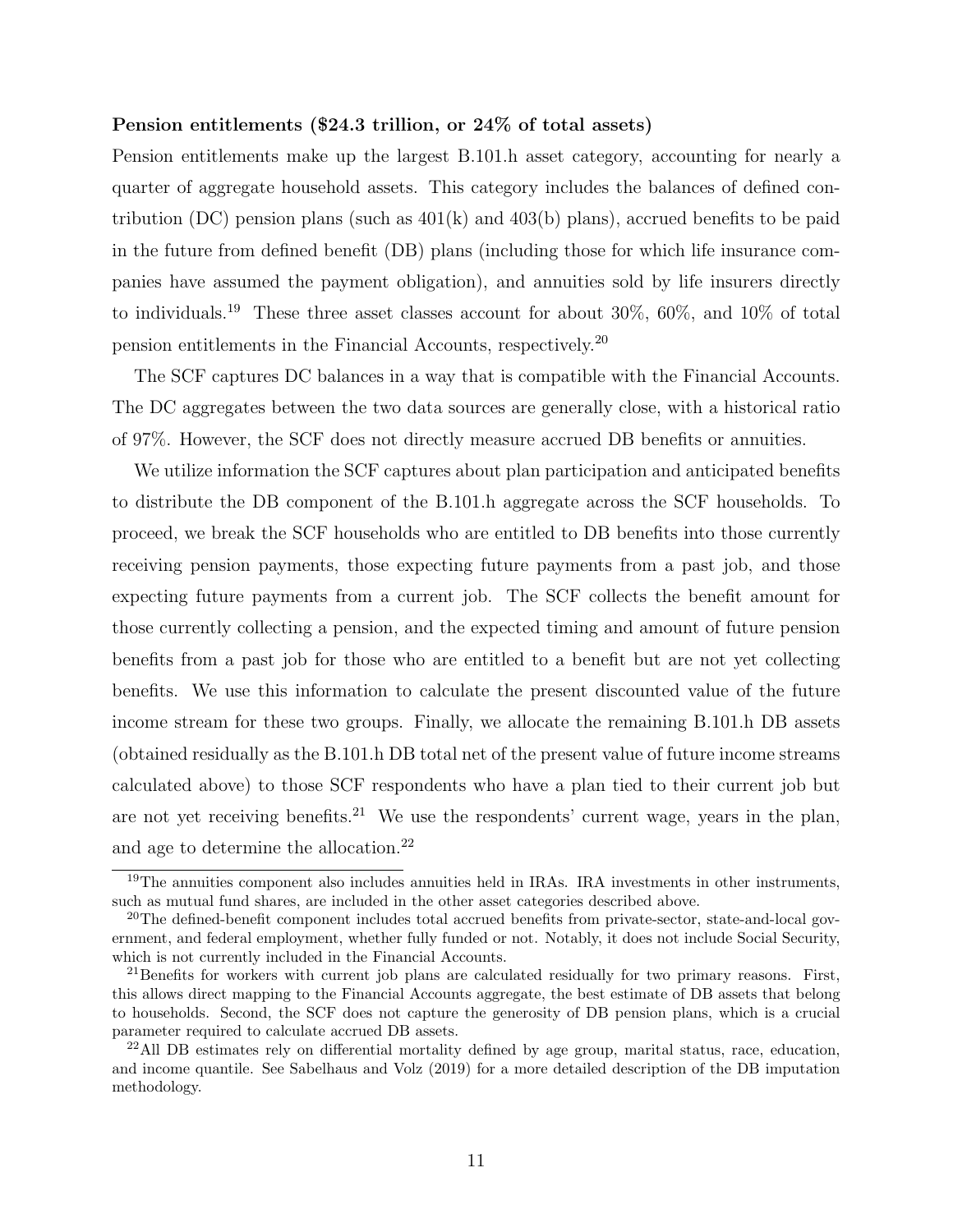Measures of annuity reserves, like accrued DB pensions, are not directly collected by the SCF in a manner comparable to B.101.h. However, the SCF does report information that can be used to impute the value of annuities for SCF households. Specifically, the SCF reports the amount of income received from annuities that are in the payout phase, as well as the cash value of deferred annuities (which differs from the reserve due to surrender penalties and other policy benefits not immediately payable in cash).<sup>23</sup> To reconcile the SCF and B.101.h annuity measures, we capitalize the payout annuity income reported by SCF households into a present value using a set of sample annuity policies (see Appendix A for details), and then distribute the B.101.h annuity reserves according to the sum of the cash value of deferred annuities and capitalized value of payout annuities reported in the SCF.

#### Equity in noncorporate business (\$11.5 trillion, or 11% of total assets)

This category includes non-publicly traded businesses and real estate owned by households for renting out to others. There are substantial differences in its measurement between the SCF and Financial Accounts. The B.101.h measure is a hybrid of different accounting bases. Real estate (e.g., rental properties), which accounts for approximately 60% of this category, is recorded at market value. In contrast, other nonfinancial assets are recorded at cost basis, based on investment data collected by the BEA, while financial assets and liabilities are recorded at book value from tax data.

In the SCF, rental properties are reported at market value, as they are in the Financial Accounts. For other noncorporate business assets, the SCF captures owners' self-reports of both the market value and the cost basis of their businesses. When we compare these two measures to B.101.h, we find (unsurprisingly) that the market-value SCF measure exceeds the B.101.h measure (with an average ratio of approximately 150%), while the cost-basis SCF measure falls below the B.101.h measure (with an average ratio of  $70\%$ ).<sup>24</sup> To reconcile the SCF and B.101.h, we use the average of the two SCF valuations, because it tracks the B.101.h measure quite well empirically, with an average ratio of 107%, and because, in certain ways,

 $^{23}$ In contrast to traditional annuities, deferred annuities are savings products offered by insurance companies. The account balance of some of these products accumulate at a rate set by the insurer, usually subject to a minimum guarantee determined at the time of sale. Others offer equity market participation, often with some type of embedded return guarantee. These products are called annuities because the policyholder has the option to later annuitize the value of the policy into periodic payments, but exercising this option is not typical.

<sup>&</sup>lt;sup>24</sup>Despite the level differences between the B.101.h and the two SCF measures, all three series exhibit similar trends over time.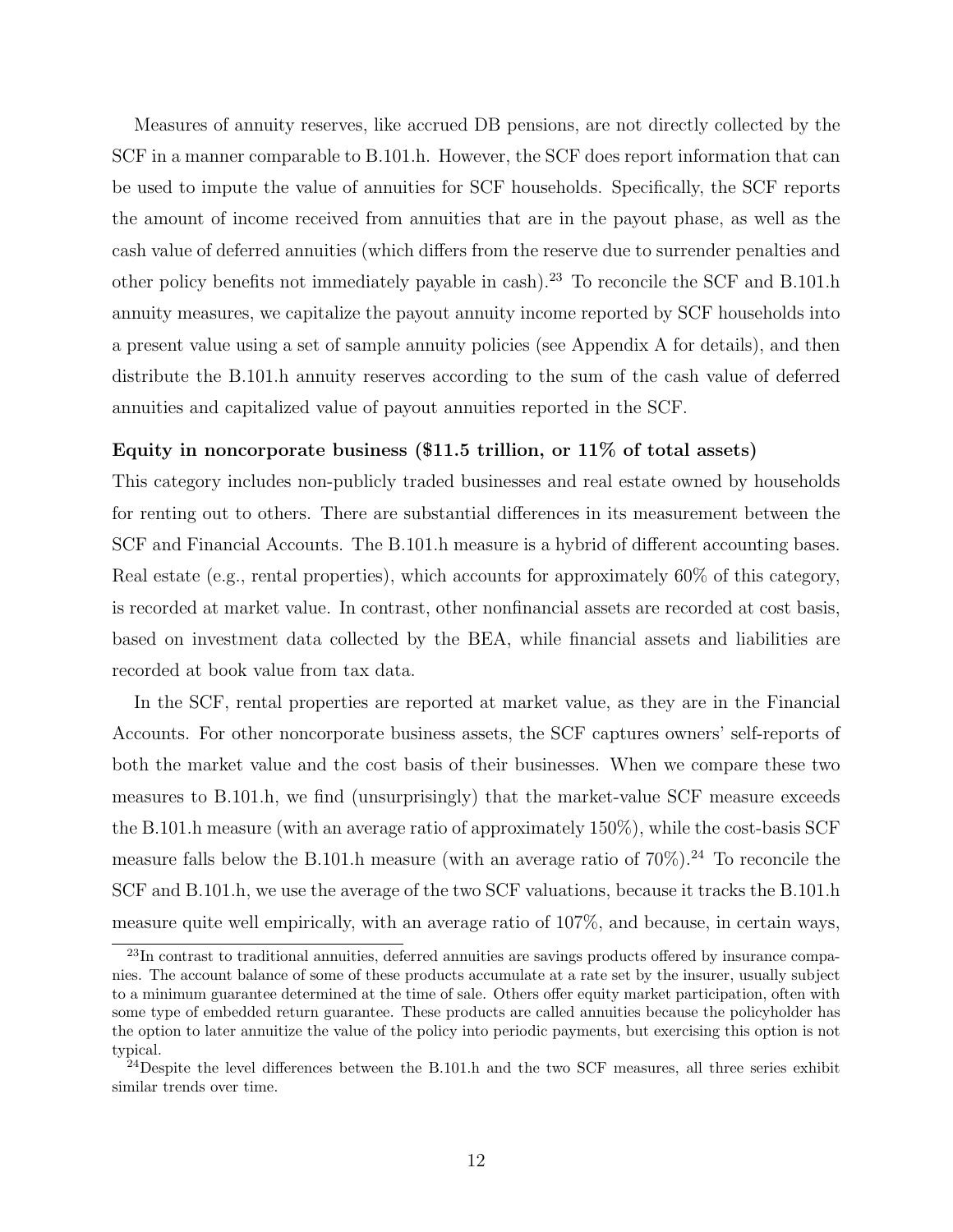the B.101.h measure does blend the two SCF measures. In Section 5, we test the sensitivity of our results to this choice and find minimal distributional implications because the SCF market and cost basis measures are roughly proportional to each other across most of the wealth distribution.

#### Miscellaneous assets  $(\$1.1$  trillion, or  $1.1\%$  of total assets)

This small category includes receivables due from property-casualty insurance companies, the value of other policies from life insurance companies (excluding reserves for life insurance coverage and annuities — for which we already accounted above), and government-sponsored retiree health care fund reserves. None of these assets are observed in the SCF, so we distribute the B.101.h total to SCF households based upon related data that is captured by the SCF, as described below.

The largest miscellaneous category is receivables from property and casualty insurance (PC) policies, accounting for approximately 50% of miscellaneous assets. These assets arise because households pay in advance for the term of coverage, and can receive a prorated refund upon cancellation. Most PC policies owned by households cover either homes or automobiles. In order to distribute the B.101.h measure of PC insurance receivables across SCF households, we split the amount into auto and home insurance according to the relative premium volume reported by insurers. We then distribute the auto insurance reserves in proportion to SCF reported value of automobiles, and the home insurance reserves in proportion to the SCF reported value of residential real estate.

The value of other life insurer policies includes reserves for accident and health insurance policies, which accounts for approximately 25-30% of miscellaneous assets. This covers a wide array of products, but major categories include long-term care and disability insurance (as opposed to what we more traditionally think of as health insurance). As with life insurance and annuities, the B.101.h values for this component are based upon net present value calculations performed by insurers and reported in statutory financial statements. The SCF contains very little information about ownership or the value of these types of insurance policies. Therefore, we utilize the relationship between ownership of these policies and income in the Health and Retirement Study (HRS) to assign a share of the B.101.h total to each income decile in the SCF.<sup>25</sup>

<sup>&</sup>lt;sup>25</sup>Specifically, we calculate the fraction of total long-term care insurance policies reported in the Health and Retirement Study (a representative panel of Americans over age 50) that are owned by each income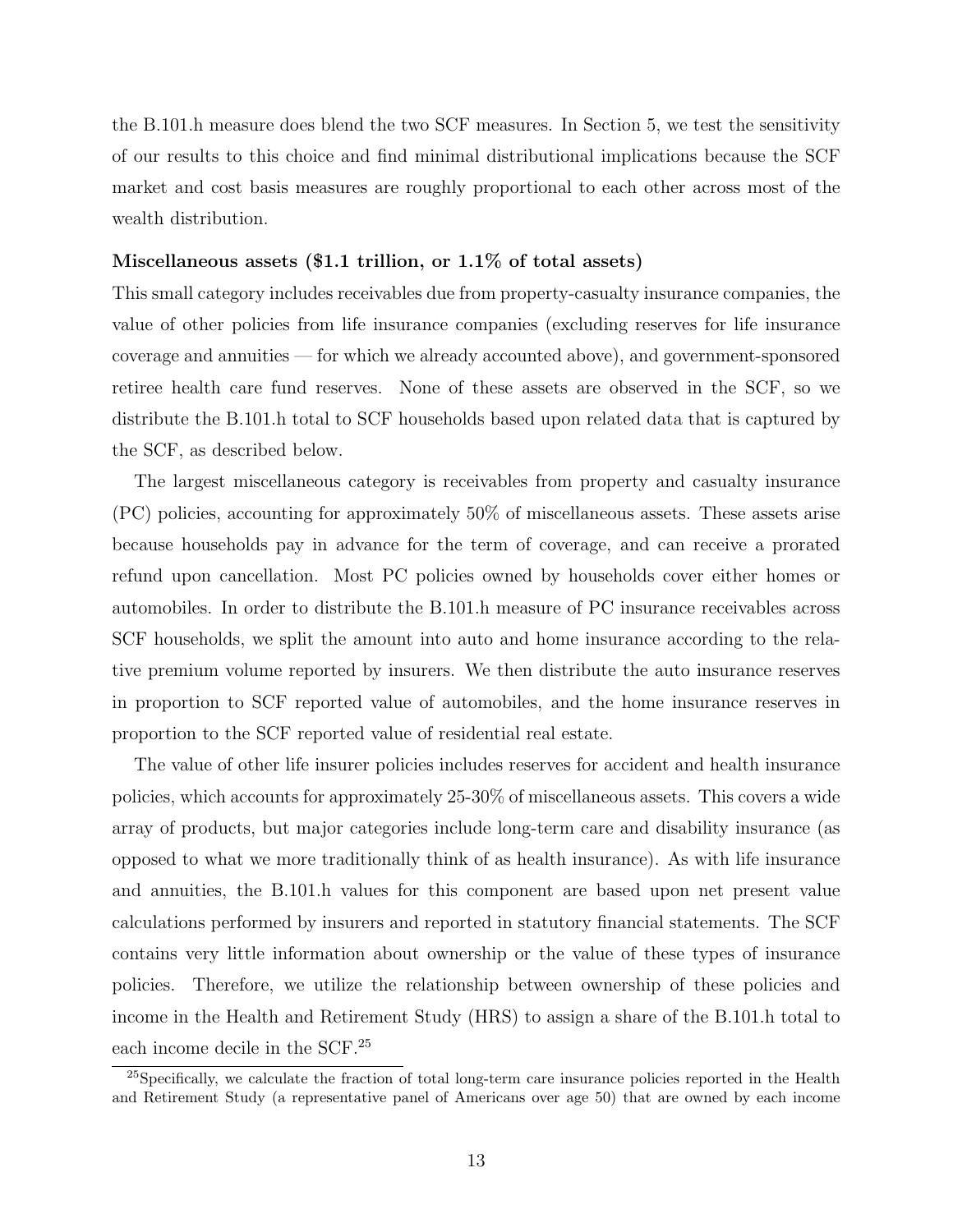Other miscellaneous assets arising from life insurers include life insurance claims that have been incurred but not yet paid, which we distribute in proportion to the SCF-reported death benefit of life insurance policies (either term or permanent), and the dividends that insurers owe holders of participating life policies, which we distribute according to the cash surrender value of permanent policies.<sup>26</sup>

The final component of miscellaneous assets are reserves for future retirement health benefits given to uniformed service members and postal workers. We distribute these B.101.h assets evenly among SCF respondents who are current and former members of the military or postal service.

#### 2.2 Reconciliation of Liabilities

#### Home mortgages (\$9.7 trillion, or 70% of total liabilities)

Home mortgages represent the bulk of household liabilities. In the Financial Accounts, they are derived from measures of residential home mortgage loans as reported by lenders.<sup>27</sup> In the SCF, households report the remaining balance on their mortgages. Historically, the SCF series tracks quite closely with the B.101.h measure, with an average ratio of  $89\%$ .<sup>28</sup>

#### Consumer credit (\$3.6 trillion, or 26% of total liabilities)

Consumer credit, which makes up most of the rest of household liabilities, includes credit card, student loan, and vehicle loan balances, as well as other loans extended to consumers. In the Financial Accounts, the data come from the Federal Reserve's G.19 statistical release.<sup>29</sup> These data measure outstanding credit extended to individuals for household, family, and other personal expenditures, excluding loans secured by real estate. The total outstanding balance as of the recording date is collected monthly from the holders of the debt.

decile, and then distribute that same fraction of B.101.h accident and health insurance reserves equally across each SCF household within each income decile. The mismatch in age distribution between the SCF and HRS requires us to assume that the distribution of ownership by income percentiles is invariant to age. This assumption is untestable in existing data sources, but given the small size of this category, it will have negligible effects on our data set.

 $^{26}$ Participating policies are sold by mutual insurers (i.e. insurers that are owned by policyholders). Dividends are the mechanism by which these insurers return profits to the owners. Although we cannot observe in the SCF which life insurance policies are participating, we distribute the dividends over only permanent life policies because it is more common for them to be participating than it is for term policies.

<sup>&</sup>lt;sup>27</sup>Mortgages on rental properties are included in the calculation of equity in noncorporate businesses.

<sup>28</sup>Note, the reconciled SCF measure used in the DFAs differs from the SCF bulletin measure because the former excludes rental properties.

 $^{29}{\rm See}$  https://www.federalreserve.gov/releases/g19/current/default.htm for G.19 details.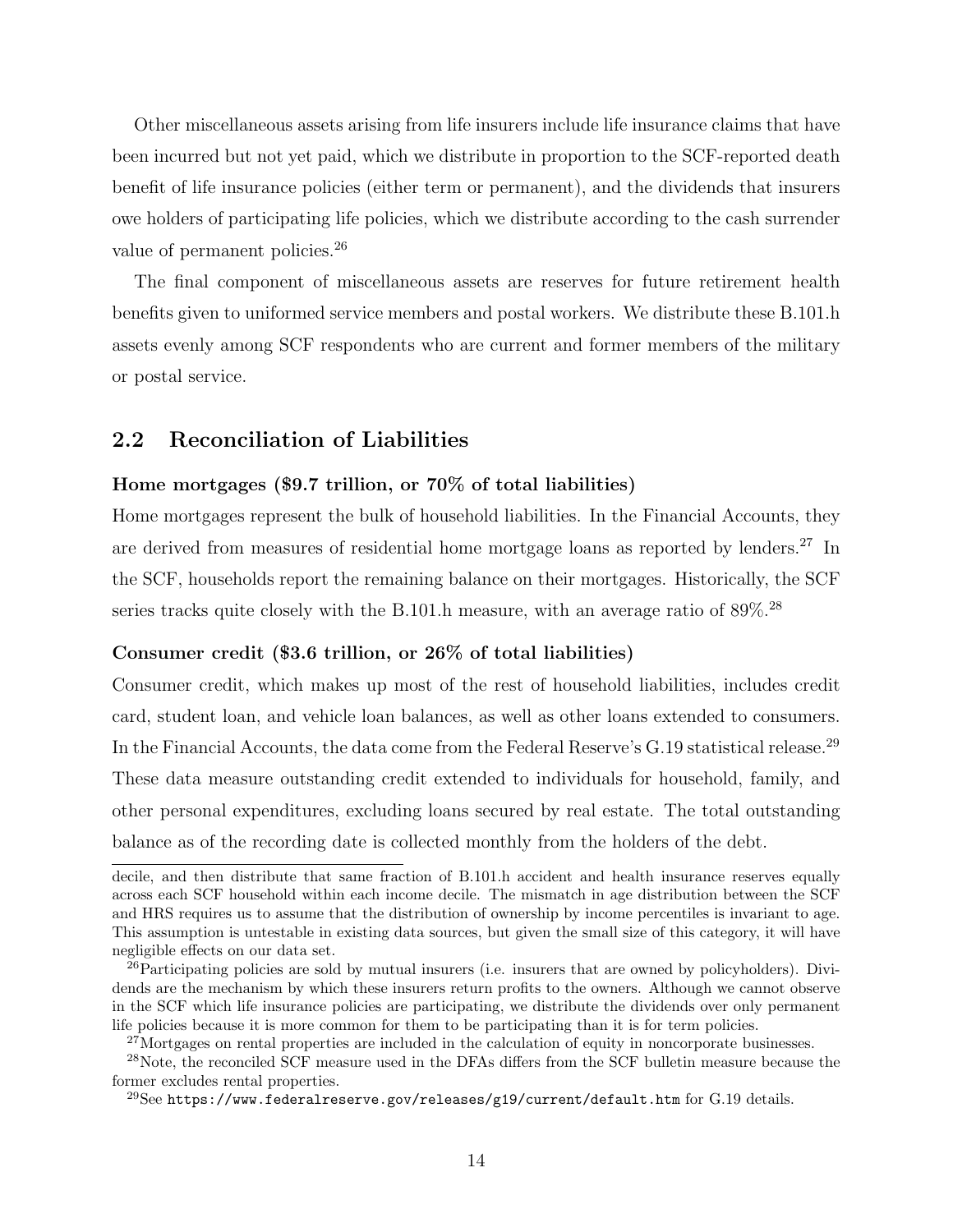For student loans, vehicle loans, and other installment loans reported by households during the month of the survey, the SCF measure is conceptually similar to that in the Financial Accounts. In contrast, for credit cards (26% of the B.101.h measure of overall consumer credit in 2016Q3), the SCF measures the revolving balances (i.e., balances carried over to the next month), whereas the Financial Accounts measure includes these revolving balances in addition to "convenience use" that is paid off in full at the end of each month before it begins accruing interest. Convenience use is more common among wealthier households, and its inclusion in the Financial Accounts measure and not the SCF measure may affect our distributional results. However, convenience use accounts for only about 30% of credit card use (or about 7% of the overall B.101.h consumer credit measure) in 2016Q3, suggesting this conceptual difference is unlikely to have significant effect on the overall reconciliation of consumer credit measures across the two data sets.

Overall, the SCF measures are consistently below the B.101.h measures, averaging approximately 50% for credit card debt, 65% for auto and student loans, and 59% overall.<sup>30</sup> The remaining household liability categories are relatively small, together making up about 5% of B.101.h liabilities.

## Depository institution loans not elsewhere classified (\$228 billion, or 1.6% of total liabilities)

This small category includes all depository institution loans to individuals that are not captured above, such as bank overdrafts. These loans are calculated from depository institution regulatory filings, after subtracting loans made to nonprofit organizations. We construct the corresponding measure in the SCF by totaling other lines of credit and loans issued by depository institutions (excluding home equity lines of credit and vehicle loans). The alignment of these two series is generally poor and varies substantially across time, but given that depository loans reflect a small share of overall liabilities, this poor fit is unlikely to affect the wealth distribution overall.

#### Other loans and advances (\$448 billion, or 3.2% of total liabilities)

Just under two-thirds of this category represents margin accounts at broker-dealers, with most of the rest made up of loans taken against the value of life insurance policies. A small

<sup>30</sup>Some of the difference is due to known measurement differences between the Financial Accounts and SCF, such as the treatment of business credit cards and auto leases. For discussion of measurement of education loans in both the SCF and G.19, see Bricker et al. (2015).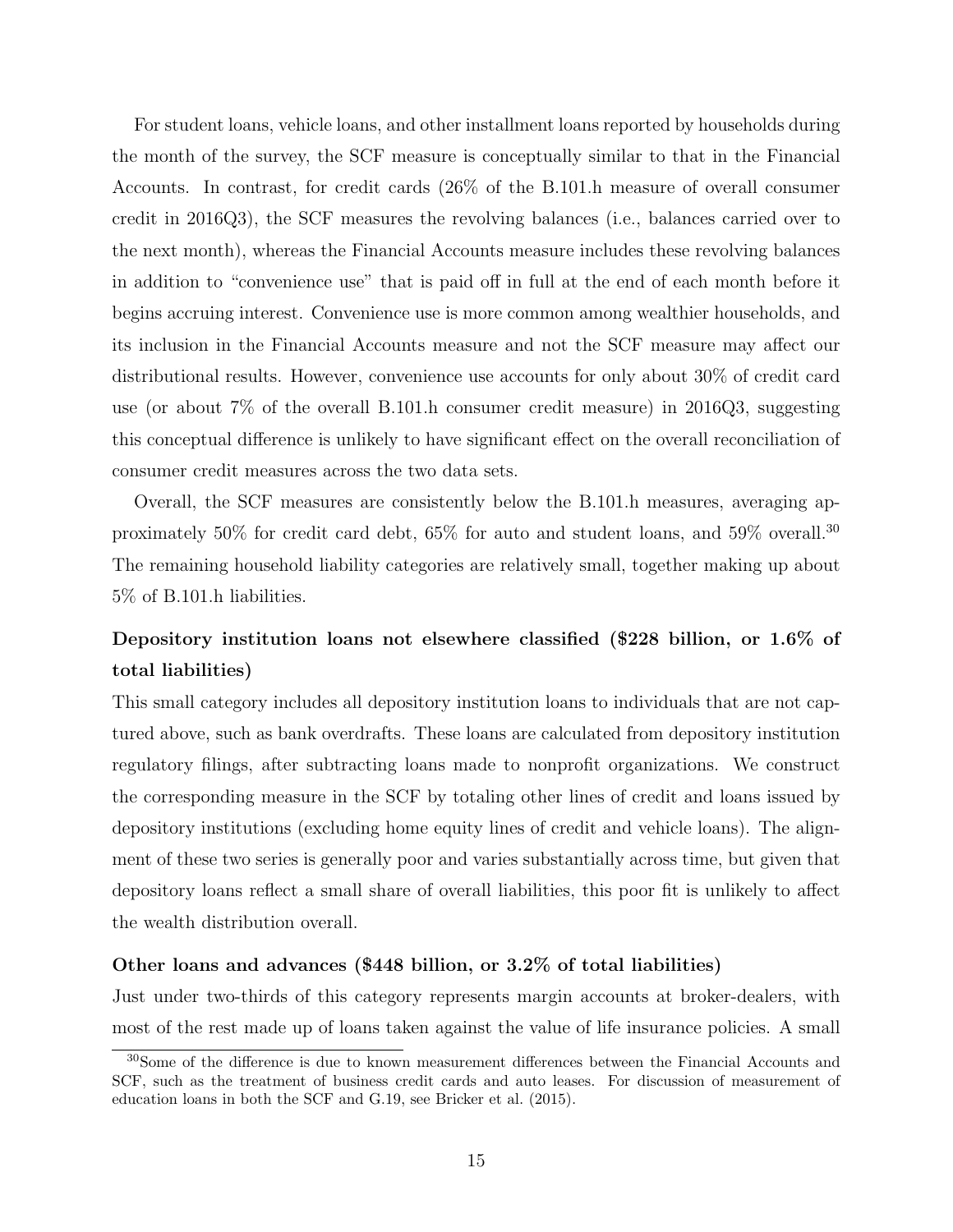amount represents loans to households from a variety of (mostly housing-related) government programs. The SCF reports the balance of both loans taken against insurance policies and margin loans at stock brokerages. The SCF does not contain information about the various government loans, so we distribute them according to mortgage balance (excluding home equity lines of credit).

## Deferred and unpaid life insurance premiums (\$33 billion, or 0.2% of total liabilities)

This tiny category represents amounts payable to insurance companies. Insurers typically allow a period between a premium's due date and when the policy is canceled during which the policyholder keeps the insurance reserve as an asset, but now also has a liability for the premium owed. The SCF does not contain relevant information on unpaid premiums, so we distribute it in the same manner as life insurance reserves (described above).

#### 2.3 Comparing the Reconciled Balance Sheets

Table 1 summarizes the results of the SCF-B.101.h reconciliation exercise described above by showing the ratio of the two measures for each line of Table B.101.h, for each wave of the SCF since 1989. A ratio of 100% would indicate that the two series match exactly, while lower (higher) percentages indicate that the reconciled SCF understates (overstates) the B.101.h total. As stated above, an exact ratio of 100% (and double asterisks) implies that the B.101.h total is distributed to SCF respondents using an asset- or liability-specific imputation rule and the B.101.h and reconciled SCF lines match by construction. For reference, the figure also shows the level of the B.101.h and SCF series in 2016 in billions of dollars.

Overall, we find that the topline numbers (assets, liabilities, and net worth) from our reconciled SCF balance sheet are quite similar to those from B.101.h. For example, in 2016, reconciled SCF assets aggregate to \$110 trillion, compared with \$103 trillion on B.101.h, and reconciled SCF liabilities aggregate to \$12 trillion, versus \$14 trillion on B.101.h. Averaging across SCF waves, aggregate SCF net worth is very close (at 102%) to B.101.h net worth.<sup>31</sup> Looking deeper, we find the two data sets also align reasonably well for most of the underlying asset and liability categories. Most importantly, for large asset categories that disproportionately affect the distribution of wealth, differences between the reconciled SCF

 $31$ While the match is reasonable in all years, the alignment further improves in recent years. For example, in 2016 the ratio of SCF to B.101.h assets, liabilities, and net worth are 100%, 84% and 102%.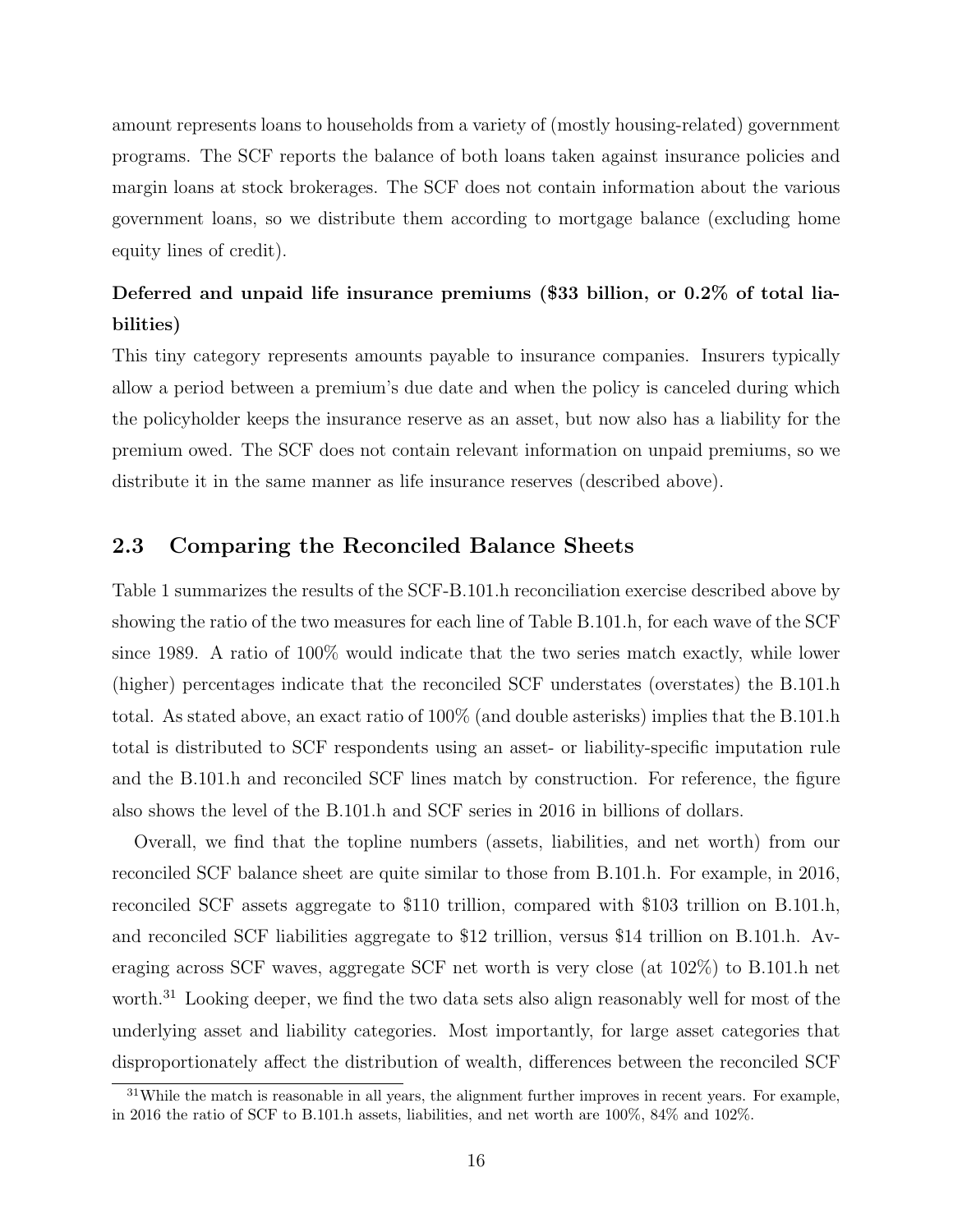and B.101.h balance sheets are quite small.

Still, there are several asset and liability categories where the match is worse than average. Consumer durable goods (61%), time deposits (55%), and debt securities (68%) in the SCF are consistently well below B.101.h; checkable deposits and currency is high in the SCF in most years (206% on average); and money market fund shares have an inconsistent relationship across time. On the liability side, consumer credit is lower in the SCF but the relationship is quite consistent across years, and the very small category of other depository institution loans is the only category with a very poor match. In Section 5, we construct a wealth measure that excludes these assets and liabilities, and show that the wealth distribution when focusing only on the categories in which we are confident in the match is very similar to the baseline results.

Despite the matching issues for some of the asset and liability categories documented above, the fact that most categories match reasonably well implies that the reconciled SCF is a useful tool for distributing aggregate B.101.h measures of household wealth. We are able to construct SCF measures that are conceptually very similar to the vast majority of B.101.h assets and liabilities, and the aggregate levels, while not perfectly in sync, are generally reasonable. As noted above, more important than agreement in the aggregate levels is whether we suspect a mismatch that varies systematically across the wealth distribution. For categories that are more difficult to reconcile, we have no reason to believe that the disconnect is driven by one end of the wealth distribution.

## 3 Constructing Quarterly Distributional Measures from the Reconciled SCF Balance Sheets

Having shown that the SCF can reasonably approximate B.101.h after appropriate adjustments, the second main challenge in constructing the DFAs is that the SCF is fielded triennially, while the Financial Accounts Table B.101.h measures household wealth quarterly. Given that the DFAs aim to provide near real-time, quarterly measurement of assets and liabilities across various population groupings, we must impute and forecast the reconciled SCF balance sheets for quarters where SCF measures are not available. This "temporal disaggregation" problem of imputing higher-frequency data from lower-frequency observations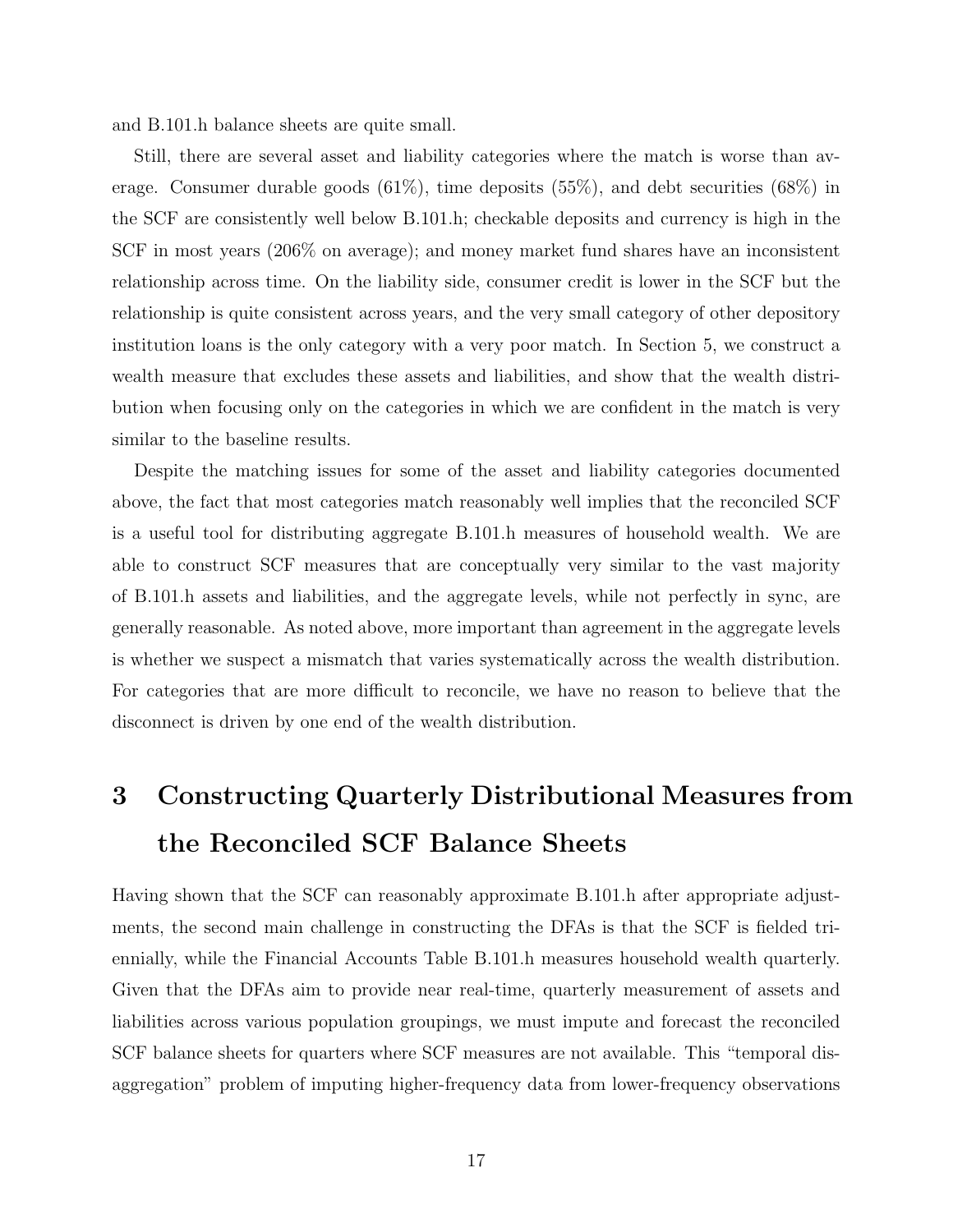Table 1: The Ratio of the Reconciled SCF Household Balance Sheet Table 1: The Ratio of the Reconciled SCF Household Balance Sheet to B.101.h

|                                                |                                                     |                                          |                |                                                 |                   | Ratios in SCF Years                          |               |                  |                                              |                                                                      |                                          | Recent Levels ( \$ billion)               |                                                                            |
|------------------------------------------------|-----------------------------------------------------|------------------------------------------|----------------|-------------------------------------------------|-------------------|----------------------------------------------|---------------|------------------|----------------------------------------------|----------------------------------------------------------------------|------------------------------------------|-------------------------------------------|----------------------------------------------------------------------------|
|                                                | 1989                                                | 1992                                     | 1995           | 1998                                            | 2001              | 2004                                         | 2007          | 2010             | 2013                                         | 2016                                                                 | Average                                  | FA 2016Q3                                 | <b>SCF 2016</b>                                                            |
| <b>Total Assets</b>                            | $96\,$                                              | 8                                        | 78             | $\Im$                                           | 107               | 103                                          | 103           | 108              | $\Xi$                                        | 107                                                                  | 100                                      | 102,622                                   | 110,028                                                                    |
|                                                |                                                     |                                          |                |                                                 |                   |                                              |               |                  |                                              |                                                                      |                                          |                                           |                                                                            |
| Nonfinancial assets                            | $\Xi$                                               |                                          |                |                                                 |                   |                                              | 123           |                  | 120                                          | 118                                                                  |                                          |                                           |                                                                            |
| Real estate (1)                                |                                                     | $\begin{array}{c} 96 \\ 110 \end{array}$ |                |                                                 | $\frac{103}{113}$ |                                              | 136           | 132              | 134                                          |                                                                      |                                          | 27,723<br>22,603                          |                                                                            |
| Consumer durable goods (2)                     |                                                     | $48$                                     |                |                                                 | $64\,$            | $\begin{array}{c} 12 \\ 12 \\ 6 \end{array}$ | $63\,$        | $62\,$           | $\mathbb{S}^3$                               | $\frac{29}{66}$                                                      | $123$ $51$                               |                                           |                                                                            |
| Financial assets                               |                                                     |                                          |                |                                                 |                   | $99$                                         |               |                  |                                              |                                                                      |                                          | $\frac{5,121}{74,898}$                    |                                                                            |
| Checkable deposits                             | $\frac{13}{10}$ & $\frac{20}{10}$ & $\frac{20}{10}$ | 64                                       |                | g g g g g                                       | $\frac{109}{151}$ | 210                                          | 93<br>842     | $\frac{98}{268}$ | $\frac{33}{2}$                               | $\frac{103}{160}$                                                    | $\begin{array}{c} 95 \\ 206 \end{array}$ | 970                                       | $\begin{array}{c} 32,618 \\ 29,241 \\ 3,377 \\ 1,548 \\ 1,548 \end{array}$ |
| and currency                                   |                                                     |                                          |                |                                                 |                   |                                              |               |                  |                                              |                                                                      |                                          |                                           |                                                                            |
| Time deposits and                              | 59                                                  | 3                                        | 38             | 63                                              | 34                | 29                                           | 9             | ్ల               | ə                                            | 47                                                                   | 55                                       | 8,741                                     | 4,146                                                                      |
| short-term investments                         |                                                     |                                          |                |                                                 |                   |                                              |               |                  |                                              |                                                                      |                                          |                                           |                                                                            |
| Money market fund shares                       | $\frac{69}{2}$                                      | <u>ទី ដ</u>                              | 25             | <b>P3</b><br>P <sub>2</sub>                     | $\frac{92}{102}$  | $\frac{125}{90}$                             | 67            | $\frac{103}{66}$ | $^{150}_{\phantom{1}\phantom{1}\phantom{1}}$ | $^{78}_{\phantom{1}\phantom{1}\phantom{1}\phantom{1}\phantom{1}}$ 87 | $^{106}_{72}$                            | 1,442                                     |                                                                            |
| U.S. government and                            |                                                     |                                          |                |                                                 |                   |                                              |               |                  |                                              |                                                                      |                                          | 3,373                                     | $2,122$<br>$2,935$                                                         |
| municipal securities                           |                                                     |                                          |                |                                                 |                   |                                              |               |                  |                                              |                                                                      |                                          |                                           |                                                                            |
| Corporate and                                  | $\sqrt{8}$                                          | 5                                        | 27             | 28                                              | 8                 | БŚ                                           | 47            | $\overline{+}$   | B                                            | 56                                                                   | Ъ,                                       | 1,036                                     | 987                                                                        |
| foreign bonds                                  |                                                     |                                          |                |                                                 |                   |                                              |               |                  |                                              |                                                                      |                                          |                                           |                                                                            |
| Other loans and advances                       | 333                                                 |                                          |                | $rac{3}{84}$                                    |                   | $\begin{array}{c} 43 \\ 98 \end{array}$      | $35$<br>$102$ |                  |                                              |                                                                      | 102                                      | 835                                       | 450                                                                        |
| Mortgages                                      |                                                     |                                          |                |                                                 |                   |                                              |               |                  |                                              |                                                                      |                                          | 114                                       | 255                                                                        |
| Corporate equities                             | $\begin{array}{c} 10 \\ 99 \end{array}$             | $123$ 3 $5$                              | <b>SE 58</b>   | 108                                             | 859               | 113                                          | 93            | 385              | $\frac{20}{20}$                              | $\frac{54}{25}$                                                      | 118<br>106                               | 19,983                                    | 22,916                                                                     |
| and mutual fund shares                         |                                                     |                                          |                |                                                 |                   |                                              |               |                  |                                              |                                                                      |                                          |                                           |                                                                            |
| Life insurance reserves**                      | 100                                                 | 100                                      | $\Xi$          | $\Xi$                                           | 100               | 100                                          | 100           | 100              | 100                                          | 100                                                                  | 100                                      | 1,574                                     | 1,574                                                                      |
| Pension entitlements (3)                       | 101                                                 | $\geq$                                   |                | $\Xi{}$                                         | 100               | 100                                          | 100           | 100              | 100                                          | $100\,$                                                              |                                          |                                           |                                                                            |
|                                                |                                                     |                                          | ති කි          |                                                 |                   |                                              |               |                  |                                              |                                                                      | $\frac{100}{107}$                        | $24,252$<br>11,457                        | $24,304$<br>$14,243$                                                       |
| Equity in noncorporate<br>$max$                | $\Box$                                              | 103                                      |                | $\overline{5}$                                  | 105               | 99                                           | 105           | 134              | $\Xi$                                        | 124                                                                  |                                          |                                           |                                                                            |
| Miscellaneous assets**                         | 101                                                 | 101                                      | 100            | 101                                             | 102               | 100                                          | 100           | 100              | 101                                          | 101                                                                  | 101                                      | 1,121                                     | 1,126                                                                      |
|                                                |                                                     |                                          |                |                                                 |                   |                                              |               |                  |                                              |                                                                      |                                          |                                           |                                                                            |
| <b>Total Liabilities</b>                       | $\sqrt{2}$                                          | $\rm 80$                                 | 52             | 86                                              | 51                | 88                                           | 83            | 88               | 86                                           | 78                                                                   | 84                                       | 14013                                     | 12142                                                                      |
| Home mortgages (5)                             |                                                     | 24                                       |                |                                                 |                   | 2                                            | $\sqrt{8}$    |                  |                                              |                                                                      | $\rm 68$                                 | 9,728                                     |                                                                            |
| Consumer credit                                | $\frac{6}{2}$                                       | 29                                       |                | $_{\rm g}^3$ $_{\rm g}$                         | 82 G              | $65$                                         | 8             |                  |                                              |                                                                      |                                          | 3,577                                     |                                                                            |
| Depository institution loans n.e.c.            | 1681                                                | 3133                                     | <b>35 x 20</b> |                                                 |                   | $-3153$                                      | 216           |                  | 3339                                         | 3889                                                                 |                                          |                                           |                                                                            |
| Other loans and advances                       | $100\,$                                             | $100\,$                                  |                | $\begin{array}{c} 210 \\ 97 \\ 100 \end{array}$ | 100               | 100                                          |               | <b>38899</b>     |                                              |                                                                      | 88,80                                    | $\begin{array}{c} 228 \\ 448 \end{array}$ | $0.175$<br>$2.413$<br>$4.43$<br>$4.33$<br>$3.3$                            |
| life insurance premiums<br>Deferred and unpaid | 100                                                 | $100\,$                                  | $\geq$         |                                                 | 100               | 100                                          | 100           |                  | $\geq$                                       | $\geq$                                                               |                                          | 33                                        |                                                                            |
|                                                |                                                     |                                          |                |                                                 |                   |                                              |               |                  |                                              |                                                                      |                                          |                                           |                                                                            |
| Net worth                                      | $\frac{8}{3}$                                       | $\overline{5}$                           | 89             | 50                                              | 112               | 106                                          | 107           | 113              | 103                                          | $\Xi$                                                                | 102                                      | 88,609                                    | 97,887                                                                     |

Notes:<br>(1) All types of owner-occupied housing including farm houses and mobile homes, as well as second homes that are (1) All types of owner-occupied housing including farm houses and mobile homes, as well as second homes that are not rented, vacant homes for sale, and vacant land. At market value. not rented, vacant homes for sale, and vacant land. At market value.

(2) At replacement (current) cost.

(2) At replacement (current)  $\cos t$ .<br>(3) Includes public and private defined benefit and defined contribution pension plans and annuities, including those (3) Includes public and private defined benefit and defined contribution pension plans and annuities, including those in IRAs and at life insurance companies. Excludes social security. in IRAs and at life insurance companies. Excludes social security.

(4) Net worth of nonfinancial noncorporate business and owners' equity in unincorporated security brokers and dealers.<br>(5) Includes loans made under home equity lines of credit and home equity loans secured by junior lien (4) Net worth of nonfinancial noncorporate business and owners' equity in unincorporated security brokers and dealers.

(5) Includes loans made under home equity lines of credit and home equity loans secured by junior liens.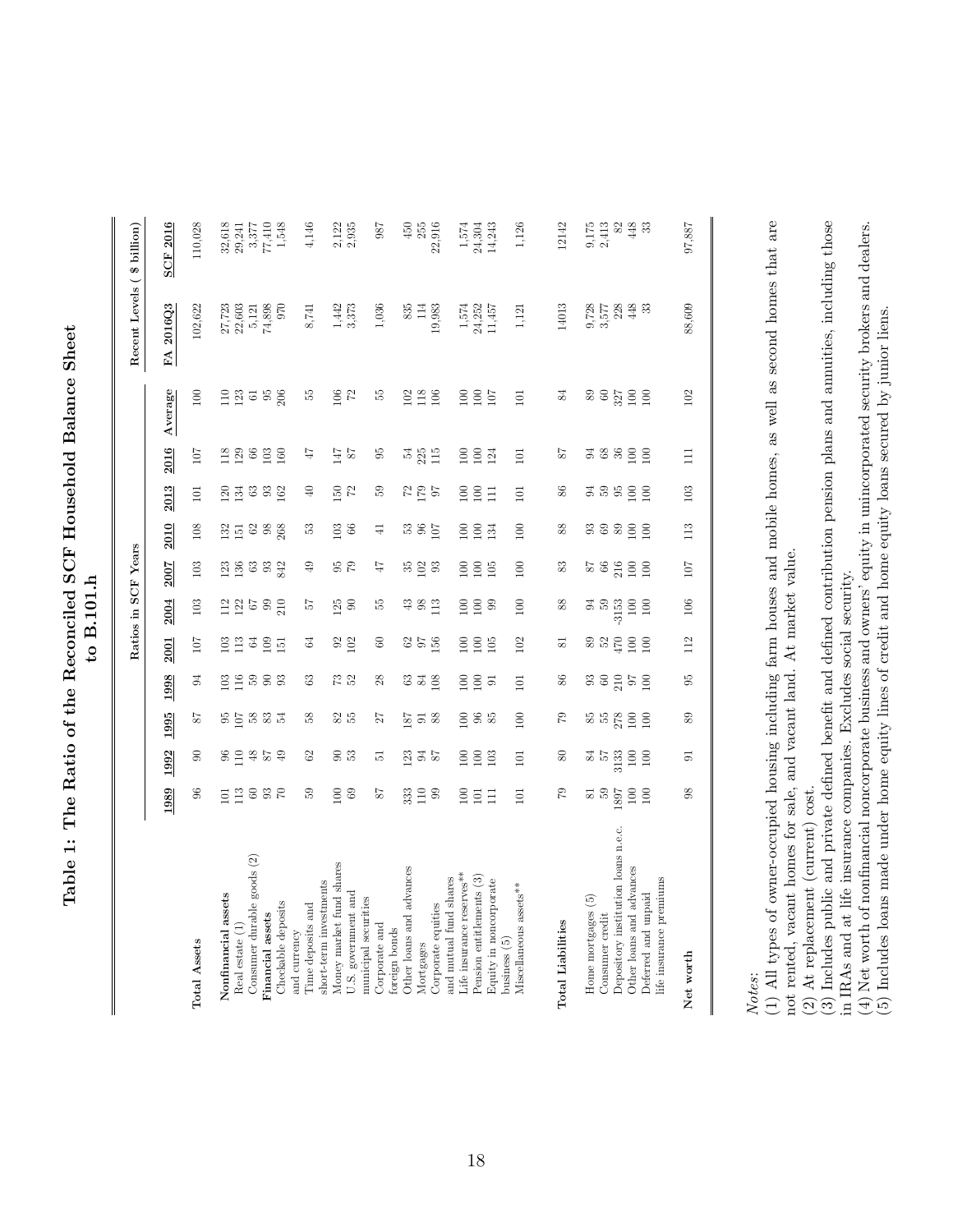has been well-studied, beginning with the foundational paper Chow and Lin (1971). We apply the Chow-Lin approach (after applying several subsequent extensions) to interpolate and forecast quarterly data from the reconciled, triennial SCF to quarters where it is not observed. In particular, we use the empirical relationship between the SCF, the Financial Accounts, and other macroeconomic data when all three are observed to impute the SCF data in quarters when only the Financial Accounts and macroeconomic data are available. We apply this method to the reconciled SCF assets and liabilities described in the previous section for four wealth groups: the top  $1\%$  of the wealth distribution, the next  $9\%$  (i.e.,  $90^{th}$ -99<sup>th</sup> percentile), the next  $40\%$  ( $50^{th}$ -90<sup>th</sup> percentile), and the bottom  $50\%$ <sup>32</sup> As a final step in constructing the DFA data, we calculate the share of the reconciled SCF total held by each wealth group and multiply these shares by the B.101.h total for each asset and liability to produce our quarterly distributional measures in the DFA. The details of this final step are presented in Appendix C.

Section 3.1 and Appendix B present the mathematical details of this method. Section 3.2 shows how we implement the Chow-Lin method, and Section 3.3 presents selected results from our imputations and forecasts that indicate our method captures fluctuations in assets and liabilities that one would intuitively expect.

#### 3.1 The Chow-Lin Method of Temporal Disaggregation

The Chow-Lin method assumes that the target series  $Y$  (in our case, the level of each reconciled SCF balance sheet line) that requires imputation/forecasting comes from a higherfrequency underlying series X. Let B be the matrix which selects the observed elements Y from the underlying series  $X$ . In our application, Y is observed every 3 years, while X is

<sup>&</sup>lt;sup>32</sup>These wealth groups are chosen to provide a more detailed view of household balance sheets at the top of wealth distribution and to facilitate comparison to other data sources and studies.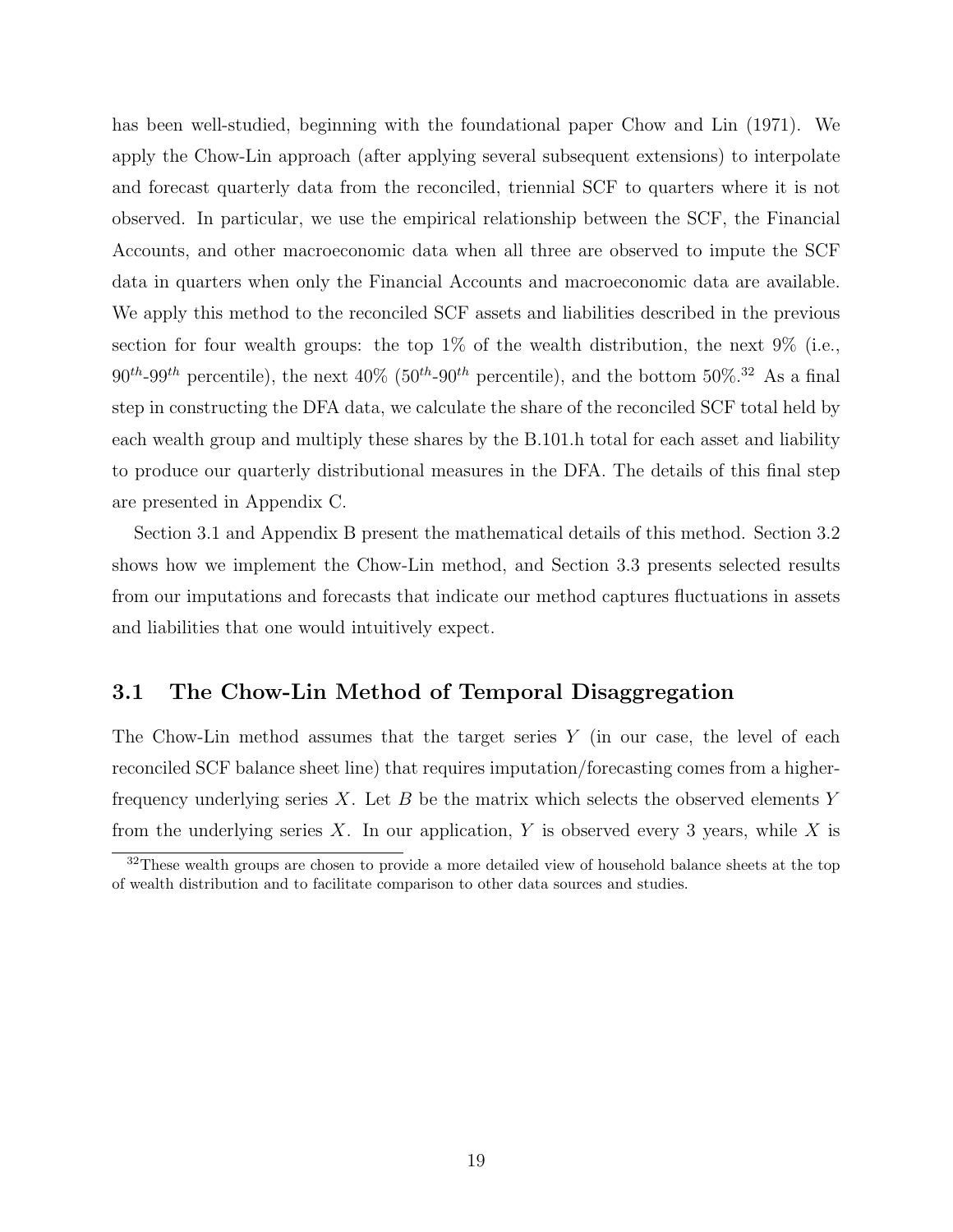quarterly.<sup>33</sup>

$$
Y = B'X \tag{1}
$$

The Chow-Lin method uses higher frequency indicator series, denoted here by Z, to impute/forecast the underlying series X. It does this by supposing that X and Z have a linear relationship<sup>34</sup>

$$
X = \beta' Z + u,
$$

where the residual vector u is mean zero with covariance matrix  $V = \mathbb{E}[uu']$ . Linearity combined with Equation 1 implies that

$$
Y = B'Z'\beta + B'u.
$$
\n<sup>(2)</sup>

The Chow-Lin method solves the multiple regression model specified by Equations 1 and 2 to obtain an estimate X given observations Y and Z and covariance matrix V. Chow and Lin  $(1971)$  show that a linear unbiased estimate X is given by

$$
\hat{X} = Z\hat{\beta} + VB(B'VB)^{-1}[Y - B'Z\hat{\beta}] \tag{3}
$$

$$
\hat{\beta} = [Z'B(B'VB)^{-1}B'Z]^{-1}Z'B(B'VB)^{-1}Y. \tag{4}
$$

Here,  $\hat{\beta}$  is a vector obtained from the generalized least squares regression specified in Equation 2 with Y as the dependent variable,  $B'Z$  as the dependent variable, and residual covariance matrix  $(B'VB)$ .

Equation 3 shows that the estimate  $\hat{X}$  can be expressed as the sum of two components. The first component,  $Z\hat{\beta}$ , represents the predicted values of the higher-frequency target series X given the higher-frequency observations of Z, i.e.,  $\mathbb{E}[X|Z]$ . The second component,  $VB(B'VB)^{-1}[Y - B'Z\hat{\beta}],$  reflects the estimate of the vector of higher-frequency residuals

$$
B = \begin{bmatrix} t & \dots & 0_{(m-1)k} \\ 0_{(m-1)k} & \dots & t \\ 0_e & \dots & 0_e \end{bmatrix}
$$

where represents a  $k$ -dimensional column vector with one as the first element and zero elsewhere, and where  $0<sub>j</sub>$  denotes a j-dimensional column vector of zeros.

<sup>&</sup>lt;sup>33</sup>Formally, we suppose that  $Y = [y_1, y_2, y_m]'$  is observed m times, with  $k-1$  unobserved periods between observations and e periods to extrapolate after the last observation of Y so that  $X = [x_1, x_2, , x_n]'$  with observation  $y_m$  of Y corresponding to observation  $x_{(m-1)k+1}$  of X. The  $n \times m$  matrix B can thus be written as

 $^{34}Z$  can be expressed as an  $n \times q$  matrix  $Z = [Z_1, Z_2, , Z_q]$ , where each  $Z_i$  denotes a separate column vector  $Z_i = [z_{i,1}, z_{i,2}, \ldots, z_{i,n}]'$  corresponding to the  $i^{th}$  indicator series.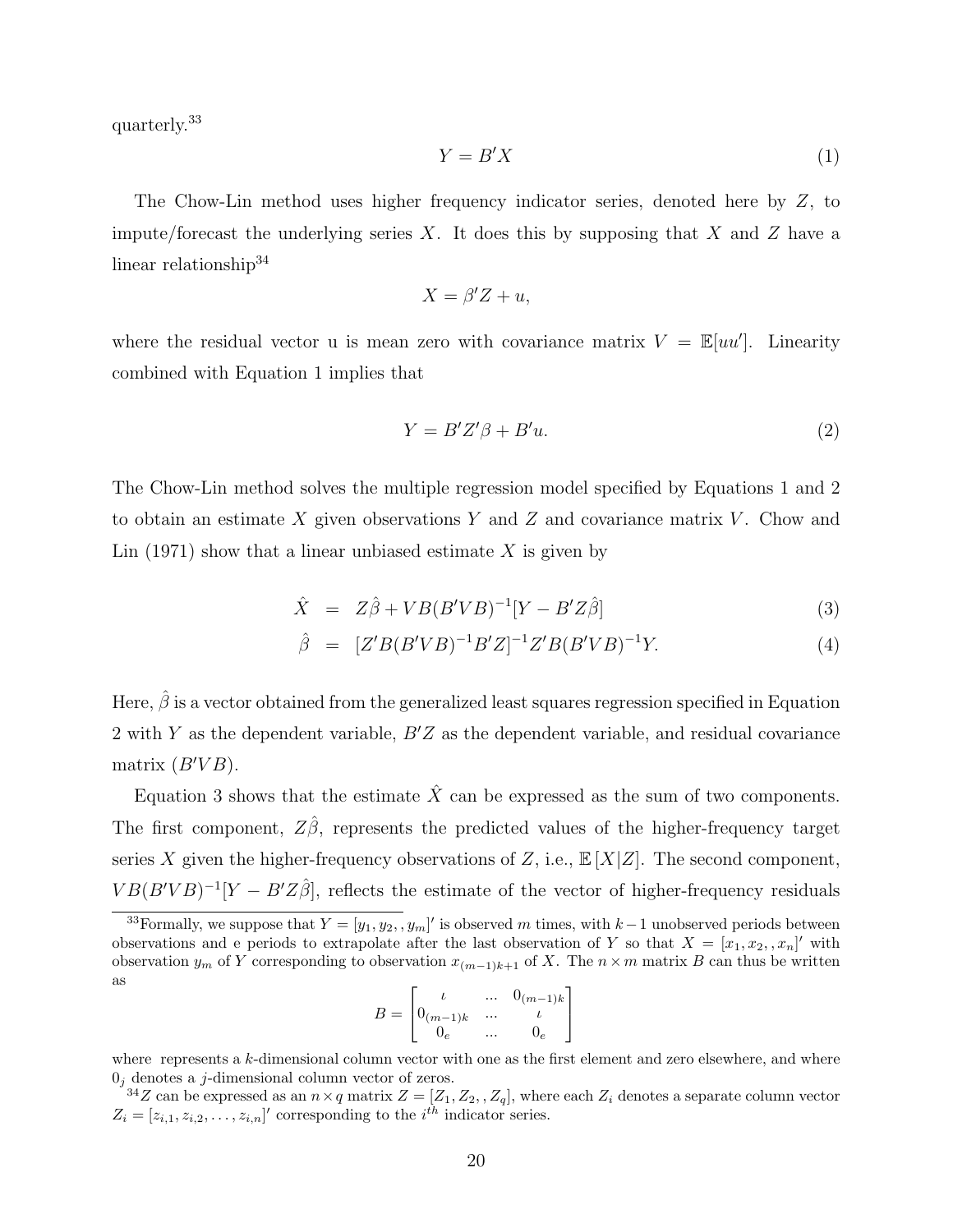obtained by distributing the vector of lower-frequency residuals  $[Y - B'Z\hat{\beta}]$  across periods where the target series is unobserved. The distributing matrix  $VB(B'VB)^{-1}$  is determined by the assumed covariance matrix V. Note that  $\hat{X} = Y$  by construction for the periods that Y is observed.

A key input into this method is the assumed error structure of the higher-frequency residuals, represented by  $V$ . This covariance matrix is not observed and must be estimated any consistent estimate for V can then be used to obtain FGLS estimates  $\hat{\beta}$  and  $\hat{X}$ . We assess three different versions of this FGLS procedure corresponding to different assumption on the higher-frequency residuals. Our first version follows Chow and Lin (1971) and produces estimates under the assumption that these residuals are first-order autocorrelated. Our second and third versions adopt the methods in Fernandez (1981) and Litterman (1983), who characterize solutions for error processes of the form

$$
u_t = u_{t-1} + v_t
$$
  

$$
v_t = \rho v_{t-1} + \eta_t.
$$

In particular, Fernandez (1981) assumes a random walk  $(\rho = 0)$ , while Litterman (1983) generalizes to a random walk, Markov model  $(0 < \rho < 1)$ . Appendix B provides more detail on the estimation of V in the Chow-Lin, Fernandez, and Litterman methods. Appendix D compares several different possible variants of the Chow-Lin method and shows that they all perform relatively similarly out-of-sample. We therefore adopt the approach from Chow and Lin (1971) as we are unable to reject this method in favor of more sophisticated models.

#### 3.2 Implementation of the Chow-Lin Method

A key decision in the implementation of this method is the choice of the indicator series Z that give information about the reconciled SCF assets and liabilities for each wealth group — the target series — in time periods when the SCF is not observed. Given the relatively few SCF years available for estimating the indicator-target relationships, we parsimoniously choose the indicator series that measure similar quantities to the target series, capture important developments in the overall economy, or predict changes in the distribution of assets and liabilities across economic groups. Specifically, we use the corresponding quarterly B.101.h series in every interpolation because these series and the aggregate reconciled SCF series are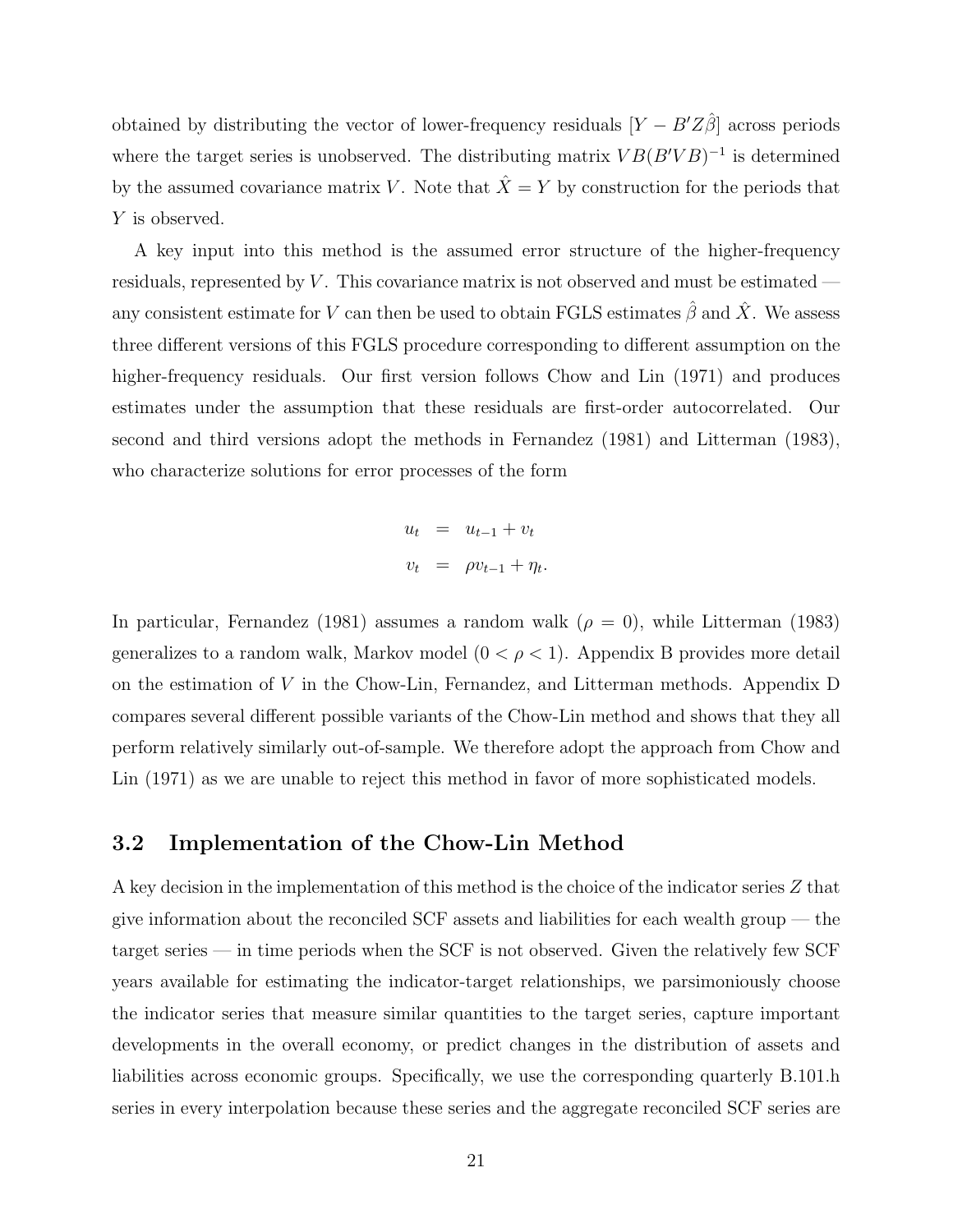closely related by construction, and the B.101.h series is therefore likely to predict asset and liability levels for each wealth group we consider.<sup>35</sup> We also include the S&P 500 stock index for almost all assets and liabilities, since this series is correlated with both financial assets and overall business cycle dynamics.<sup>36</sup> Similarly, for financial assets whose values and flows are closely tied to interest rates, we include the federal funds rate as an indicator variable, and for assets and liabilities related to real estate holdings, we include the Federal Housing Finance Agency (FHFA) home price index. We also include the overall debt-to-income ratio from the Financial Accounts as an indicator series for all of the reconciled liability numbers, as this ratio likely correlates differentially with the liabilities of different wealth groups.

In addition, because changes in the distributions of assets and liabilities are often correlated with an individual's decision about whether to hold an asset or incur a liability, whenever possible we include indicators for participation in related markets. For example, for all housing-related assets and liabilities, we include the home ownership rate calculated from U.S. Census Current Population Survey (CPS). We also include the ratio of B.101.h defined-benefit assets to defined-contribution assets as indicator series for pensions and vehicle and student loans outstanding from the Federal Reserve's G.19 data release as indicator series for depository loans and consumer credit, respectively. Appendix Table E.1 summarizes which indicator series are used for each asset and liability class on our reconciled household balance sheet.

#### 3.3 Predictions from the Chow-Lin Method

In this section, we present selected imputation and forecast results to highlight the method's ability to generate plausible estimates of unobserved movements in household balance sheets. To do so, for each asset and liability category in the B.101.h table, we impute and forecast the quarterly balance sheet levels for each of the four wealth groups we study. These wealth group estimates are key inputs in constructing the DFA dataset but cannot be validated or invalidated against any existing data. However, for each wealth and liability category, summing across these wealth groups yields an aggregate series which — although not targeted

<sup>&</sup>lt;sup>35</sup>Indeed, the B.101.h series are frequently the most important drivers of the interpolation/extrapolation estimates, although the small number of SCF years limits our power to compare the relative contributions of the different indicator series.

 $36\text{We exclude the S\&P}$  500 as an indicator series when estimating corporate equities and mutual funds because it is too highly correlated with the B.101.h series.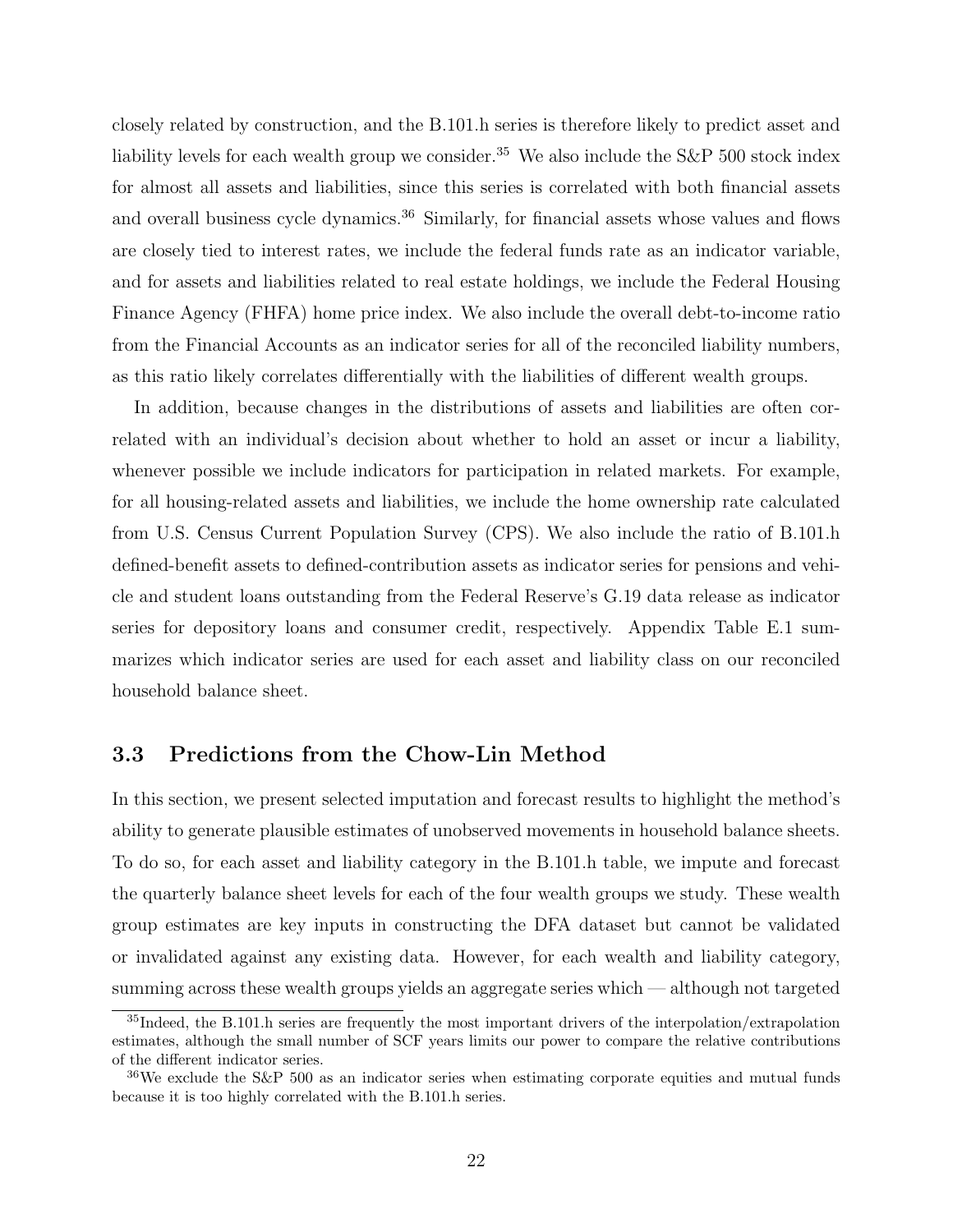or used directly in our estimation — is directly comparable to its corresponding aggregate B.101.h series.

To determine whether our imputation and forecasting method is credible, we check whether fluctuations in estimates of both the specific wealth group levels and their implied aggregates appear plausible. Specifically, we first check whether contours in the constructed aggregate reconciled SCF series match the contours in its aggregate B.101.h counterpart. Second, we check whether the specific wealth group levels fluctuate in manners that are intuitively plausible. Although our second check is informal, it is still quite informative. For example, different wealth groups' asset and liability holdings will respond differentially to changes in indicator series, resulting in estimated fluctuations in asset and liabilities that vary across our four wealth groups. Confirming that the cross-sectional pattern of these fluctuations is consistent with our prior economic knowledge and intuition therefore provides a second metric against which we can validate or reject our imputation and forecast procedure.

Figure 1 presents the imputed and forecasted quarterly time series for levels of (a) corporate equities and mutual funds and (b) mortgages for each of the four wealth groups we study.<sup>37</sup> Summing across these wealth groups yields the aggregate reconciled SCF level, which is directly comparable to the corresponding aggregate B.101.h series (presented as the black line for reference).

Panel (a) shows that both of our two validation criteria are satisfied for corporate equities and mutual funds. We find that the aggregate reconciled SCF measure of corporate equity and mutual funds closely tracks the aggregate B.101.h measure, including during the last two significant stock market boom and bust cycles.<sup>38</sup> For example, during the Great Recession, our imputation method estimates that total household equity holdings dropped sharply in 2008 before largely recovering by 2010 in a manner that closely mirrors the corresponding B.101.h series. Second, we observe amplified fluctuations for wealthier households, with capital gains and losses largest for the top 1% of households. Wealthier households hold

<sup>&</sup>lt;sup>37</sup>Corporate equities and mutual funds were chosen for this illustration because they are a large asset class that varies at a high-frequency relative to other asset classes, while mortgages were chosen because they are a large liability that varies at a lower frequency.

<sup>38</sup>Although the B.101.h series is used as an indicator series in our imputation procedure for each asset and liability for each wealth group, the aggregate level is not targeted or matched by construction. Thus, our finding that our imputations and forecasts sum to produce aggregate reconciled SCF series that are consistent with patterns in corresponding B.101.h series, and that fluctuations across wealth groups differ in intuitively plausible ways, provides important evidence that our approach successfully imputes and forecasts the series outside and in-between the standard triennial SCF survey observations.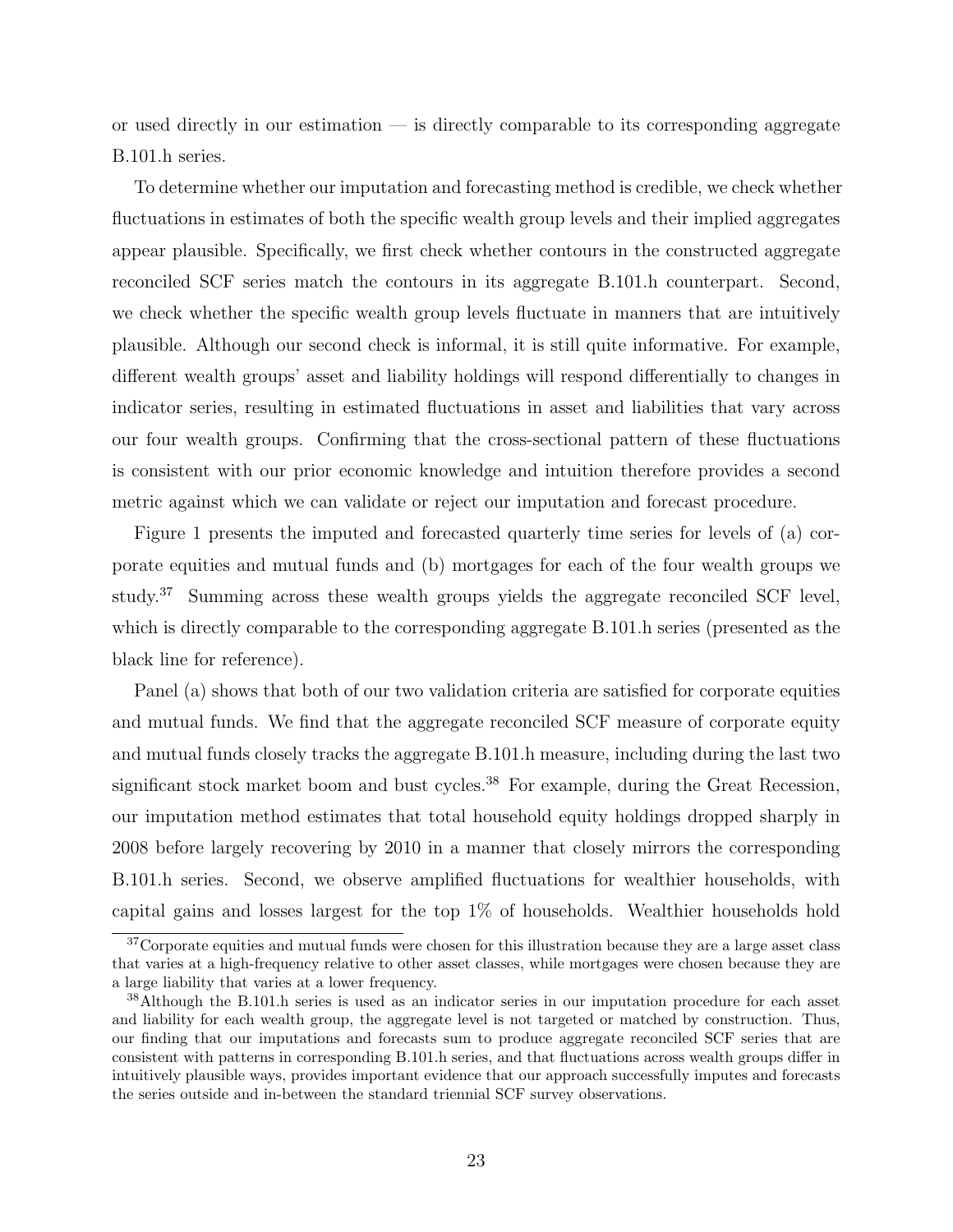

Figure 1: Predicted Measures of Corporate Equities/Mutual Funds and Mortgages

larger and riskier corporate equity and mutual fund portfolios, so our finding that their holdings are more responsive to aggregate fluctuations is credible.

Panel (b) similarly shows that our method predicts patterns in household mortgage liabilities that are consistent with the aggregate fluctuations and vary in credible ways across the wealth distribution. Our total measure of reconciled SCF mortgages slightly understates but otherwise closely tracks patterns in the B.101.h aggregate series. For example, both series capture a rapid build-up of mortgage debt prior to the Great Recession and subsequent reduction from 2007 to 2013, with mortgage debt levels beginning to increase again in 2014. We also observe that much of the mortgage debt build-up prior to the Great Recession was driven by increased borrowing by households in the next 40% and bottom 50% of the wealth distribution, and the post-Great-Recession decrease in mortgage debt was steepest for the bottom 50% of households. These patterns are consistent with a number of studies on debt dynamics during the Great Recession (e.g., Bhutta (2015), Adelino et al. (2016)), suggesting again that our data captures credible patterns in household balance sheets. Finally, B.101.h mortgage debt exhibits less high-frequency fluctuation than corporate equities and mutual funds, so it is reassuring that both our aggregate reconciled SCF and specific wealth percentile group levels are relatively smooth and exhibit fewer short-term fluctuations.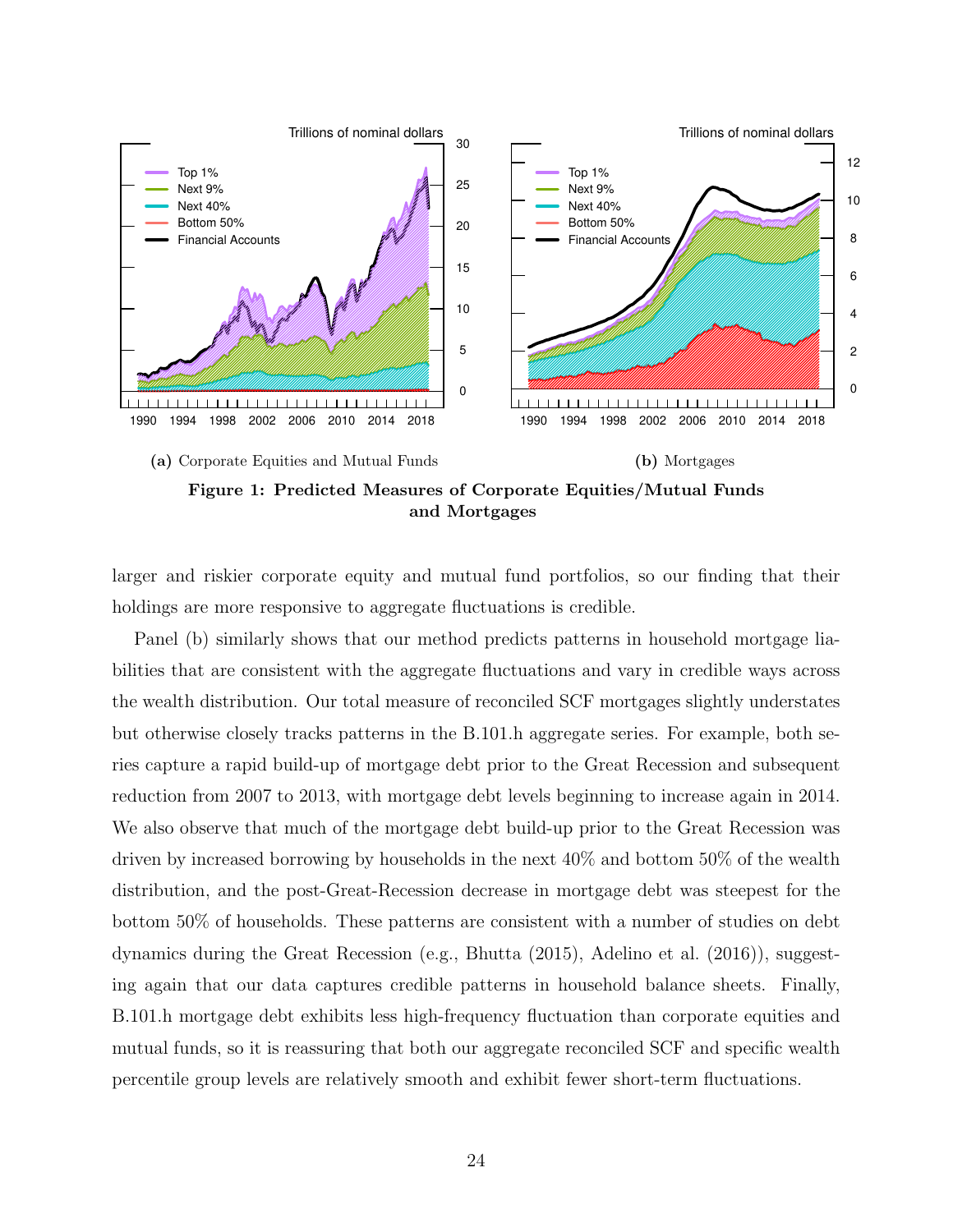## 4 A First Look at the DFAs

The calculations described in Sections 2 and 3 give rise to a new dataset that breaks down B.101.h into four wealth percentile groups (top 1%, next 9%, the next 40%, and the bottom 50%) since 1989Q3. The DFA dataset also contains the share of each asset and liability class held by each wealth percentile group for each quarter.

Although we do not attempt to provide a comprehensive analysis of the dataset in this paper, we highlight some results that illustrate three new contributions made by the DFA. First, the DFAs provide a comprehensive measure of the distribution of household wealth built from both direct observations of household balance sheets and aggregate wealth measures in a national accounting framework. Second, the DFAs' quarterly observations allow for new insights into the cyclicality of the wealth distribution at higher frequencies. Finally, the DFAs provide near-real-time measures of the wealth distribution, as they are updated about ten or eleven weeks after the end of each quarter. In the rest of this section, we describe these contributions in more detail.

## 4.1 Insights from a Comprehensive Integration of Household-level and Aggregate Data

By merging survey data with national accounting data, the DFAs provide a comprehensive new measure of the distribution of aggregate household wealth. Thus, the DFAs help overcome some of the challenges that have impeded past efforts to integrate microeconomic data with macroeconomic analysis.<sup>39</sup> To illustrate this contribution, we briefly describe the trends in wealth concentration apparent in the DFAs and then highlight a few quantitative insights afforded by these data.

At the highest level, the DFAs show significant wealth concentration and a clear increase in wealth concentration since 1989.<sup>40</sup> These findings are seen in Figure 2, Panels (a) and (b), which show the level and share of total net worth for each of the four selected wealth percentile groups measured in the DFAs. The top  $10\%$  of the wealth distribution — the purple and green areas together — hold a large and growing share of U.S. aggregate wealth,

<sup>39</sup>See Carroll (2014) for a rich discussion of this issue.

<sup>&</sup>lt;sup>40</sup>This is broadly consistent with a number of recent studies, e.g., Wolff et al.  $(2012)$ , Piketty  $(2013)$ , Bricker et al. (2016), Saez and Zucman (2016), and Rios-Rull and Kuhn (2016).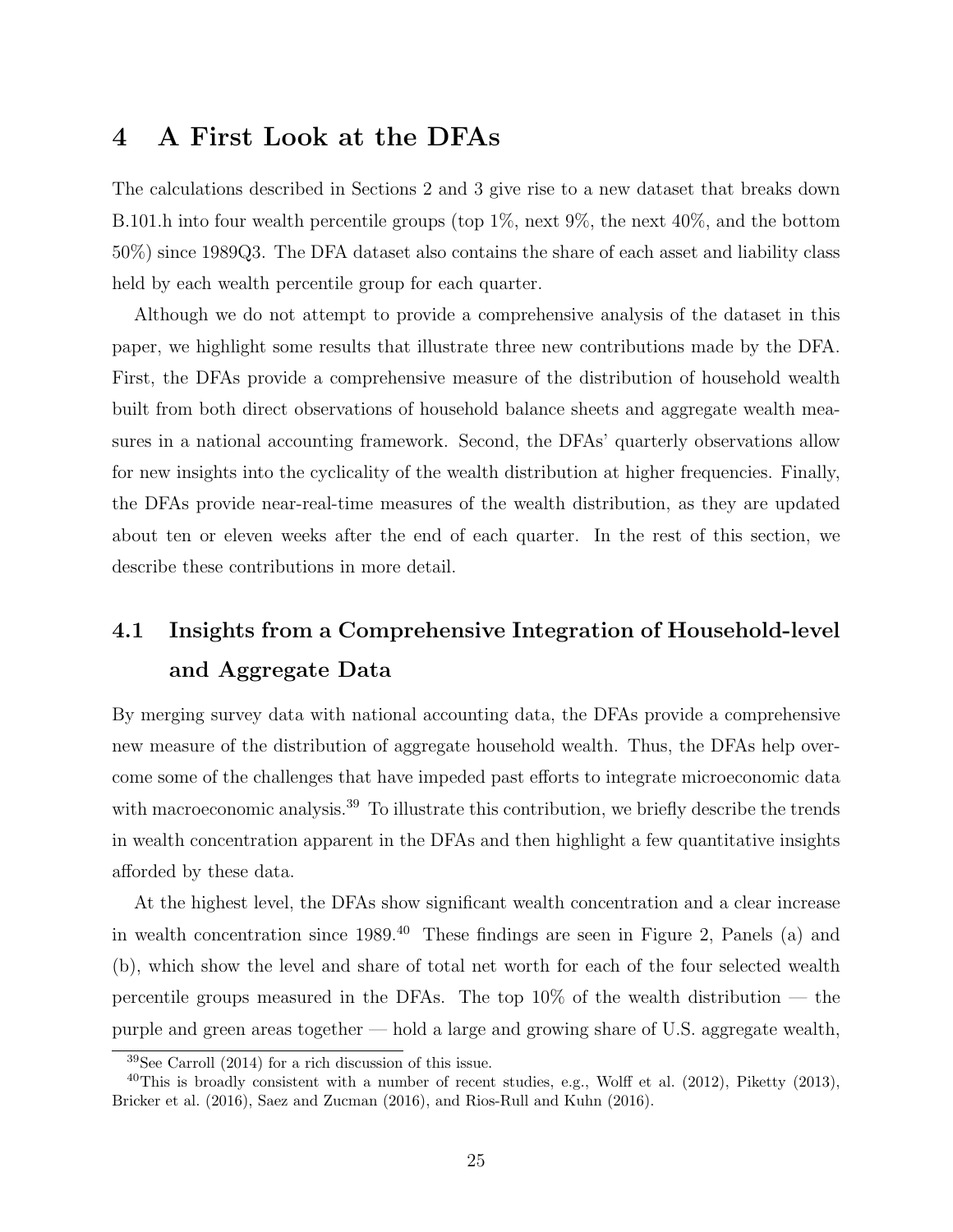

Figure 2: Net Worth by Wealth Percentile Group

while the bottom half (the thin red area) hold a barely visible share. Looking at trends, while the total net worth of U.S. households has more than quadrupled in nominal terms since 1989 (Panel (a)), this increase has clearly accrued more to the top of the distribution than the bottom (Panel (b)). In 2018, the top 10% of U.S. households controlled 70 percent of total household wealth, up from 60 percent in 1989. The share of the top 1% of the wealth distribution increased from 23 percent to nearly 32 percent from 1989 to 2018. The increase in the wealth share of the top 10% came at the expense of households in the  $50^{th}$  to  $90^{th}$ percentiles of the wealth distribution (blue region), whose share decreased from 36 percent to 29 percent over this period. In addition, Panel (a) shows that the bottom 50% of the wealth distribution experienced virtually no increase in their nominal net worth over the last 30 years, resulting in a fall in total wealth share from 4 percent in 1989 to just 1 percent in 2018.

The rise in wealth concentration stems primarily from increased concentration of assets (Figure 3) rather than a decreased concentration in liabilities (Figure 4), with trends for assets largely mimicking those for overall wealth. The share of assets held by the top 10% of the wealth distribution rose from 55 percent to 64 percent since 1989, with asset shares increasing the most for the top 1% of households. These increases were mirrored by decreases for households in the  $50-90<sup>th</sup>$  percentiles of the wealth distribution. Figure 4(b) shows that,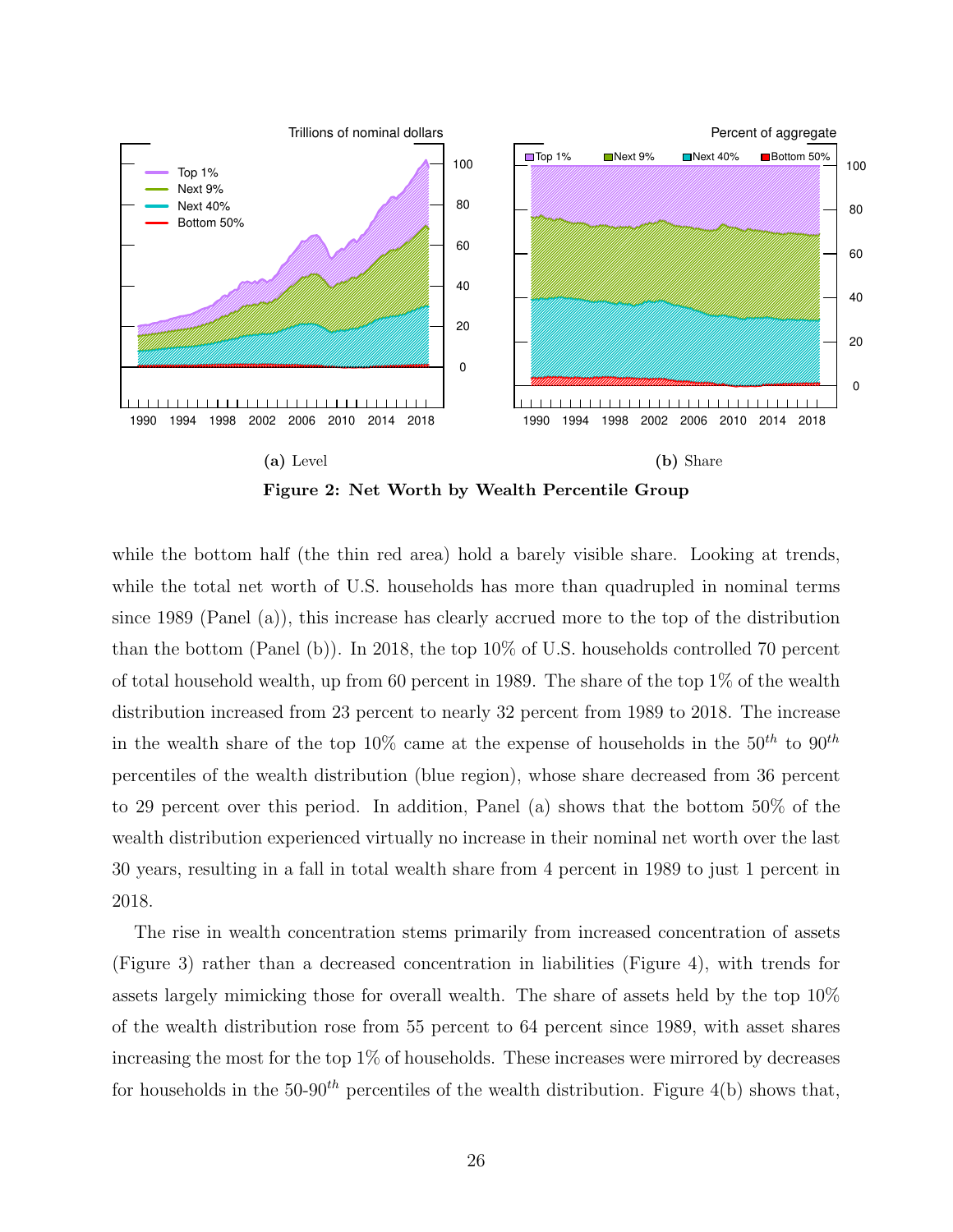in contrast to assets, the distribution of liabilities is both much more equitable than the distribution of assets and little changed, on net, since 1989.



Figure 3: Total Assets by Wealth Percentile Group



Figure 4: Total Liabilities by Wealth Percentile Group

We next examine the four largest asset categories from the B.101.h table — real estate, pensions, corporate equity, and noncorporate business equity — in order from most to least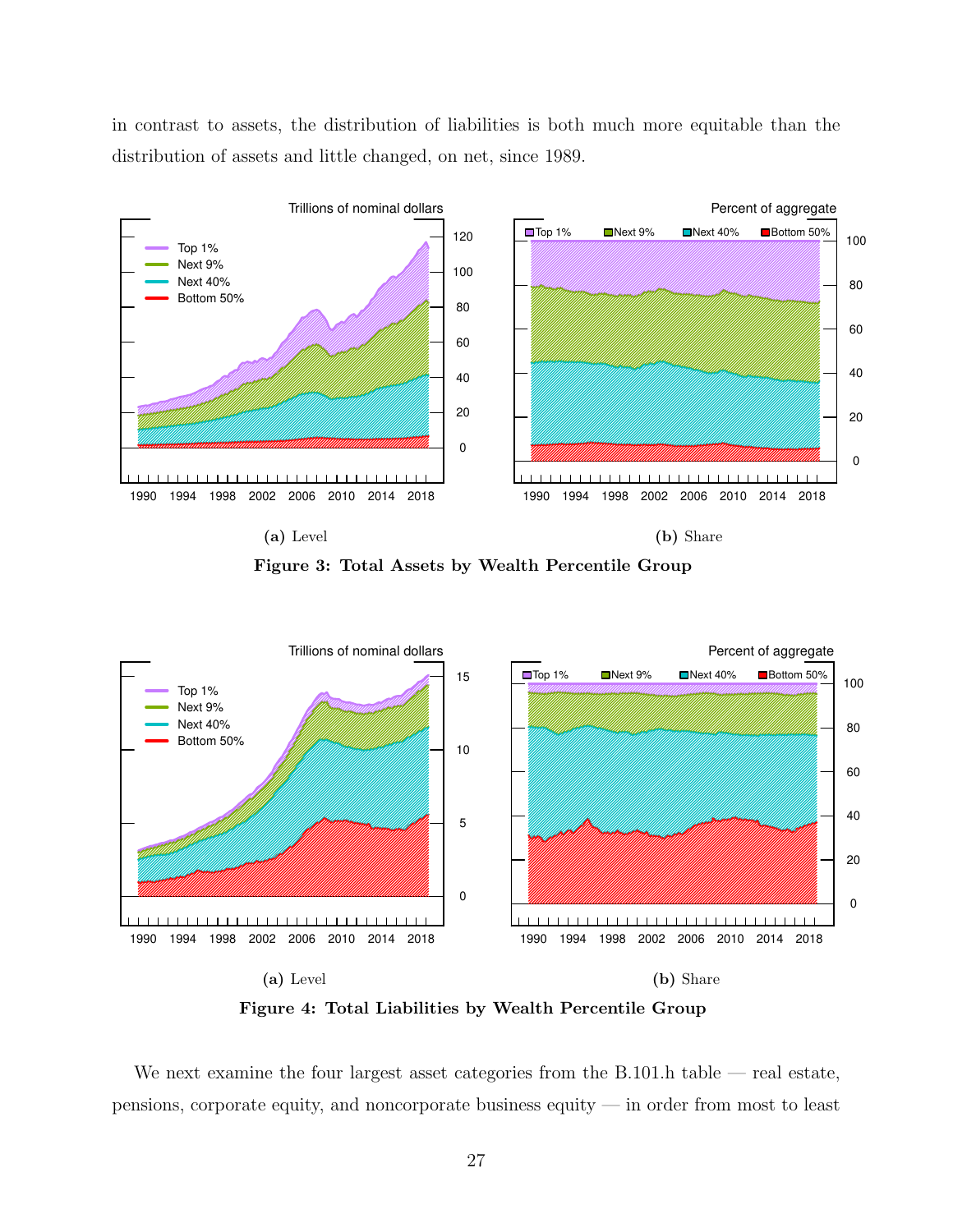equally distributed. Looking across the four panels of Figure 5, we see that real estate and pensions are somewhat more equally distributed than total assets (e.g., have larger red and blue areas), while noncorporate and corporate business equity are the most concentrated among the top  $1\%$ . Still, in Figure 5(a), we observe that the share of real estate held by the top 10% of the wealth distribution has increased by 5 percentage points from 39 percent to 44 percent, suggesting that increases in wealthy households' share of real estate holdings have contributed to the increase in concentration. In Figure 5(b), we observe that pension wealth is heavily concentrated among the two "middle" categories, representing the  $50<sup>th</sup>$  to  $99<sup>th</sup>$  percentiles of the wealth distribution. But again, we observe increasing concentration, evidenced by an increase in pension shares of households in the  $90-99<sup>th</sup>$  percentiles of the wealth distribution from 39 percent in 1989 to 46 percent today.

Finally, Figure 5, Panels (c) and (d) suggest corporate and noncorporate business equity have been large drivers of wealth concentration. The distribution of these assets has long been skewed: in 1989, the richest 10% of households held 80 percent of corporate equity and 78 percent of equity in noncorporate business. Since 1989, the top 10%'s share of corporate equity has increased, on net, from 80 percent to 87 percent, and their share of noncorporate business equity has increased, on net, from 78 percent to 86 percent. Furthermore, most of these increases in business equity holdings have been realized by the top  $1\%$ , whose corporate equity shares increased from 39 percent to 50 percent and noncorporate equity shares increased from 42 percent to 53 percent since 1989.

These patterns of high and increasing wealth concentration are broadly consistent with other studies; however, the DFAs contain some important differences from other studies in the level of and changes in the wealth distribution. To compare the quantitative findings of the DFAs to another study, Figure 6 shows measures of wealth concentration—the share of wealth held by different wealth percentiles and Gini coefficients—from the DFAs together with the corresponding measures from the World Inequality Database (WID), perhaps the most comparable data set.<sup>41</sup>

The DFAs show a somewhat more equitable distribution of wealth than the WID. Panel (a) presents the wealth shares of the top  $1\%$ , top  $10\%$ ,  $50-90\%$ , and bottom  $50\%$  of households

<sup>&</sup>lt;sup>41</sup>The WID is a statistical database focused on measures of income and wealth concentration and funded by a consortium of public and nonprofit institutions. See https://wid.world/ for more information and Alvaredo et al. (2016) for details on methodology. The wealth shares available for download through the WID website use individual adults as the unit of observation.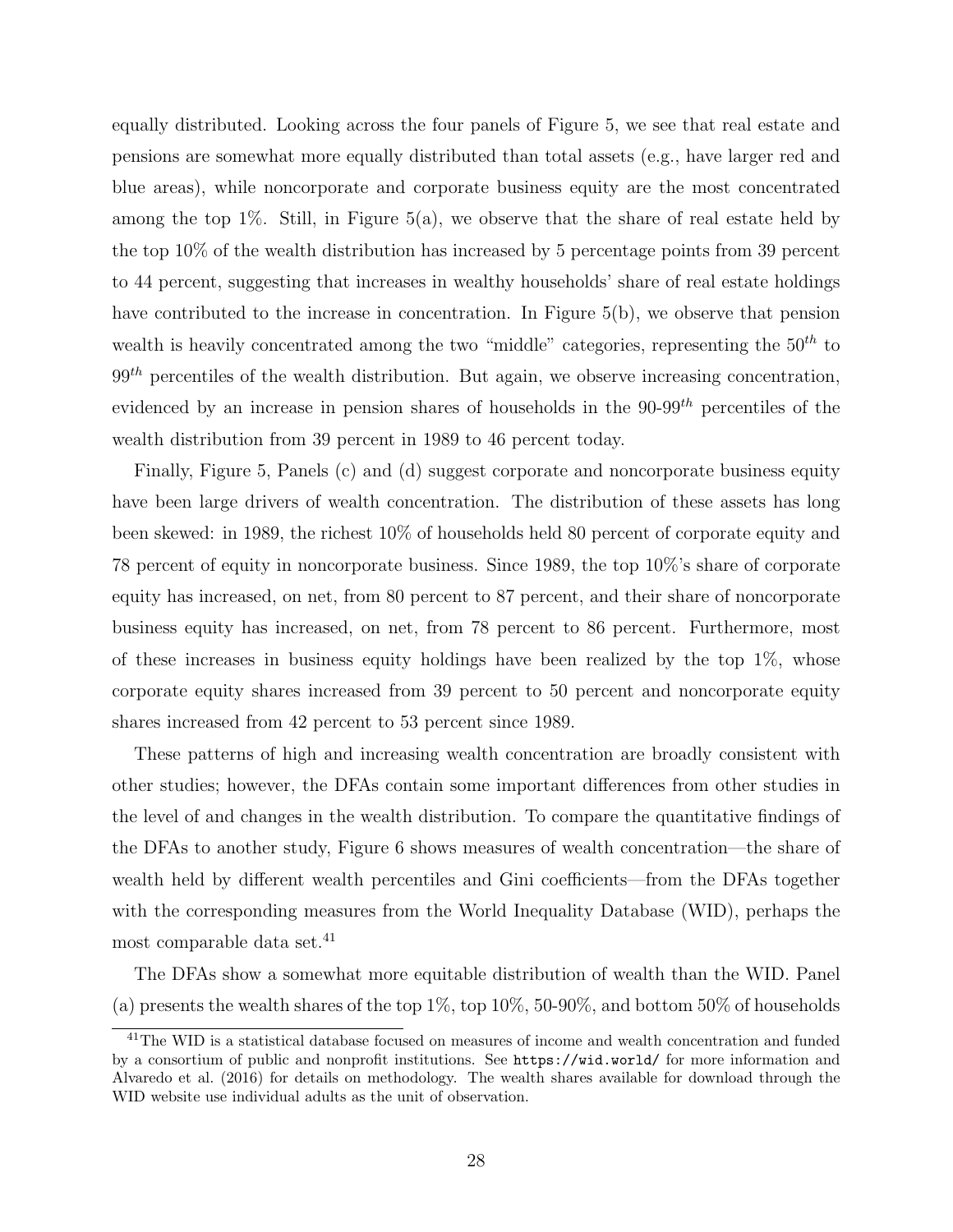

Figure 5: Pension, Real Estate, Corporate Equity, and Noncorporate Business Equity by Wealth Percentile Group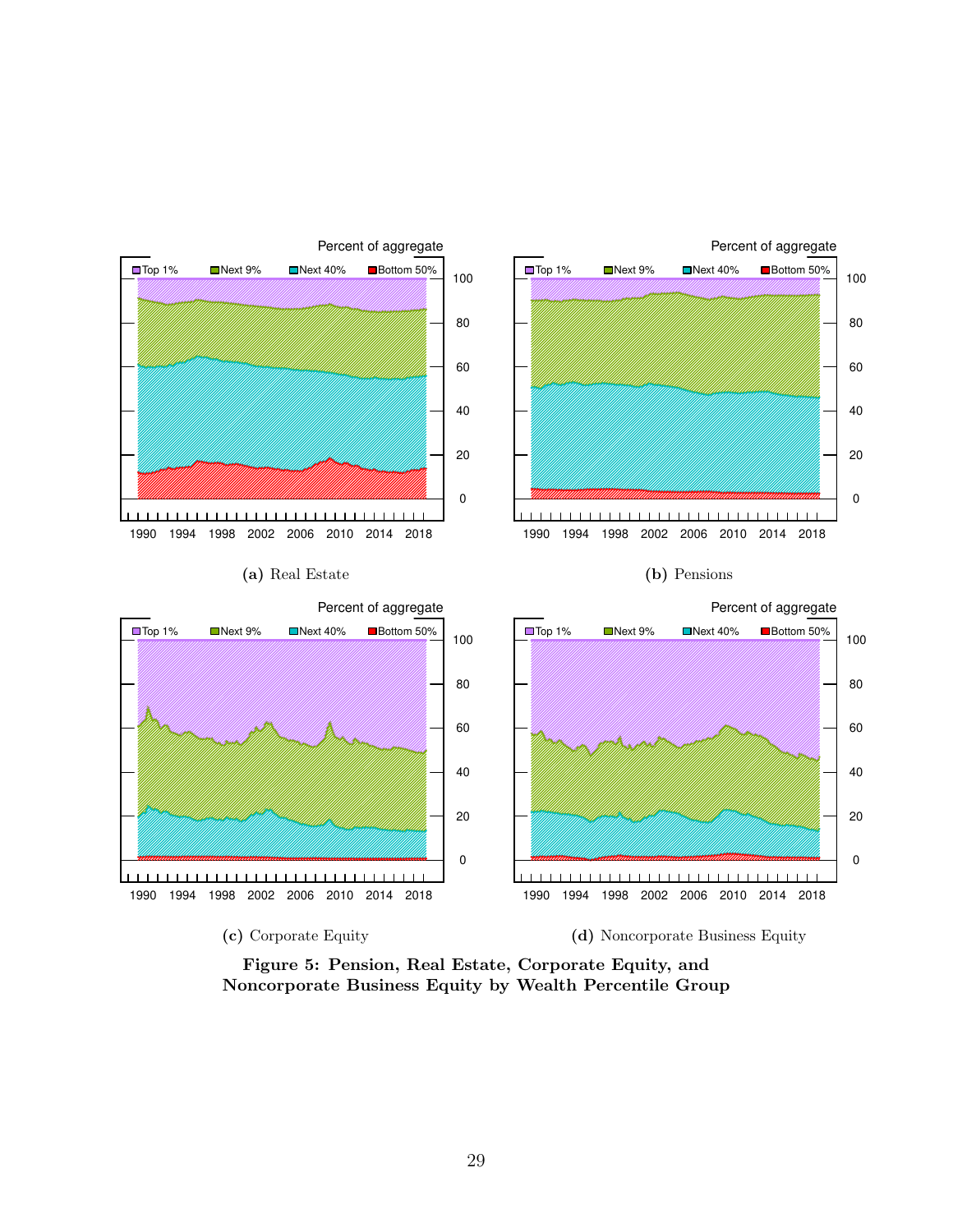

Figure 6: Wealth Concentration Measures from the DFAs and WID

in the wealth distribution for these two data sets.<sup>42</sup> We find that the wealth shares of the top 1% and top 10% are somewhat smaller in the DFAs than the WID (the solid lines are below the dashed lines) in particular, the share of the top 1% is around 31 percent in the DFAs, versus about 37 percent in the WID in 2014. At the same time, the wealth shares of the bottom  $50\%$  and  $50-90<sup>th</sup>$  percentiles of households are higher in the DFAs than the WID. Looking at changes over time, the DFAs show a more gradual increase in the share of the top 1% after 2007. These differences can also be seen by comparing the Gini coefficient for the DFAs and WID (Panel  $(b)$ ).<sup>43</sup>

There are several possible explanations for the differences between distributional measures in the DFAs and the WID. The first is methodological. Unlike the DFAs, the WID does not directly observe wealth, but imputes it by capitalizing income measures from tax records. This method imposes assumptions about realized asset returns across the wealth distribution, and requires additional assumptions to impute assets and liabilities that do not generate taxable income. As shown in Bricker et al. (2017) and Bricker et al. (2018), these methodological differences account for most of the discrepancy in the concentration measures observed in the WID versus the SCF, and play a particularly large role in the WID's sharper

<sup>&</sup>lt;sup>42</sup>Note that, to illustrate the comparison more clearly, the second category here is the top 10%, rather than the next 9%.

<sup>&</sup>lt;sup>43</sup>The Gini coefficient is a commonly used measure of the concentration of a distribution, with higher levels of the Gini coefficient representing greater concentration.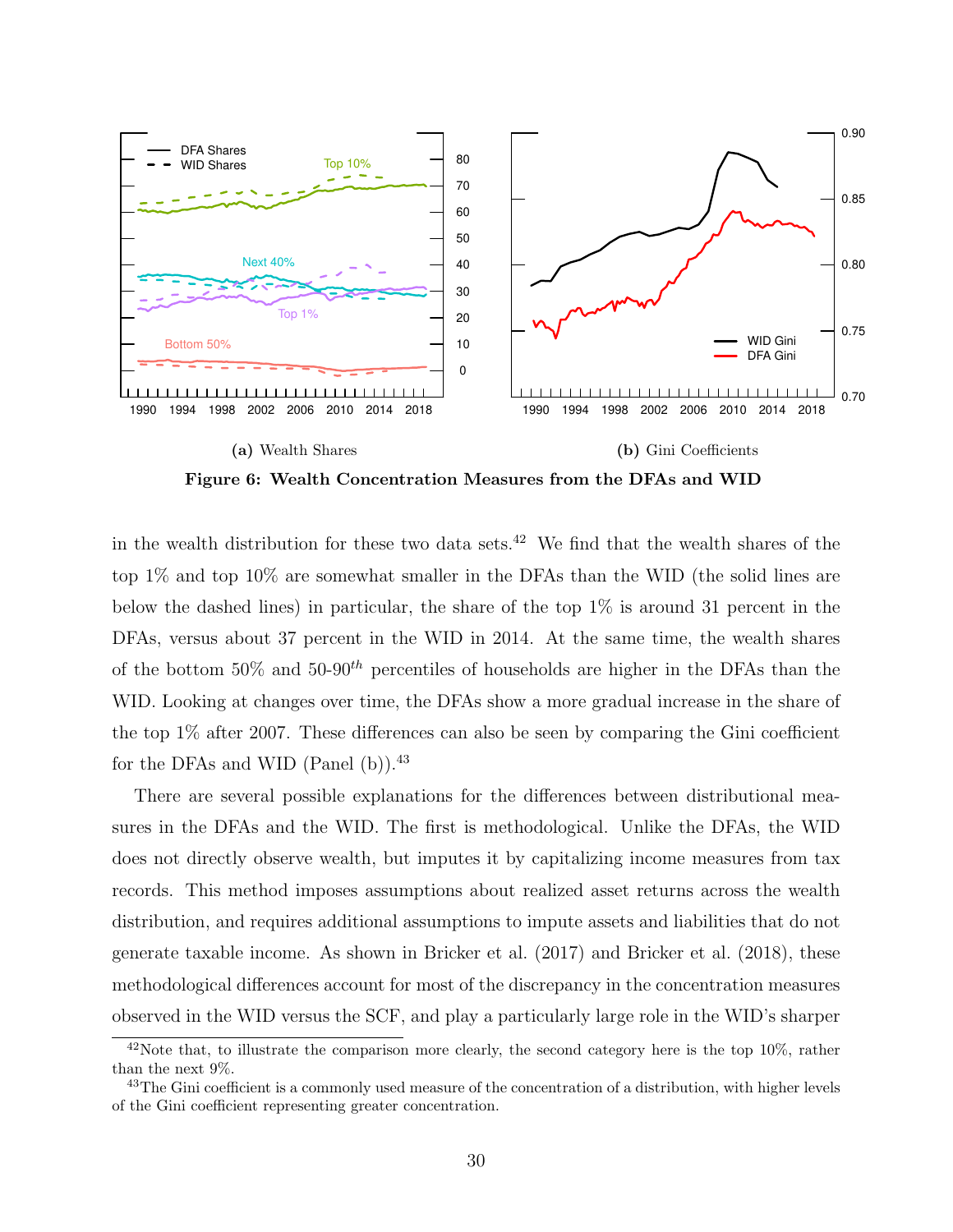increase in the top 1% wealth share in the years following the Great Recession. Furthermore, certain asset classes like consumer durables and unfunded defined benefit pensions are omitted from the WID's wealth measure.

A second explanation for the differences between the DFAs and the WID is that historical data in the Financial Accounts are regularly updated to reflect new data availability and improved measurement. Recent historical revisions to Financial Accounts measures of pension reserves and interest-bearing assets could have an effect on wealth concentration estimates as both of these categories are key inputs into the WID calculation and have been substantially revised since the most recent WID release. Overall, the DFA results suggest that the level of wealth concentration among U.S. households is somewhat lower than that shown in the WID, though with a similar increasing trend.

#### 4.2 Insights from Quarterly Measures of the Wealth Distribution

A second important contribution of the DFAs is to provide quarterly observations of the wealth distribution, thus making detailed household balance sheets for different segments of the wealth distribution available across business and credit cycles. Such insights about the evolution of the distribution over business cycles have been limited in existing data sets, as peaks and troughs of asset price and credit cycles often fall between measurements.

The quarterly fluctuations in the wealth distribution captured by the DFAs are clearly visible in Figure 7. This figure overlays the DFA levels (Panel (a)) and shares (Panel (b)) (previously shown in Figure 2) with the triennial observations from the reconciled SCF (indicated with black dots). In Panel (a), we notice a sharp drop in net worth for all wealth percentile groups between 2007Q3 and 2009Q1, with outsized wealth losses for the top 1% of U.S. households (purple region), followed by a recovery that fairly quickly surpassed its 2007 peak. Similar patterns are apparent for the other wealth groups, though with slower and more gradual recoveries. Looking at wealth shares, Panel (b) shows a decrease in the wealth share of the top 1% from 2007Q3 to 2009Q1, followed by a steady increase in wealth share over the subsequent years. These panels illustrate how the DFAs can be used to see higher-frequency detail than is available using the SCF waves.<sup>44</sup> A second illustration of higher-frequency dynamics visible in the DFAs is the business cycle between 1998 and 2001.

<sup>44</sup>The SCF fielded a panel re-interview survey in 2009 of 2007 SCF respondents in order to capture some of the wealth dynamics of the Great Recession. We do not use this data in constructing the DFAs.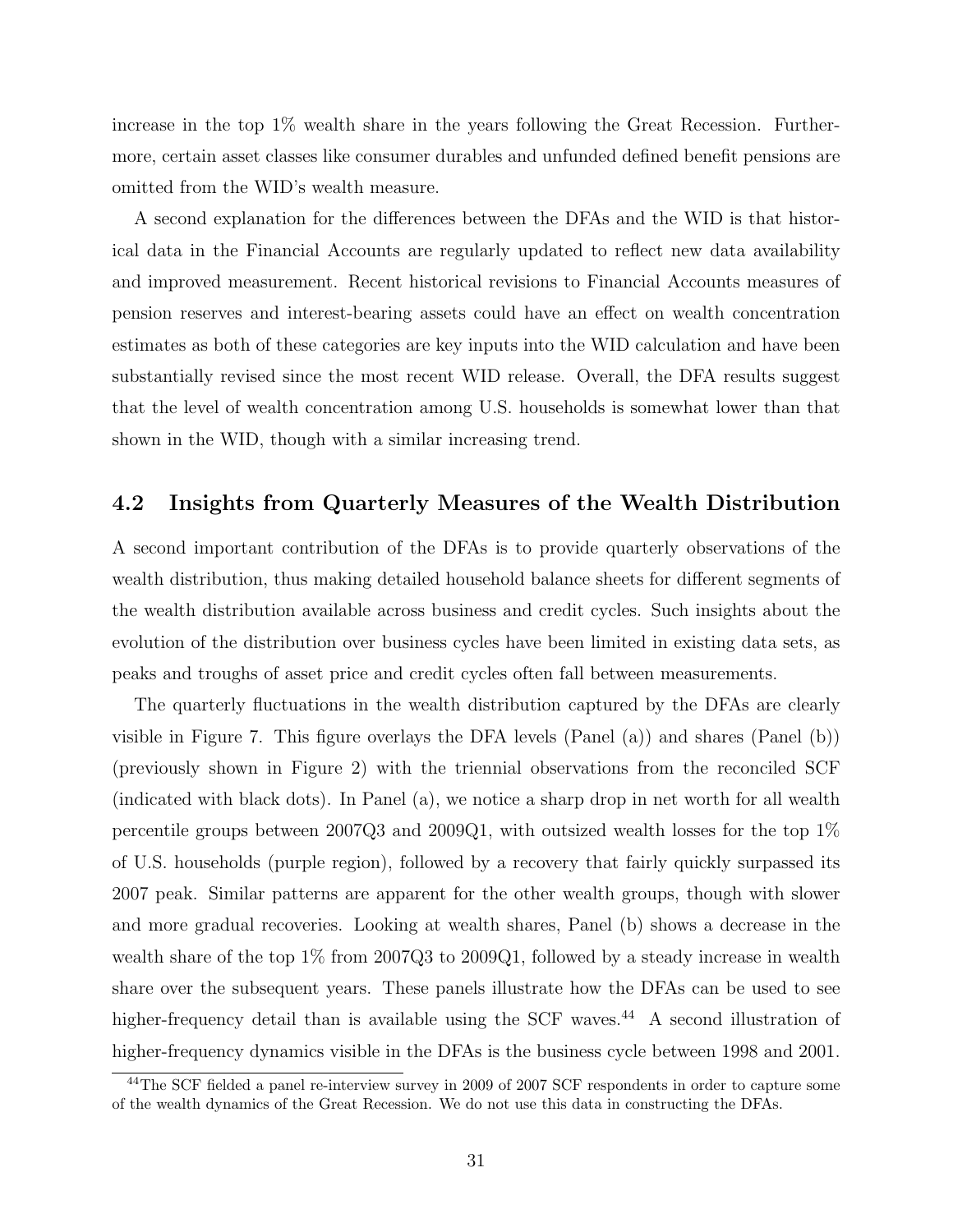

Figure 7: Wealth Levels and Shares in the DFAs and SCF

Notes: Dots indicate reconciled SCF observations. Series shown through 2018Q4, the most recent Financial Accounts release.

In this case, the net worth of the top 1% of households increased rapidly from 1998 to 1999 but plateaued from 2000-2001 following the burst of the dot-com bubble, a pattern not seen among the other wealth groups.

The DFA data can also shed light on the cyclical variability of each wealth group's share of the wealth distribution. For example, wealthier households have had historically greater exposure to highly cyclical assets like corporate and noncorporate business equity.<sup>45</sup> These portfolio positions suggest that the net worth of the top  $1\%$  is likely to exhibit a larger fluctuation during economic cycles, with its share of total wealth rising during economic expansions and flattening or contracting during economic downturns. Indeed, Figure 8, which plots the four quarter moving averages of changes in wealth share for the top  $1\%$ (the purple line) and 90-99<sup>th</sup> percentiles (the green line), shows that the wealth shares of households in the top 1% have varied procyclically (e.g. fell during recessions) since 1989, while the share of the  $90-99$ <sup>th</sup> percentiles have varied countercyclically (e.g. rising during recessions). Combined, these results suggest that wealth shares became temporarily less concentrated in the top 1% of the wealth distribution during these recessions, though not

<sup>45</sup>Indeed, our discussion in Section 4.1 indicated changes in the share of business equity have been the key driver of increases in long-term concentration.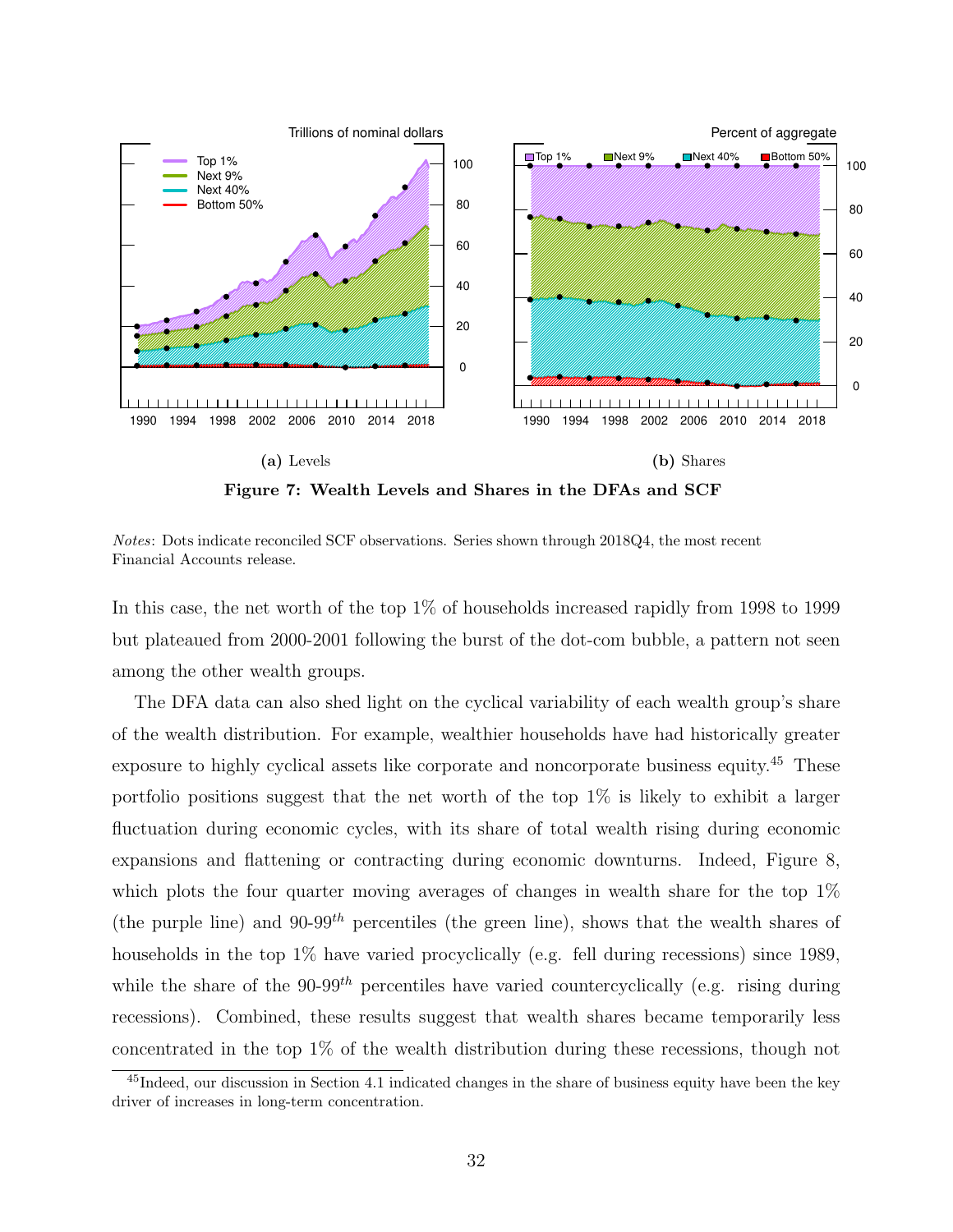

Figure 8: Annual Change in Net Worth Shares for the Top 1 and 90-99 $^{th}$  Percentiles

Notes: Shaded areas represent NBER-defined recession quarters. Series shown are four-quarter moving averages through 2018Q4, the most recent Financial Accounts release.

necessarily less concentrated in the top 10%.<sup>46</sup>

#### 4.3 Insights from Timely Measures of the Wealth Distribution

A third important new contribution of the DFAs is the timeliness of the data. Most surveybased data sets that measure the distribution of wealth require lags of at least a year to process the survey data, and measures using tax data (such as the WID) require even longer lags due to the time required to process and release tax data. These lags limit the ability of users to understand real-time changes in the wealth distribution and how they could relate to policy. By incorporating the most recent data from the Financial Accounts, the DFAs are updated and released relatively quickly, generally within about 10 or 11 weeks after the end of a quarter.

An example of "near-real-time" availability of DFA data is given in Figure 9, which shows cumulative changes in the wealth shares of each wealth group since 2014 (the last year the WID is available), with the dark shaded region indicating the time period after the fielding of the 2016 SCF. Through 2018Q3, the long-term trend of increased concentration continued,

<sup>46</sup>The bottom 90% of the wealth distribution is omitted from Figure 9 (b) as it exhibits little cyclical variation. Linking the trends on an increase in the equity share by the wealthy households with the business cycle results, it is reasonable to expect that the top 1% share could be increasingly more cyclical over time, as the wealthiest households hold a higher share of these cyclical assets.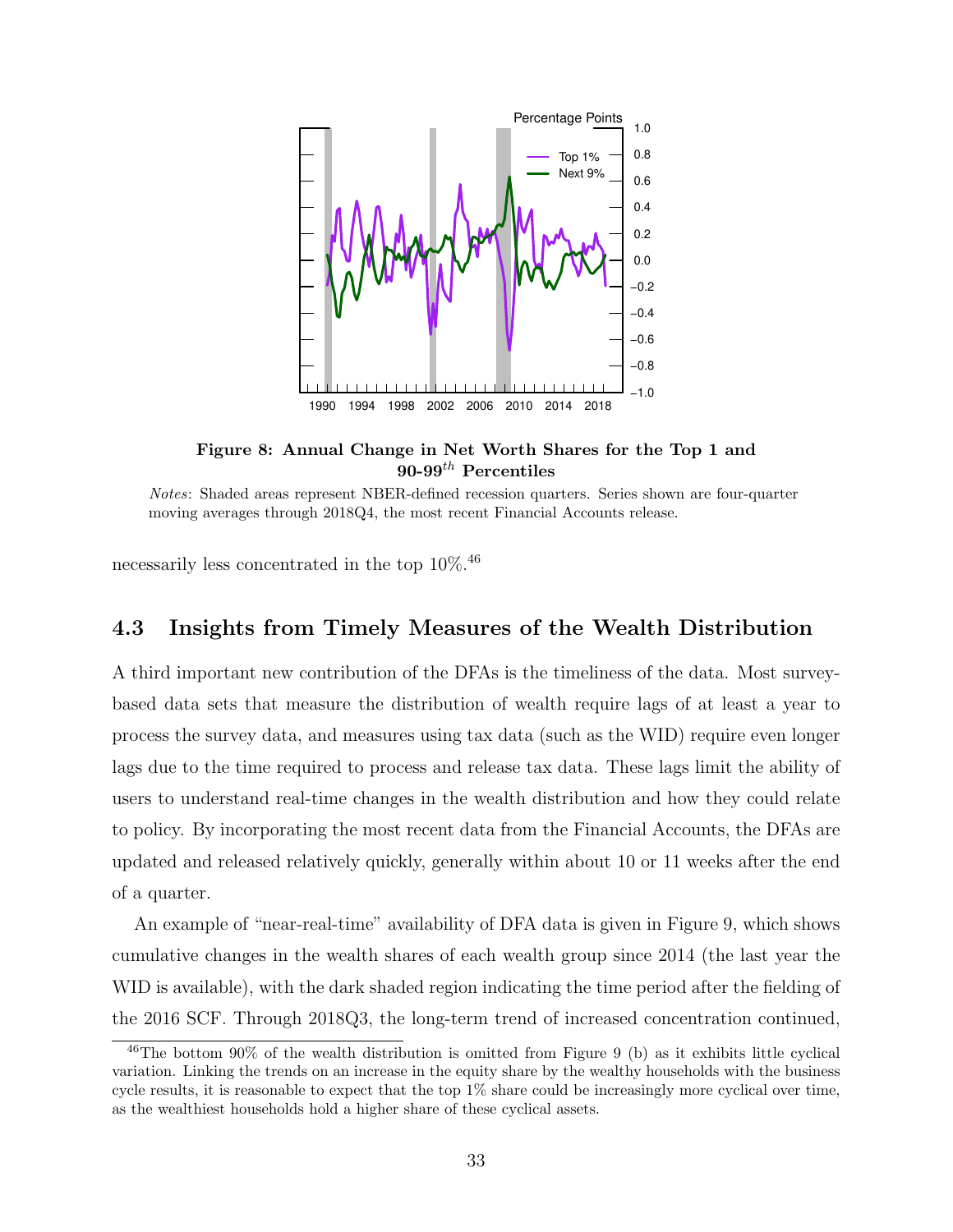

Figure 9: Cumulative Wealth Shares, 2014-Present

Notes: Shaded area represents quarters after 2016, the most recent SCF year. Series shown through 2018Q4, the most recent Financial Accounts release.

with the wealth shares of the top  $1\%$  (purple line) rising by over 1 percentage point and the wealth share of households in the  $50-90<sup>th</sup>$  percentiles (blue line) declining by over 1.7 percentage points. This shift in wealth towards the top of the distribution largely reflects the increased value of business equity over this period.

These recent trends reversed with the large stock market decline in 2018Q4. Figure 9 shows that the top  $1\%$  – whose portfolio is more concentrated in corporate and noncorporate business equity – experienced a sharp 0.8 percentage point decrease in their share of overall wealth. This was mirrored by a sharp increase in the wealth share of households in the 50-90<sup>th</sup> percentiles, who (as shown in Figure 5, Panels (c) and (d)) are much less exposed to business equity risk. Provided that the rebound in equities seen thus far in 2019Q1 holds, we expect a substantial portion of the changes in 2018Q4 to reverse in the next DFA release. Thus, the DFA intuitively captures how near-real-time fluctuations in asset values affect the wealth distribution.

Timely DFA measures could be especially valuable in times of economic turmoil. For example, we know that elevated household leverage and illiquidity played an important role in the Great Recession, and having a near-real-time measure of the distribution of household wealth could be useful going forward.<sup>47</sup>

<sup>&</sup>lt;sup>47</sup>As noted earlier, the 2009 panel re-interview of the 2007 SCF was commissioned to provide a glimpse of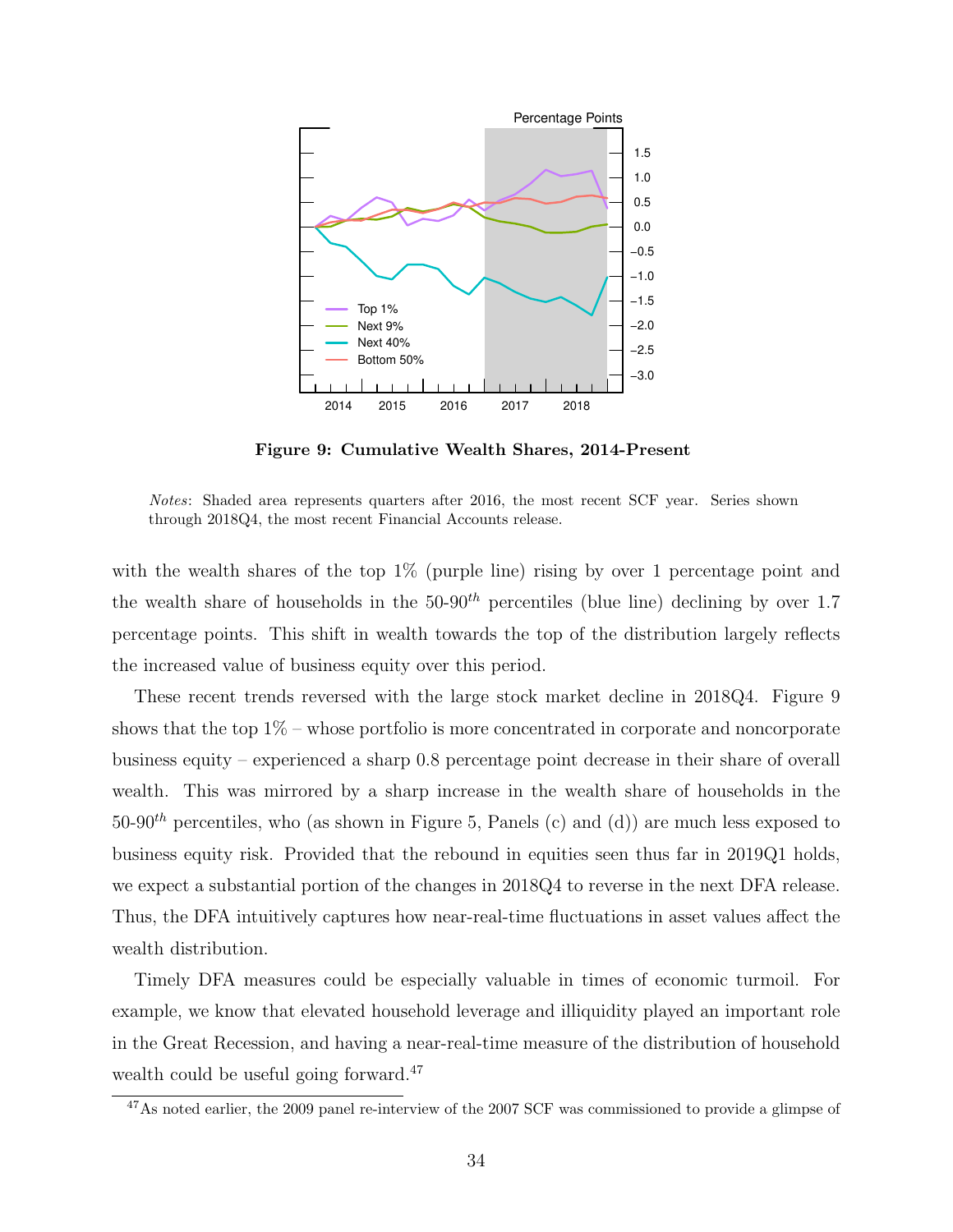To test the predictive power of the DFAs during such times, we simulate how the DFAs would have evolved in real time during the Great Recession. To do so, we use data from the SCF only through 2007Q3 (i.e., the last available SCF prior to the Great Recession) and forecast household balance sheets through 2009Q1 using indicator series observations through this quarter (e.g., Financial Accounts data through 2009Q1). This provides a pseudo "real-time" forecast of household balance sheets at the trough of the S&P 500 during the Great Recession.

Figure 10 presents results from this exercise for each of our four wealth percentile groups in Panels (a)-(d). In each panel, the first bar illustrates the household balance sheets during the quarter of the last pre-recession SCF (2007Q3), the second bar presents our pseudo "realtime" forecast in 2009Q1 based on limited data observations, and the third bar presents the actual household balance sheets estimated from our full data set (i.e., all SCF and Financial Accounts data through 2018Q4). The regions of each bar above the x-axis indicate the level of assets (real estate, other nonfinancial assets, and financial assets), the regions below the bar indicate levels of liabilities (mortgages and other liabilities), and the black dots indicate net worth (assets minus liabilities).

For the top 1% of households in the wealth distribution, comparing the first and second bar in Figure 10, Panel (a) shows that our pseudo real-time DFA forecast predicts a significant fall in net worth during the Great Recession. Comparing the asset categories indicated on these two bars, we observe that this decrease in net worth was driven by both a fall in the value of real estate (light blue region) and in the value of financial assets (green region) due to drops in corporate and noncorporate business equity. In contrast, comparing the regions below the x-axis on the first and second bars indicates small changes in the level of liabilities. Comparing the second and third bars in Panel (a) provides a check on the accuracy of our forecast for the top 1%. Although there are some small differences (for example, our forecast underestimates the fall in net worth by about \$1 trillion), the key changes in the household balance sheet of the top 1% are confirmed by comparing our pseudo real-time forecast with actual DFA data.

Panels (b)-(d) show that similar patterns hold for households in the next 9\%, next 40\%, and bottom 50% of the wealth distribution. In each panel, comparing the first and second bar shows that our pseudo real-time forecast predicts a drop in net worth (albeit smaller

household balance sheets for this reason.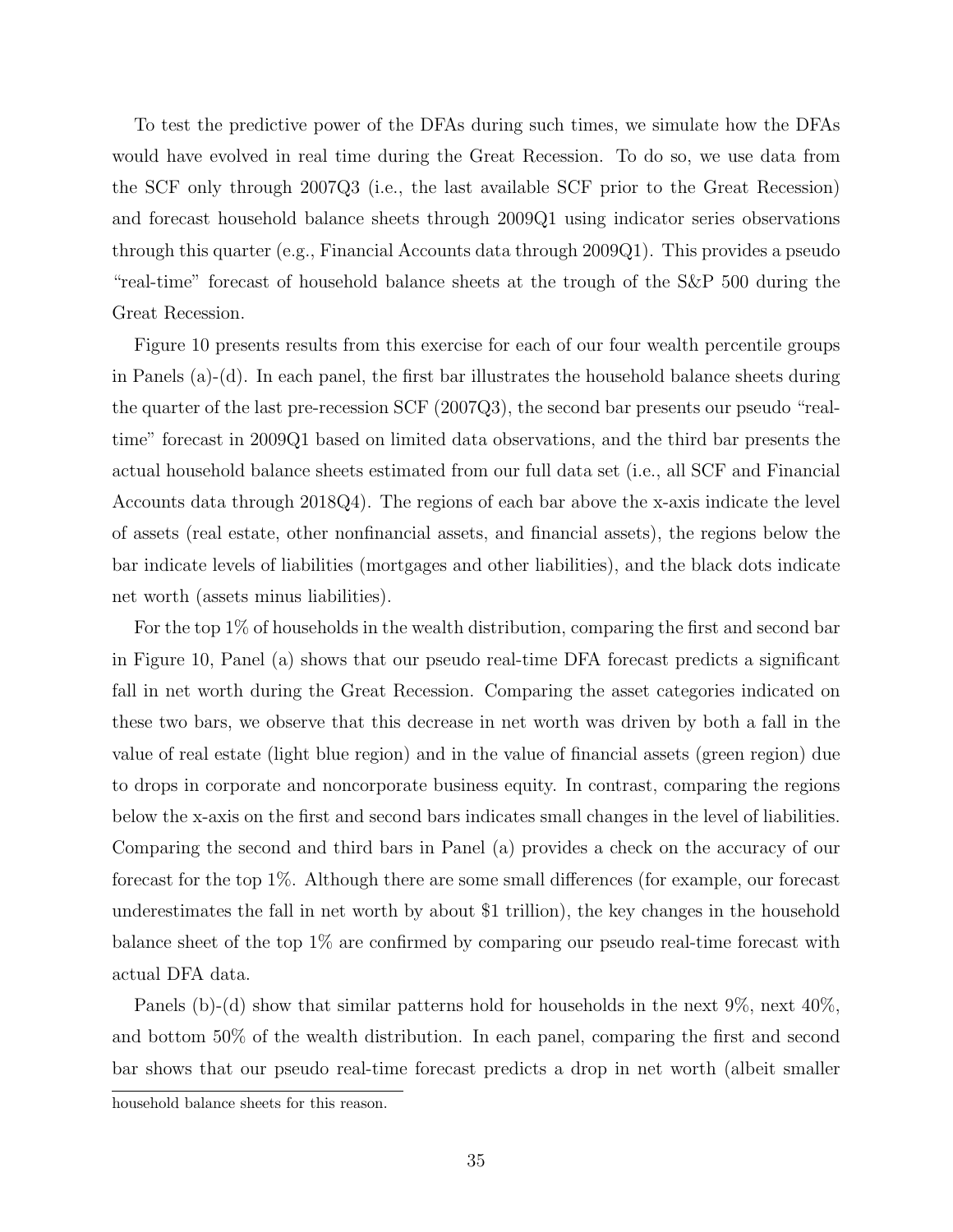

Figure 10: Household Balance Sheets Across the Wealth Distribution During the Financial Crisis

Notes: The 2007Q3 columns show the DFA balance sheets for 2007Q3 estimated using SCF and Financial Accounts data only through that date. The 2009Q1 (Limited) columns show the extrapolated DFA balance sheets for 2009Q1 using SCF data only through 2007Q3 and Financial Accounts data through 2009Q1. The 2009Q1 columns show the actual DFA balance sheet estimates for 2009Q1 using all available SCF and Financial Accounts data. All panels use the (current) 2018Q4 vintage of the Financial Accounts.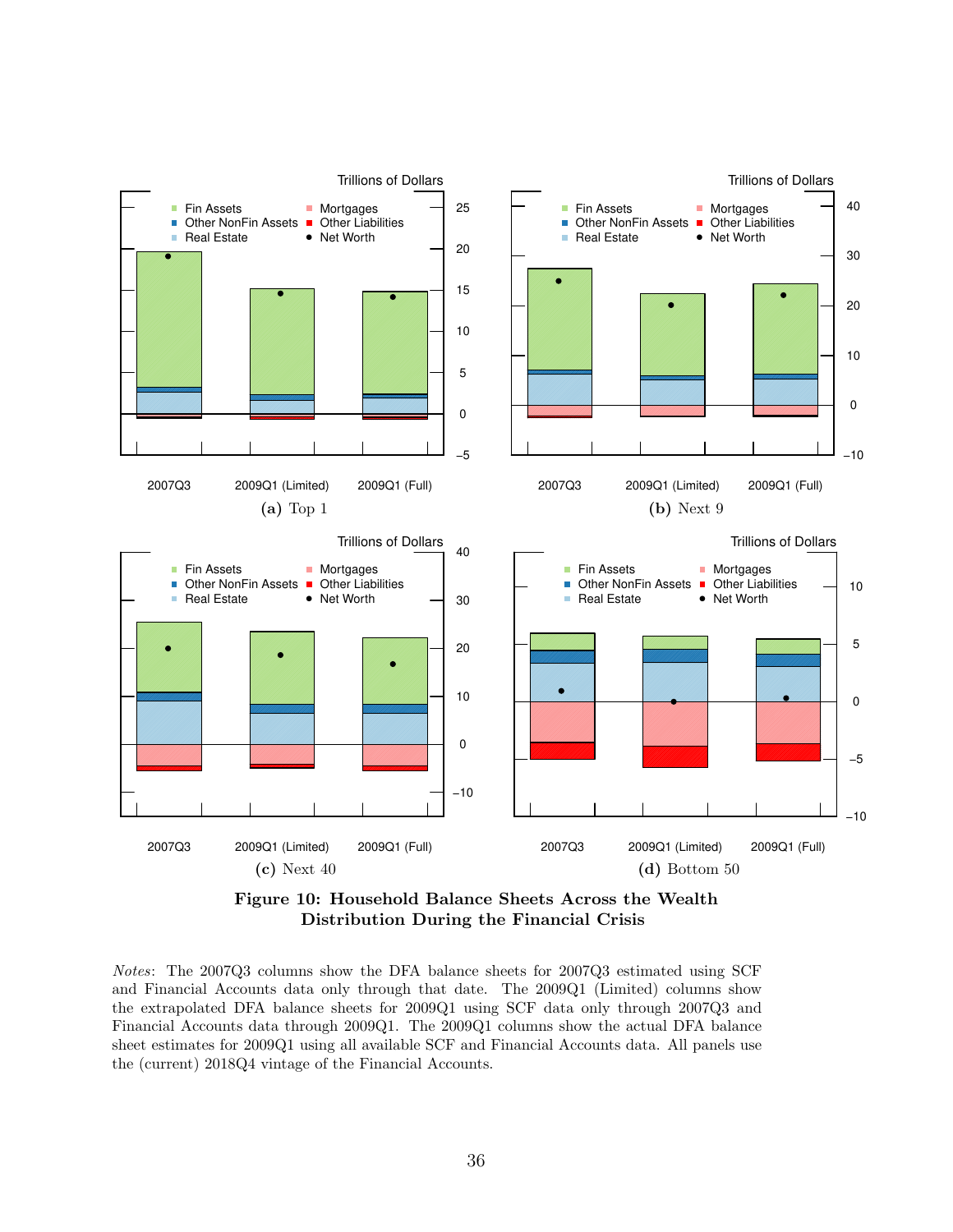than for the top 1%) driven by a decrease in the value of real estate holdings. Comparing the second and third bar in each panel shows that our pseudo real-time forecast successfully predicts the qualitative patterns in the actual DFA data, although there are some notable quantitative differences. For example, our pseudo real time measures slightly overpredict the decrease in net worth for households in the next 9% and bottom 50% groups (Panels (b) and (d)), and underpredicts the fall in net worth for households in the next 40% group (Panel  $(c)$ ). 48

Overall, these exercises suggests that the interpolation model is robust to the selection of the estimation sample, and that the DFAs can provide accurate, real-time insights into the composition of wealth across the wealth distribution at economic turning points.

## 5 Robustness and Sensitivity Analysis

In this section, we test the effect on our results of a number of our assumptions regarding data and empirical strategy.<sup>49</sup> In particular, we investigate two issues. First, as noted above, aggregates from the Financial Accounts and SCF do not always align, requiring us to make several assumptions to reconcile these two data sets. Second, we look at how sensitive the DFAs' wealth shares are to sampling variability in the SCF.<sup>50</sup>

As noted in Section 2, a few conceptual and quantitative differences between the Financial Accounts and SCF persist, even after our attempts to reconcile them. Table 2 explores the robustness of our results to alternative reconciliation approaches highlighted in Section 2. We calculate the average share for each of our wealth groups during three different periods (1989-99, 2000-09, and 2010-18 under alternative reconciliation assumptions, as well as the baseline wealth shares in Column (1).

First, we present results from a "naive" reconciliation strategy that excludes all data items not directly measured by the SCF.<sup>51</sup> As described in Section 2, these assets are included in

<sup>51</sup>Specifically, we exclude life insurance reserves, pension entitlements, miscellaneous assets, and deferred

<sup>&</sup>lt;sup>48</sup>In Appendix Figure E.1, we show more disaggregated asset and liability categories on the bars, illustrating that our pseudo-real time forecast also predicts changes in specific balance sheet lines with reasonable precision.

<sup>&</sup>lt;sup>49</sup>See Appendix D for a comparison of alternative imputation and forecasting procedures.

<sup>&</sup>lt;sup>50</sup>Sampling variability refers to the uncertainty in any sample statistic stemming from the fact that no sample perfectly represents the population from which it is drawn. Because sampling the entire population is infeasible, any survey-based measure will have some sampling variability. As noted above, the SCF intentionally over-samples high-wealth households in order to reduce sampling variability at this end of the distribution.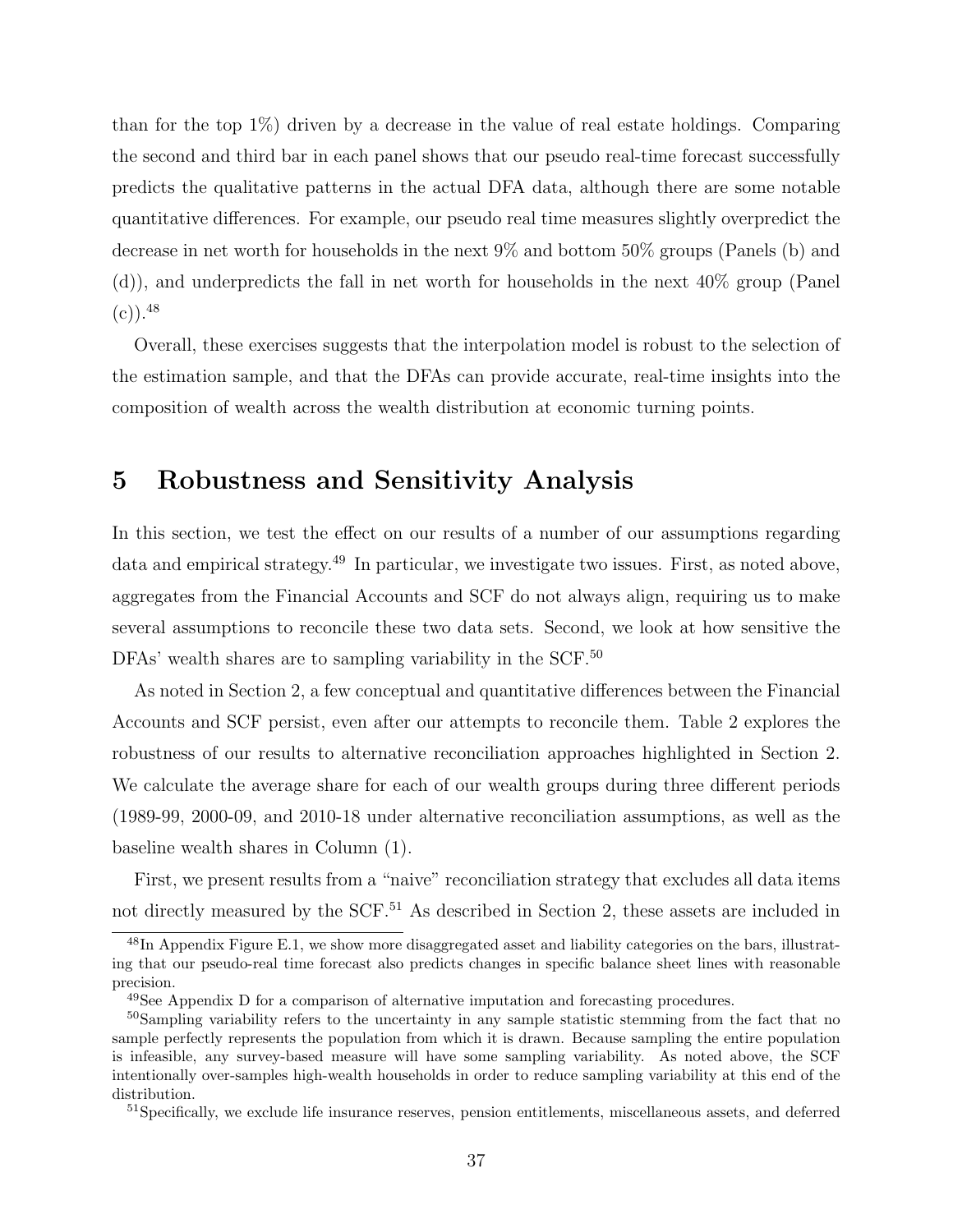|           |                     |                  | <b>Alternative Wealth Definitions</b> |                         |
|-----------|---------------------|------------------|---------------------------------------|-------------------------|
|           |                     | <b>Baseline</b>  | Naive Reconciliation                  | <b>Confident Wealth</b> |
| Years     | <b>Wealth Group</b> | $\left(1\right)$ | (2)                                   | $\left( 3\right)$       |
| 1989-1999 | Bottom 50           | $3.8\,$          | $\overline{3.1}$                      | $3.9\,$                 |
|           | Next 40             | $35.0\,$         | 29.8                                  | 35.4                    |
|           | Next 9              | 35.3             | 34.5                                  | 35.8                    |
|           | Top 1               | 26.0             | 32.6                                  | 24.9                    |
| 2000-2009 | Bottom 50           | 2.1              | 1.1                                   | 2.5                     |
|           | Next 40             | 33.2             | 27.8                                  | 33.3                    |
|           | Next 9              | 37.3             | 35.8                                  | 37.8                    |
|           | Top $1$             | 27.4             | 35.3                                  | 26.5                    |
| 2010-2018 | Bottom 50           | 0.6              | $-0.9$                                | 1.3                     |
|           | Next 40             | 29.8             | 23.0                                  | 30.0                    |
|           | Next 9              | 39.2             | 37.8                                  | 39.6                    |
|           | Top 1               | 29.9             | 40.1                                  | $29.1\,$                |
|           |                     |                  |                                       |                         |
|           |                     |                  |                                       |                         |
|           |                     | Real Estate      | <b>Non Corporate Business</b>         |                         |
|           |                     | <b>AVM</b>       | Market Value                          | <b>Cost Basis</b>       |
| Years     | <b>Wealth Group</b> | (4)              | (5)                                   | (6)                     |
| 1989-1999 | Bottom 50           | $\overline{3.8}$ | $\overline{3.8}$                      | 3.7                     |
|           | Next 40             | 35.0             | 34.9                                  | $35.0\,$                |
|           | Next 9              | 35.3             | 35.1                                  | 35.2                    |
|           | Top 1               | 26.0             | 26.2                                  | 26.1                    |
| 2000-2009 | Bottom 50           | 2.4              | 2.1                                   | 2.1                     |
|           | Next 40             | 34.0             | 33.3                                  | 33.1                    |
|           | Next 9              | 38.0             | 36.7                                  | 37.2                    |
|           | Top $1$             | 25.5             | 27.8                                  | 27.6                    |
| 2010-2018 | Bottom 50           | 0.9              | 0.6                                   | 0.6                     |
|           | Next 40             | 30.6             | 29.7                                  | 29.7                    |
|           | Next 9              | 40.2             | 39.2                                  | 39.4                    |
|           | Top 1               | 28.1             | 30.4                                  | 30.2                    |

|  |  |                          | Table 2: Sensitivity of Net Worth Shares to Alternative Balance |  |
|--|--|--------------------------|-----------------------------------------------------------------|--|
|  |  | <b>Sheet Definitions</b> |                                                                 |  |

Notes: Table entries indicate the percent share of total wealth for the indicated groups averaged across all quarters in the indicated time periods. Column 2 excludes B101.h balance sheet lines not directly measured in SCF (i.e., life insurance reserves, pension entitlements, miscellaneous assets, and deferred and unpaid life insurance premiums). Column 3 excludes balance sheet lines for which the reconciled SCF and B101.h balance sheet lines differ by more than 25% historically (i.e., corporate and foreign bonds, time and saving deposits, consumer durables, consumer credit, and depository institution loans). Columns 4-6 substitute our baseline real estate and noncorporate business series for the series indicated in the column heading.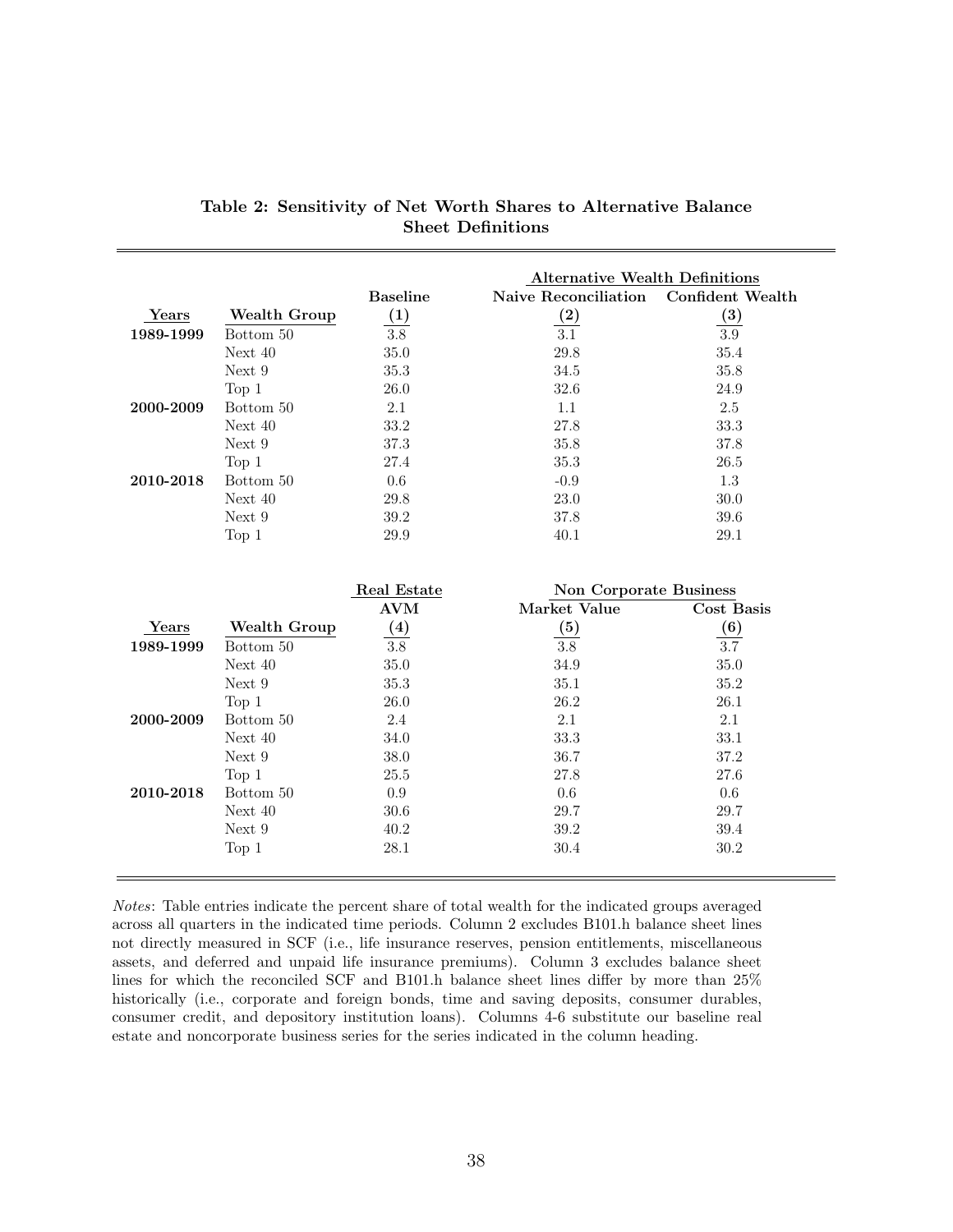our benchmark household net worth concept (Financial Accounts Table B.101.h), and, in our baseline strategy, we impute these asset values to the SCF when constructing our reconciled SCF balance sheet. Column (2) shows that doing so has significant effects on the distribution of wealth. Excluding these imputed assets and liabilities raises the wealth share of the top 1% by 6-10 percentage points, with an associated decrease in the wealth shares of the other wealth groups. Including these imputations decreases wealth concentration because most of the imputed components — especially DB pensions — are distributed more equitably across the population than other components. This analysis indicates that including these assets is important for understanding a fuller picture of the distribution of wealth.<sup>52</sup>

Next, we focus on several asset classes that are measured in the SCF but that do not align closely with B.101.h, including corporate and foreign bonds, time and saving deposits, and consumer durables. As noted in Section 2, an evenly distributed difference in levels is not as important for our purposes as would be differences that vary systematically across the wealth distribution. To get a sense of how much these level differences affect our results, we calculate an alternative measure, which we call "confident wealth," that includes only the components for which the reconciled SCF balance sheet line is within 25 percent of its B.101.h counterpart.<sup>53</sup> As shown in Column (3), the "confident wealth" measure results in wealth shares of the top 1% and next 9% wealth groups that are generally less than 1 percentage point lower, with the other two wealth shares generally slightly higher. These relatively small shifts in wealth shares indicate a modest effect on our distributional results arising from wealth components with poor quantitative match, suggesting that the level differences between the data sets for these components are roughly proportional across the wealth distribution.

Our next robustness check considers alternative treatments of real estate. As noted in Section 2, the B.101.h and SCF series for aggregate real estate holdings diverge somewhat after the mid-2000s. To test whether this divergence has significant implications for our distributional results, we reconstruct the DFAs using an alternative measure of aggregate

and unpaid life insurance premiums in this exercise.

 $52$ Including certain other assets that are excluded from Table B.101.h, notably Social Security, would presumably have a similarly large effect on the distribution of wealth (see, for example, Feldstein (1974), Deaton et al. (2002), or Love et al. (2009))

<sup>&</sup>lt;sup>53</sup>Specifically, confident wealth excludes consumer durables, time deposits and short term investments, debt securities, and consumer credit.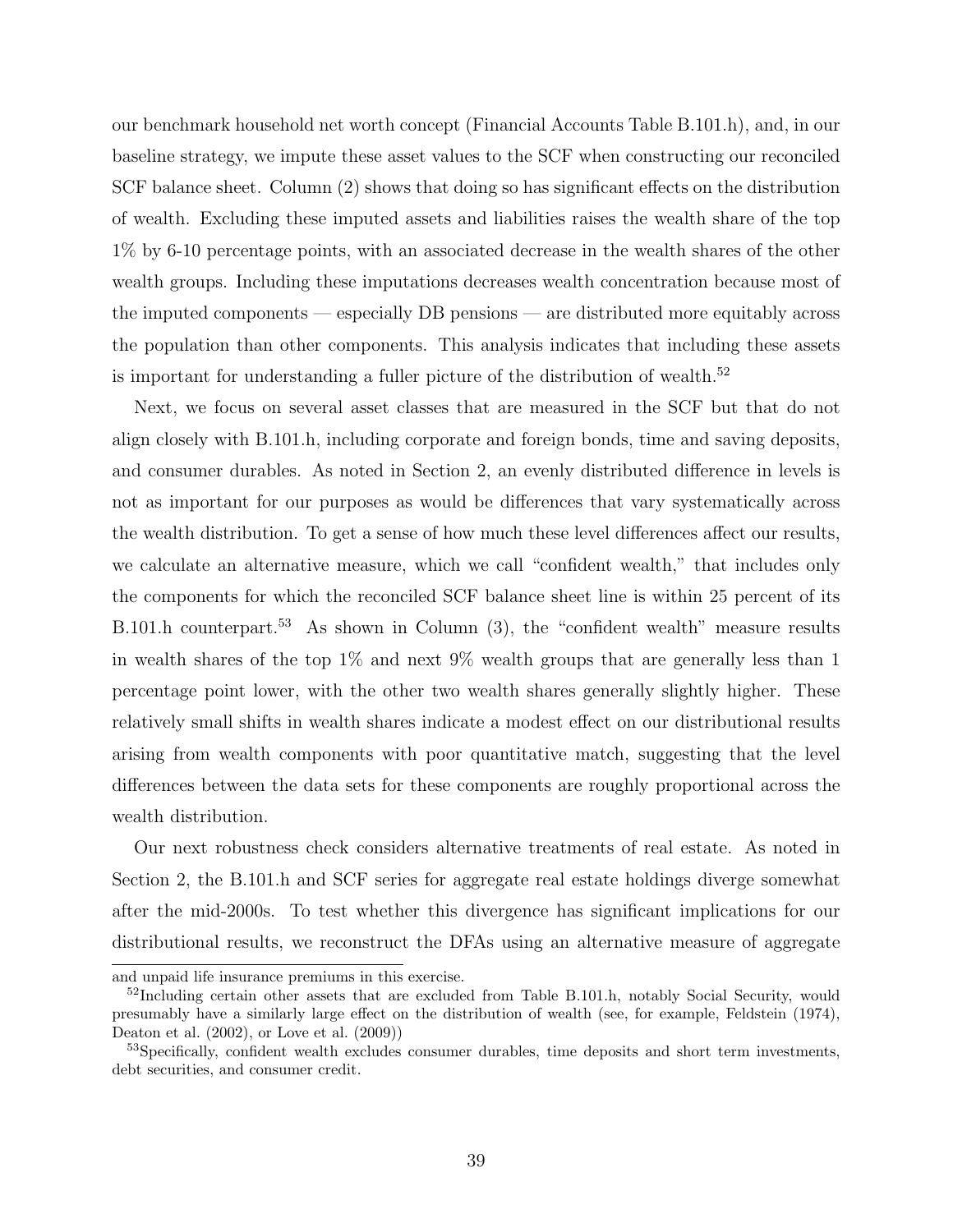real estate that is included in the Enhanced Financial Accounts.<sup>54</sup> As shown in Column (4), using the alternative measure of aggregate housing wealth has minimal effects on the distribution, indicating that the difference in the level of housing wealth between the SCF and B.101.h is relatively evenly distributed across wealth groups.

Our last set of robustness checks focus on the treatment of noncorporate business equity. As noted in Section 2, the Financial Accounts value household equity in noncorporate business with a blend of cost-basis, book value, and market value, while the SCF measures market and cost-basis, but not book, values of noncorporate businesses. Our baseline reconciled SCF balance sheet uses the average of the two SCF measures because this series has tracked the B.101.h measure reasonably closely historically. To test the effect of this assumption on the resulting distribution, Columns (5) and (6) report reconstructed DFAs using each SCF measure (market value and cost basis) separately. We find little divergence from our baseline when we use either the market or the cost-basis measures alone, suggesting the differences in the distribution between cost-basis and market value measures of business equity are not driving the distributional results.

Overall, with the exception of excluding imputed balance sheet items such as pensions, which reflect important components of household wealth, we find little evidence that our resulting distribution is sensitive to reasonable alternative definitions for our reconciled SCF balance sheet.

#### 5.1 Sampling Variability

A second issue we investigate regarding our new data set is how sensitive the results might be to sampling variability in the SCF. Because the wealth distribution is known to be highly skewed, the SCF survey design goes to great lengths to oversample wealthy households in order to capture the top of the distribution with more precision.<sup>55</sup> Nonetheless, as in any survey, sampling variability is present. To gauge the impact of sampling variability on the DFA estimates, we bootstrap the SCF balance sheet following the procedure described in Bricker et al. (2017).

<sup>&</sup>lt;sup>54</sup>The alternative measure is based on an automated valuation model from Zillow, and roughly splits the difference between the Financial Accounts and the SCF. For more information about this measure, see https://www.federalreserve.gov/releases/efa/alternative-measure-of-owner-occupied-real-estate.htm.

<sup>&</sup>lt;sup>55</sup>Pure random sampling would lead to relatively few observations at the top of the wealth distribution, which would, combined with increased rates of non-response among high wealth households, increase sampling variability.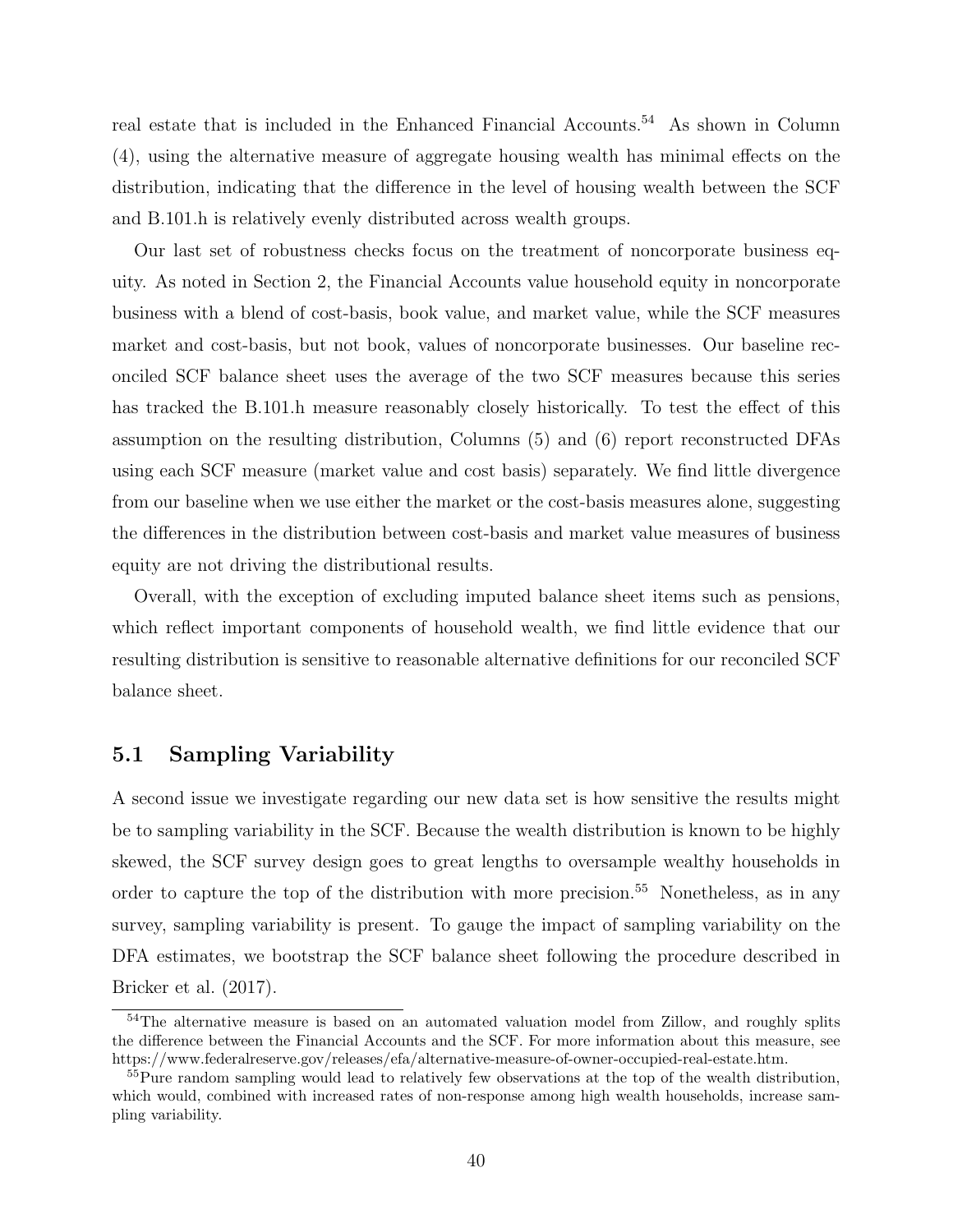The results are shown in Table 3. While sampling variability is evident, its effects (as measured by the standard errors) are generally modest. Even among the top 1% of households — where sampling concerns are most commonly raised — the standard errors are generally  $1\%$  or less in years after  $1989.^{56}$ 

|      |              |                                |                                 | <b>Wealth Groups</b> |                                  |
|------|--------------|--------------------------------|---------------------------------|----------------------|----------------------------------|
| Year |              | Top $1\%$<br>$\left( 1\right)$ | Next $9\%$<br>$\left( 2\right)$ | Next $40\%$<br>(3)   | Bottom 50\%<br>$\left( 4\right)$ |
| 1989 | Share $(\%)$ | 23.2                           | 37.4                            | 35.6                 | 3.7                              |
|      | s.e.         | 1.7                            | 2.1                             | 2.5                  | 0.4                              |
| 1998 | Share $(\%)$ | 27.4                           | 34.5                            | 34.7                 | 3.4                              |
|      | s.e.         | 0.9                            | 0.7                             | 0.8                  | 0.2                              |
| 2007 | Share $(\%)$ | 29.3                           | 38.4                            | 30.8                 | 1.4                              |
|      | s.e.         | 0.9                            | 0.7                             | 0.6                  | 0.2                              |
| 2016 | Share $(\%)$ | 31.0                           | 39.3                            | 28.7                 | 1.0                              |
|      | s.e.         | 0.8                            | 0.8                             | 0.6                  | 0.1                              |

Table 3: Average Net Worth Shares and Standard Errors from 999 Bootstrap Samples for Each Wealth Group in Selected SCF Years

## 6 Conclusion

In this paper, we have introduced the Distributional Financial Accounts, a new data set that integrates microdata with a national accounting framework to provide quarterly, timely data on the distribution of U.S. household wealth. These data make several new contributions that we expect will support research on the wealth distribution. For example, the DFAs comprehensively integrate macroeconomic aggregates with direct observations of detailed household-level balance sheets. With this approach, we find that that wealth concentration has increased in a way that is broadly consistent with prior studies, though with a somewhat

<sup>56</sup>Standard deviations of wealth shares and other balance sheet items are notably larger in 1989 than subsequent years because the 1989 oversample of wealthy households was only about 60% the size of subsequent surveys.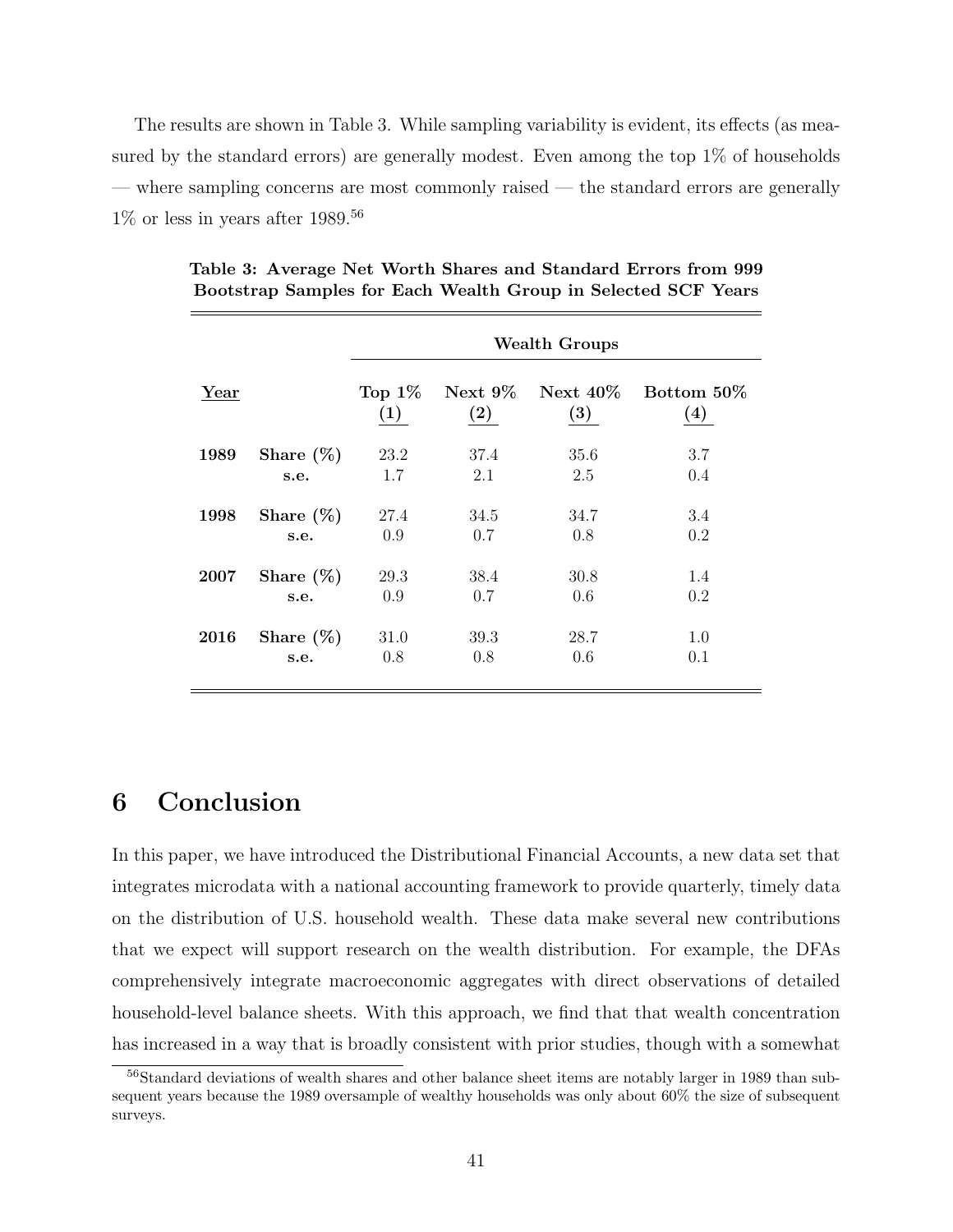lower measure of the share of wealth held by the top 1% than in some other studies. Another important contribution of the DFAs is their ability to measure distributional changes at a quarterly frequency, which allows for study of the relationship between the wealth distribution and business cycle fluctuations. Finally, the timeliness of the DFA updates provides an ability to look at near-real-time trends in the wealth distribution, which could be useful during times of economic turning points or volatility.

As part of the Financial Accounts of the U.S., the DFAs are intended to contribute to a global conversation about national statistics and the distribution of household wealth, and we hope the DFAs will become a valuable tool that furthers understanding of the wealth distribution in the United States and around the world. We encourage policymakers, researchers, and other interested parties to explore and use the DFA data, which are now available at https: //www.federalreserve.gov/releases/efa/enhanced-financial-accounts.htm, where it will be updated on a quarterly basis going forward.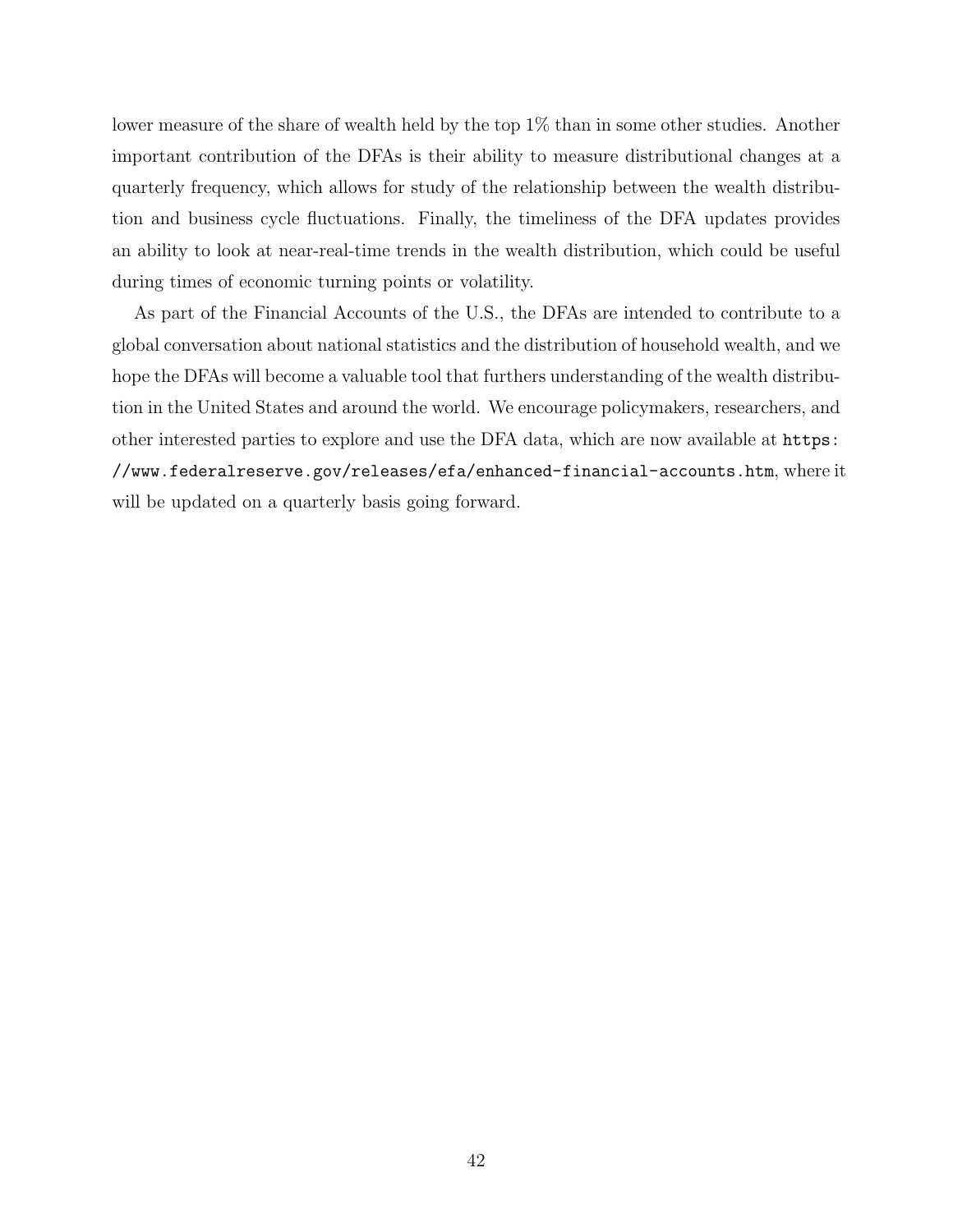## References

- Adelino, M., Schoar, A., and Severino, F. (2016). Loan originations and defaults in the mortgage crisis: The role of the middle class. *The Review of Financial Studies*, 29(7):1635– 1670.
- Albanesi, S. (2011). Optimal taxation of entrepreneurial capital with private information. *Working Paper*.
- Alvaredo, F., Atkinson, A., Chancel, L., Piketty, T., Saez, E., Zucman, G., et al. (2016). Distributional National Accounts (DINA) guidelines: Concepts and methods used in WID. world.
- Antoniewicz, R. L. (1996). A comparison of the household sector from the Flow of Funds accounts and the Survey of Consumer Finances. *Finance and Economics Discussion Series*, 96/26.
- Auclert, A. (2019). Monetary policy and the redistribution channel. *American Economic Review*, Forthcoming.
- Avery, R. B., Elliehausen, G. E., and Kennickell, A. B. (1987). Changes in consumer installment debt: Evidence from the 1983 and 1986 surveys of consumer finances. *Federal Reserve Bulletin*, 73:761.
- Banerjee, A. V. and Duflo, E. (2003). Inequality and growth: What can the data say? *Journal of Economic Growth*, 8(3):267–299.
- Benhabib, J., Bisin, A., and Luo, M. (2017). Earnings inequality and other determinants of wealth inequality. *American Economic Review*, 107(5):593–97.
- Bhutta, N. (2015). The ins and outs of mortgage debt during the housing boom and bust. *Journal of Monetary Economics*, 76:284–298.
- Bricker, J., Brown, M., Pence, K. M., and Hannon, S. (2015). How much student debt is out there? *FEDS Note*.
- Bricker, J., Dettling, L. J., Henriques, A., Hsu, J. W., Jacobs, L., Moore, K. B., Pack, S., Sabelhaus, J., Thompson, J., and Windle, R. A. (2017). Changes in us family finances from 2013 to 2016: evidence from the Survey of Consumer Finances. *Federal Reserve Bulletin*, 103:1.
- Bricker, J., Henriques, A., and Hansen, P. (2018). How much has wealth concentration grown in the United states? A re-examination of data from 2001-2013. *FEDS Note*.
- Bricker, J., Henriques, A., Krimmel, J., and Sabelhaus, J. (2016). Measuring income and wealth at the top using administrative and survey data. *Brookings Papers on Economic Activity*, 47(1 (Spring)):261–331.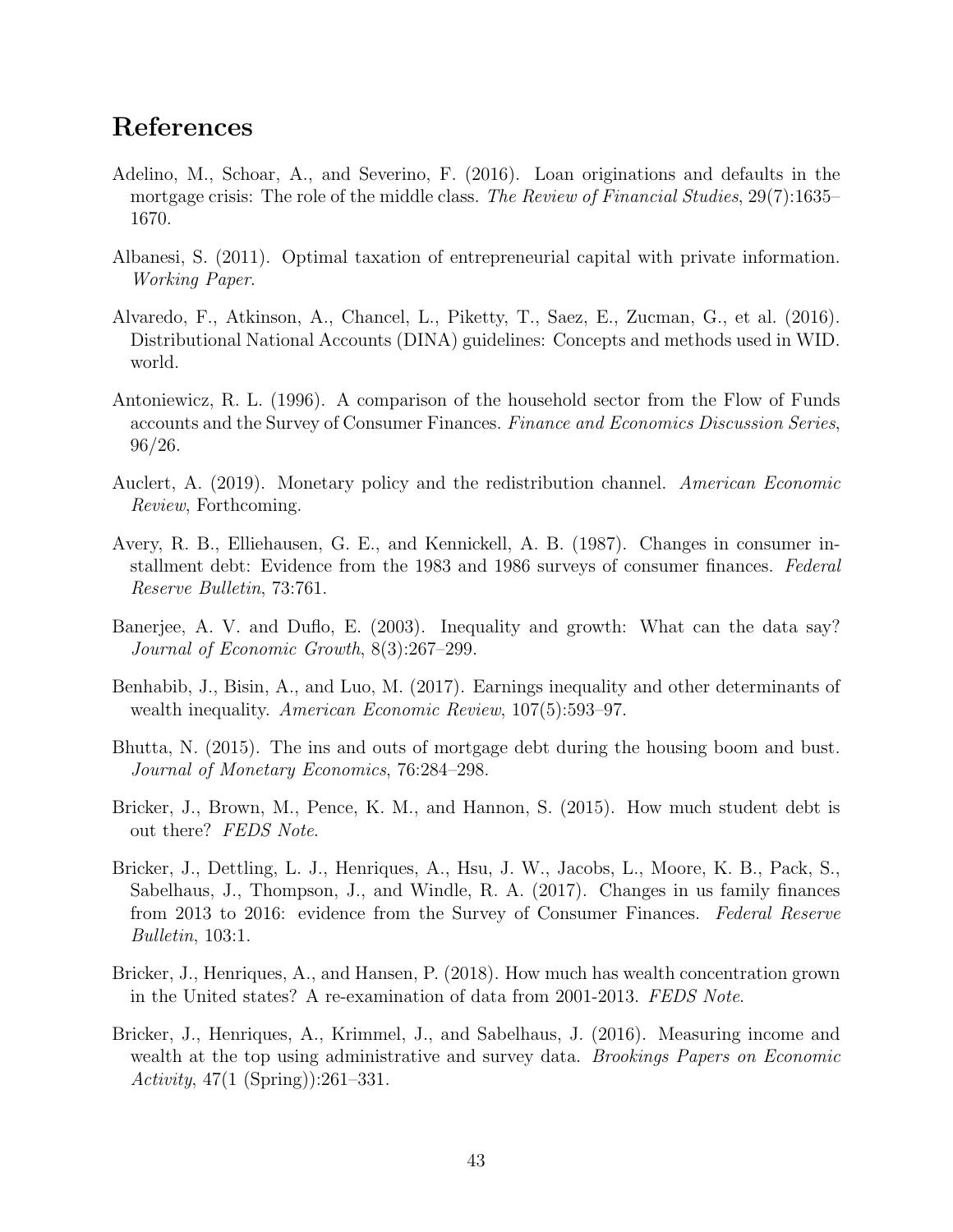- Carroll, C. D. (2014). Representing consumption and saving without a representative consumer. In *Measuring Economic Sustainability and Progress*, NBER Chapters, chapter 5, pages 115–134. National Bureau of Economic Research, Inc.
- Chow, G. C. and Lin, A. (1971). Best linear unbiased interpolation, distribution, and extrapolation of time series by related series. *The Review of Economics and Statistics*, 53(4):372–375.
- Collins, S., editor (2018). *2018 Investment Company Fact Book*. Investment Company Institute, 58th edition.
- Deaton, A. S., Gourinchas, P.-O., and Paxson, C. (2002). Social security and inequality over the life cycle. In *The distributional aspects of Social Security and Social Security reform*, pages 115–148. University of Chicago Press.
- Dettling, L. J., Devlin-Foltz, S., Krimmel, J., Pack, S., and Thompson, J. P. (2015). Comparing micro and macro sources for household accounts in the United States: evidence from the Survey of Consumer Finances.
- Fagereng, A., Guiso, L., Malacrino, D., and Pistaferri, L. (2016). Heterogeneity and persistence in returns to wealth. Technical report, National Bureau of Economic Research.
- Feldstein, M. (1974). Social security, induced retirement, and aggregate capital accumulation. *Journal of Political Economy*, 82(5):905–926.
- Fernandez, R. B. (1981). A methodological note on the estimation of time series. *The Review of Economics and Statistics*, 63(3):471–476.
- Fixler, D., Johnson, D., Craig, A., and Furlong, K. (2017). A consistent data series to evaluate growth and inequality in the National Accounts. *Review of Income and Wealth*, 63(s2):S437–S459.
- Fixler, D. and Johnson, D. S. (2014). *Accounting for the Distribution of Income in the U.S. National Accounts*, pages 213–244. University of Chicago Press.
- Furlong, K. (2014). Distributional estimates in the U.S. National Accounts: Integrating micro and macro data. *Bureau of Economic Analysis*.
- Gallin, J., Molloy, R., Nielsen, E. R., Smith, P. A., and Sommer, K. (2018). Measuring aggregate housing wealth: New insights from an automated valuation model. *FEDS Working Paper*.
- Gornemann, N., Kuester, K., and Nakajima, M. (2016). Doves for the rich, hawks for the poor? distributional consequences of monetary policy. International Finance Discussion Papers 1167, Board of Governors of the Federal Reserve System (U.S.).
- Henriques, A. M. and Hsu, J. W. (2014). Analysis of wealth using micro- and macrodata: A comparison of the Survey of Consumer Finances and Flow of Funds accounts. In *Measuring Economic Sustainability and Progress*, pages 245–274. University of Chicago Press.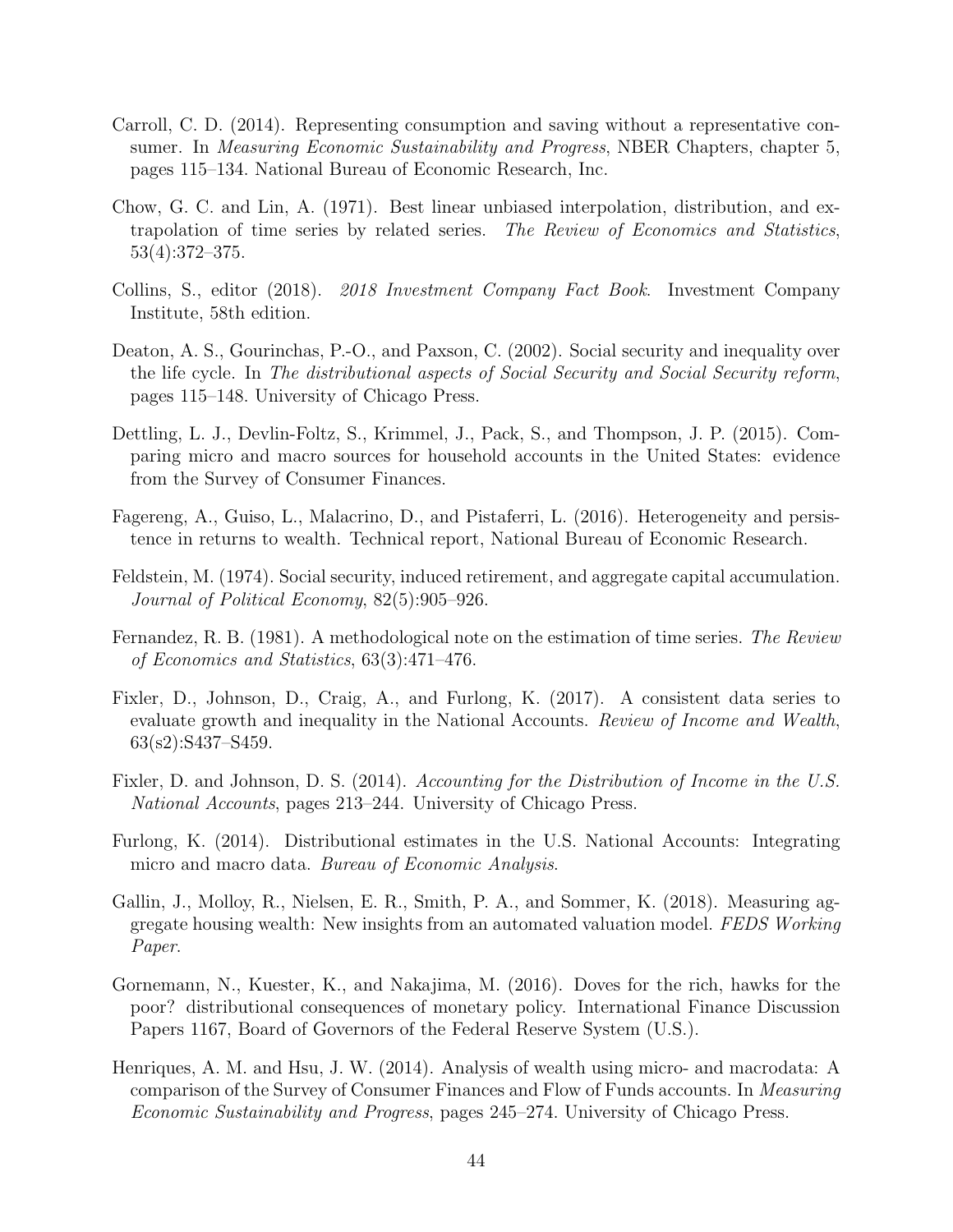- Holden, S. and Bass, S. (2018). The IRA investor profile: Traditional IRA investors activity, 2007-2016. *ICI Research Report (September).*
- Holmquist, E. B. (2019). Household and nonprofit balance sheets in the Financial Accounts of the United States. FEDS Notes 2019-01-04, Board of Governors of the Federal Reserve System (U.S.).
- Kaplan, G., Moll, B., and Violante, G. L. (2018). Monetary policy according to HANK. *American Economic Review*, 108(3):697–743.
- Kennickell, A. (1999). Using income to predict wealth. Technical report, Board of Governors of the Federal Reserve System (U.S.).
- Kennickell, A. and Woodburn, R. L. (1999). Consistent weight design for the 1989, 1992 and 1995 SCFs, and the distribution of wealth. *The Review of Income and Wealth*, 45(2):193– 215.
- King, W. I. (1915). *The wealth and income of the people of the United States*. Macmillan.
- King, W. I. (1927). Wealth distribution in the continental United States at the close of 1921. *Journal of the American Statistical Association*, 22(158):135–153.
- King, W. I. et al. (1930). The national income and its purchasing power. *NBER Books*.
- Kuznets, S. (1947). *National income and its composition: 1919-1938*, volume 1. National Bureau of Economic Research.
- Kuznets, S. and Jenks, E. (1953). Shares of upper income groups in savings. In *Shares of Upper Income Groups in Income and Savings*, pages 171–218. NBER.
- Litterman, R. B. (1983). A random walk, Markov model for the distribution of time series. *Journal of Business & Economic Statistics*, 1(2):169–173.
- Love, D. A., Palumbo, M. G., and Smith, P. A. (2009). The trajectory of wealth in retirement. *Journal of Public Economics*, 93(1-2):191–208.
- Maki, D. M., Palumbo, M. G., et al. (2001). Disentangling the wealth effect: a cohort analysis of household saving in the 1990s. *FEDS Working Paper Series*.
- OMuircheartaigh, C. and Pedlow, S. (2002). Cumlulating cases versus combing samples. Technical report, Proceedings of the Joint Statistical Meetings, Survey Research Methods Section.
- Piketty, T. (2013). *Capital in the Twenty-First Century*. Harvard University Press.
- Piketty, T., Saez, E., and Zucman, G. (2017). Distributional National Accounts: Methods and estimates for the United States. *The Quarterly Journal of Economics*, 133(2):553–609.
- Rios-Rull, J.-V. and Kuhn, M. (2016). 2013 update on the U.S. earnings, income, and wealth distributional facts: A view from macroeconomics. *Quarterly Review*, pages 1–75.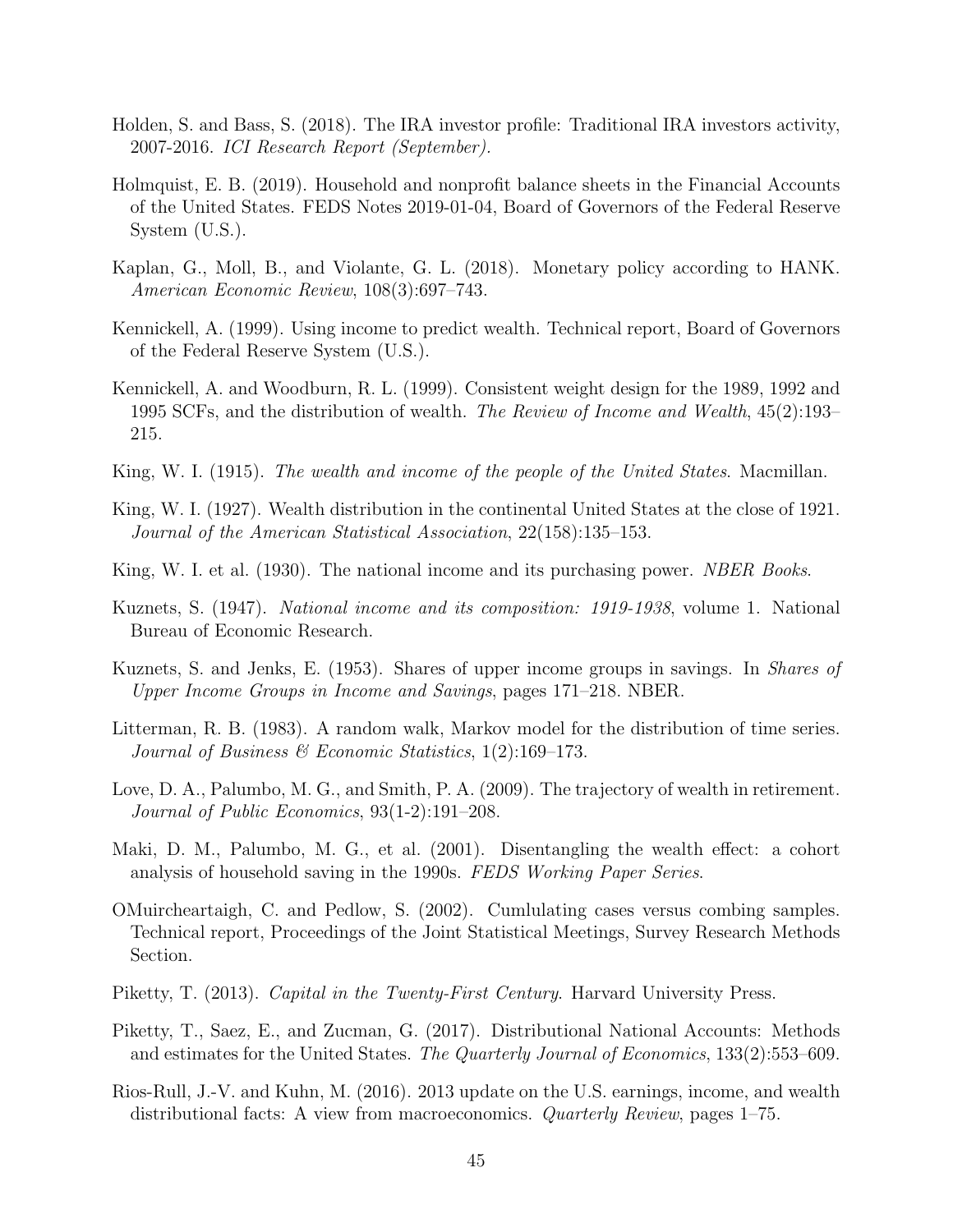Saez, E. and Zucman, G. (2016). Wealth Inequality in the United States since 1913: Evidence from Capitalized Income Tax Data. *The Quarterly Journal of Economics*, 131(2):519–578.

Shourideh, A. (2012). Optimal taxation of wealthy individuals. *Working Paper*.

- Solt, F. (2008). Economic inequality and democratic political engagement. *American Journal of Political Science*, 52(1):48–60.
- Vermuelen, P. (2018). How fat is the top tail of the wealth distribution? *The Review of Income and Wealth*, 64(2):357–387.
- Wolff, E. N., Zacharias, A., and Masterson, T. (2012). Trends in American living standards and inequality, 1959-2007. *Review of Income and Wealth*, 58(2):197–232.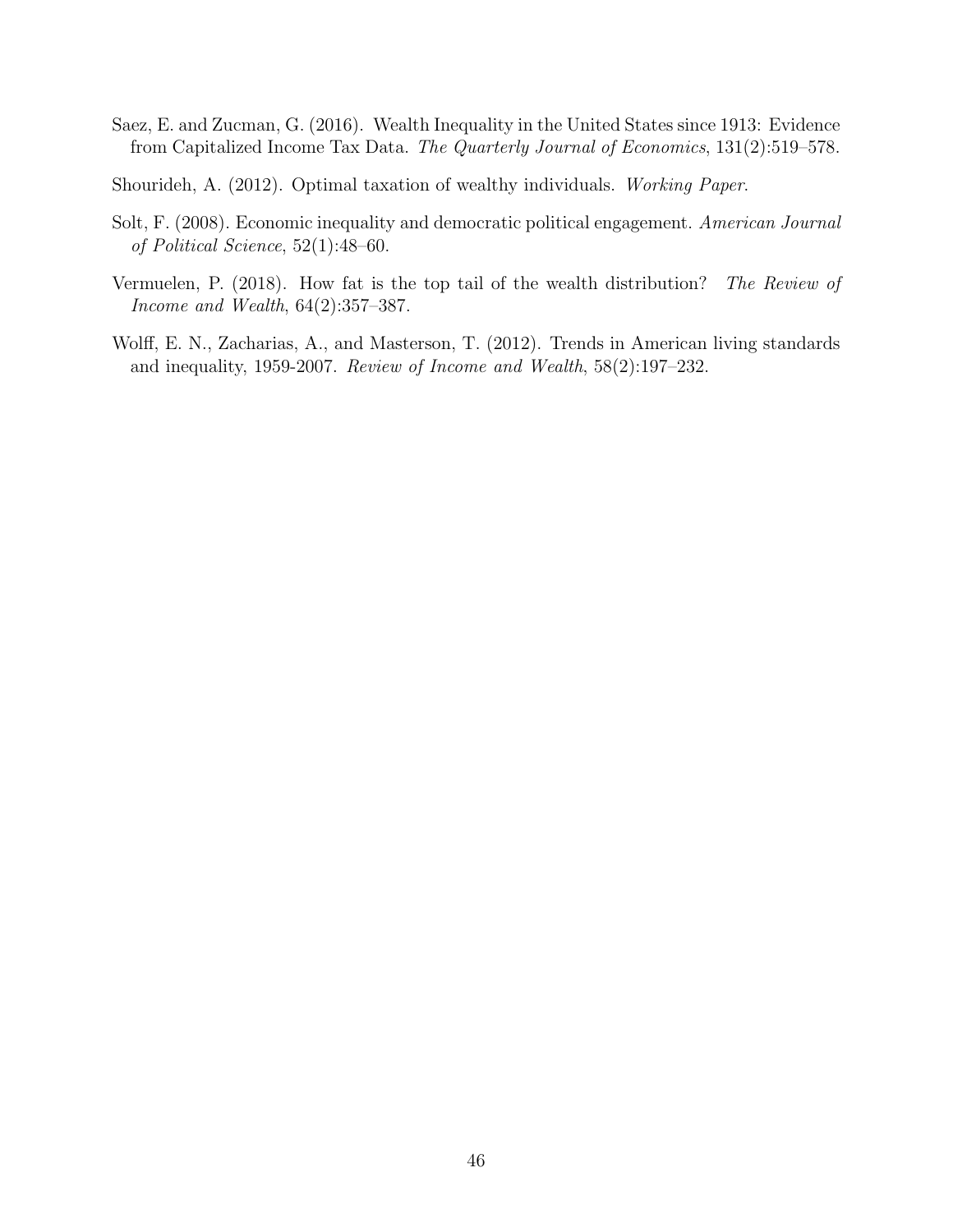# A Actuarial Calculations for Life Insurance and Payout Annuities

This appendix documents the actuarial calculations supporting the distribution methods for life insurance and individual annuity reserves described in Section 2.

For life insurance reserves, we use these calculations to estimate how the breakdown in total amount of permanent versus term insurance in force (as measured by death benefit and reported in the statutory financial statements) translates to the breakdown in reserve (for which the total is reported, but not the amount by product). To do so, we calculate the reserves by policy year for a set of hypothetical policies with a death benefit of \$1. Permanent insurance is represented by whole life, and term is represented by 5, 10, 15, 20, and 30-year level-premium products. We use the 2017 loaded Commissioner's Standard Ordinary (CSO) gender-blended composite age-nearest-birthday (ANB) mortality table, and a valuation interest rate of 3.5%. The reserve in each year is the expected present value of future death benefits less the expected present value of future premiums. We calculate a net premium reserve, i.e. the premium rate is set so the reserve is 0 at issue. Figure A.1 shows the results of these calculations for policies issued to a 45 year-old. Products with longer durations build up much larger reserves because the level premiums are above the expected benefits in the early years, and then below them in the later years.

We then calculate a weighted average reserve over the life of each product, with the weight determined by probability the policy is in force each year (assuming the aforementioned mortality rates and a 4% annual surrender rate). We combine the various term insurance products by assuming the 5, 10, 15, 20, and 30-year products constitute 10%, 25%, 35%, 20%, and 10% of the total, respectively. The resulting numbers for permanent and term insurance represent the relative reserve amounts if each product constituted 50% of the amount in force. We repeat this exercise for policies issued to individuals ages 25 to 65 (at 5-year increments), giving more weight to mid to late middle age where we assume actual policy issuance is concentrated. These calculations imply that permanent insurance would account for approximately 90% of reserves if the in force amounts were split evenly. Finally, we use the actual breakdown of death benefit in force reported each year, which ranges from close to even in the early years of the DFAs to approximately 75% term more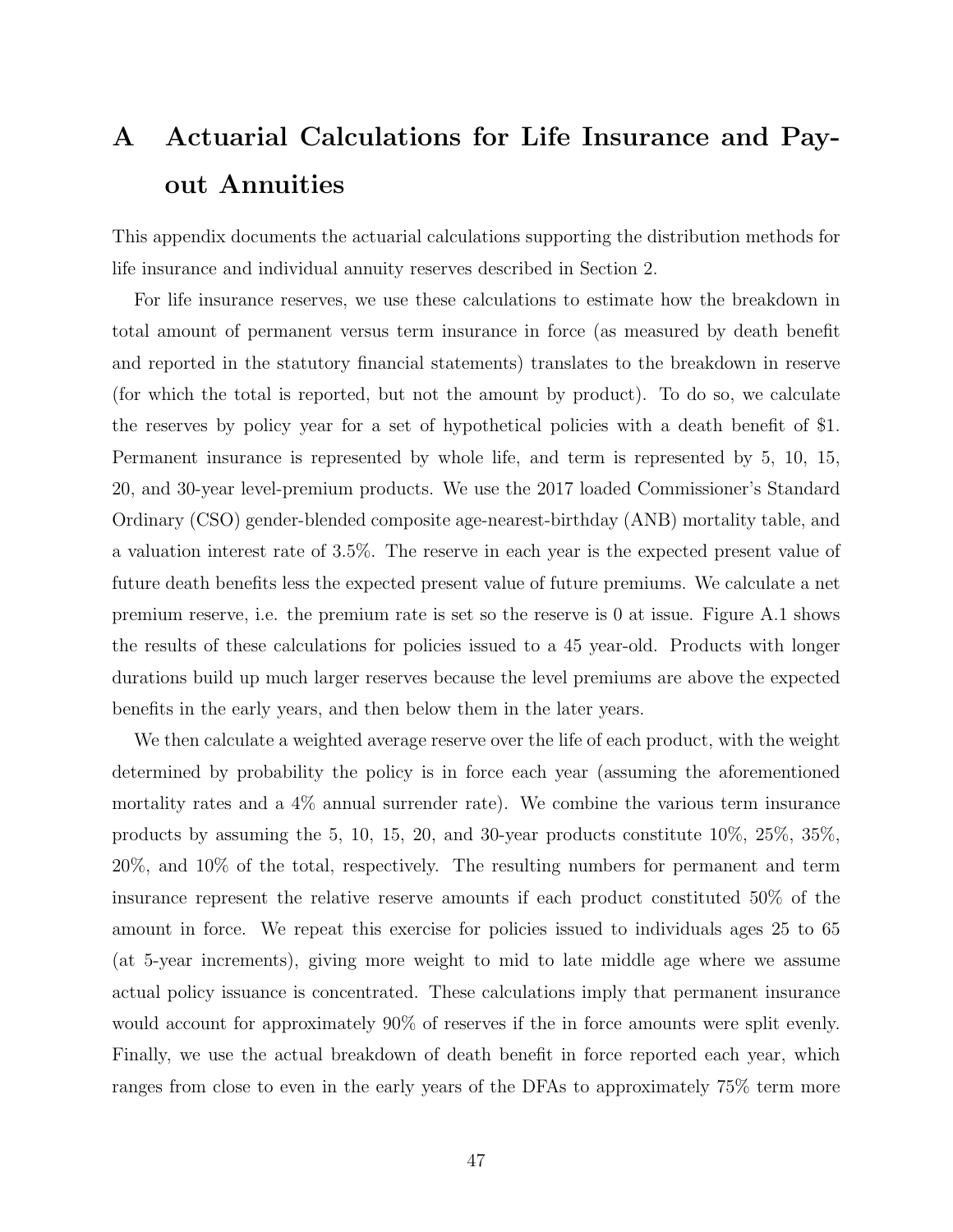

Sample Policies, Issue Age 45

recently. This results in reserve breakdown estimates that range from 90% permanent at the beginning of our sample to 75% permanent in 2018Q3. The actuarial calculations supporting the distribution of individual annuity reserves capitalize the SCF-reported periodic payment for payout annuities into an expected present value. We again use the 2017 loaded CSO gender-blended composite ANB mortality table and a valuation interest rate of 3.5%. For each age between 0 and 120, we calculate the present values of \$1 received annually for the life of an individual, and \$1 received annually for the life of the last surviving spouse. We then multiply the annual payout annuity benefits reported by each SCF household by the appropriate annuity factor based upon the age and marital status of the head of household.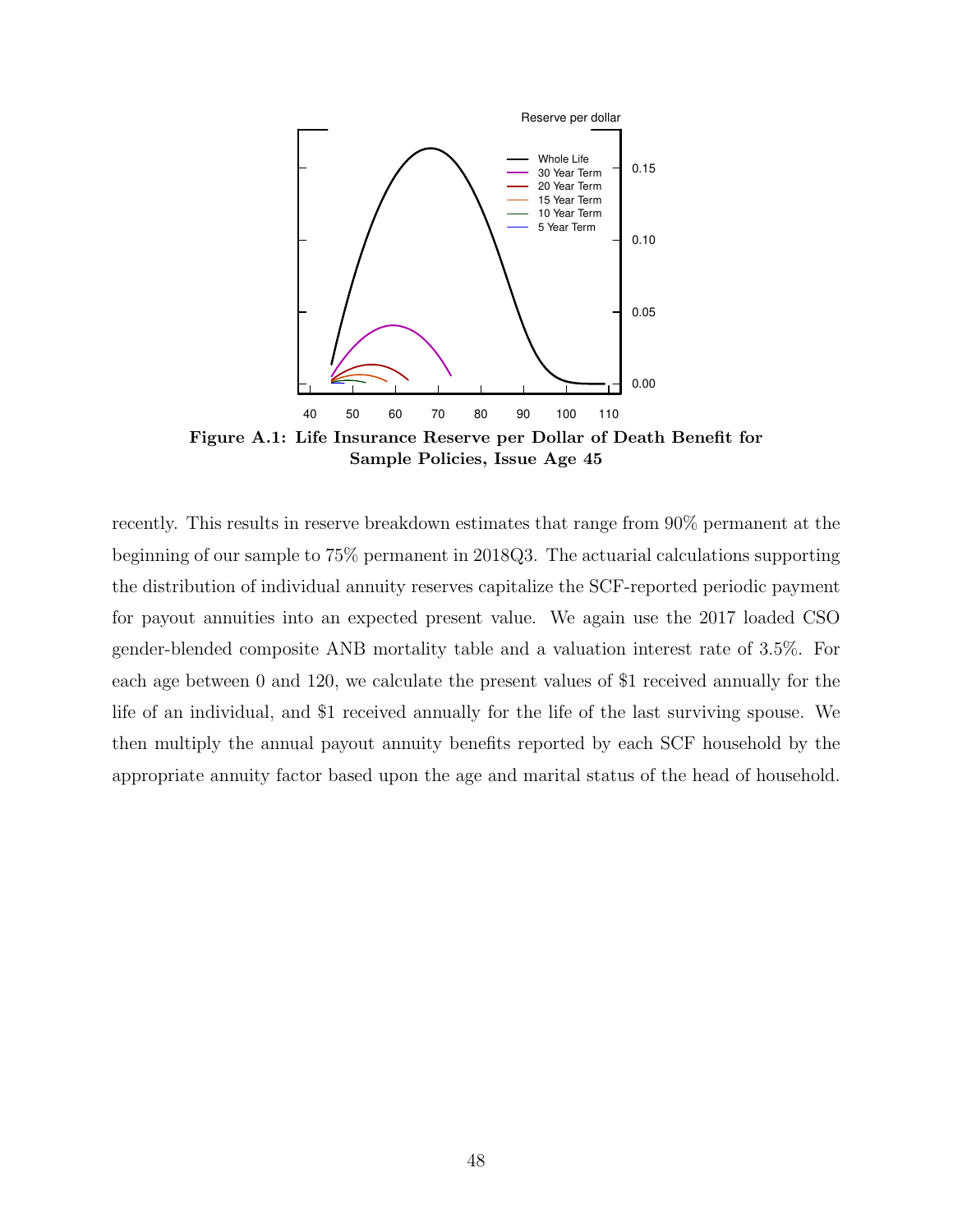# B Estimating Covariance Matrices of the Error Process in the Chow-Lin Methodology

This appendix describes in greater detail how the higher-frequency covariance matrix V is identified in Chow and Lin (1971), Fernandez (1981), and Litterman (1983). Chow and Lin (1971) show how to recover this matrix under two different assumptions about the underlying error process: serial independence and first-order autocorrelation, which is the leading case we pursue in this paper. In particular, they show that if the residuals follow a simple  $AR(1)$ process such that

$$
u_t = au_{t-1} + \epsilon_t,\tag{5}
$$

where the  $\epsilon_t$  are iid with constant variance  $\sigma^2$  then

$$
V = \begin{bmatrix} 1 & a & a^{2} & \dots & a^{n-1} \\ a & 1 & a & \dots & a^{n-2} \\ a^{2} & a & 1 & \dots & a^{n-3} \\ \vdots & \dots & \dots & \dots & \vdots \\ a^{3n-1} & \dots & \dots & 1 \end{bmatrix}
$$

$$
= A \times \frac{\sigma^{2}}{1 - a^{2}}.
$$

Substituting Equation 5 into Equations 3 and 4 reveals that a feasible estimate of  $\hat{X}$ requires an estimate of a but not  $\sigma^2$  (the scalar factor  $\sigma^2/(1-a^2)$  cancels in all of the expressions). To estimate a, note that the first order autocorrelation of  $\left[ Y - B'Z\hat{\beta} \right]$  is  $a^3$ . Iteratively using Equation 5 and Equation 3 and solving for  $a<sup>3</sup>$  by calculating the autocorrelation coefficient of  $\left[ Y - B'Z\hat{\beta} \right]$  until convergence therefore yields a consistent estimate of  $a$ , and, by extension,  $V$ .

This basic approach has been generalized and extended by several other studies. Notably, Fernandez (1981) and Litterman (1983) characterize solutions for non-stationary error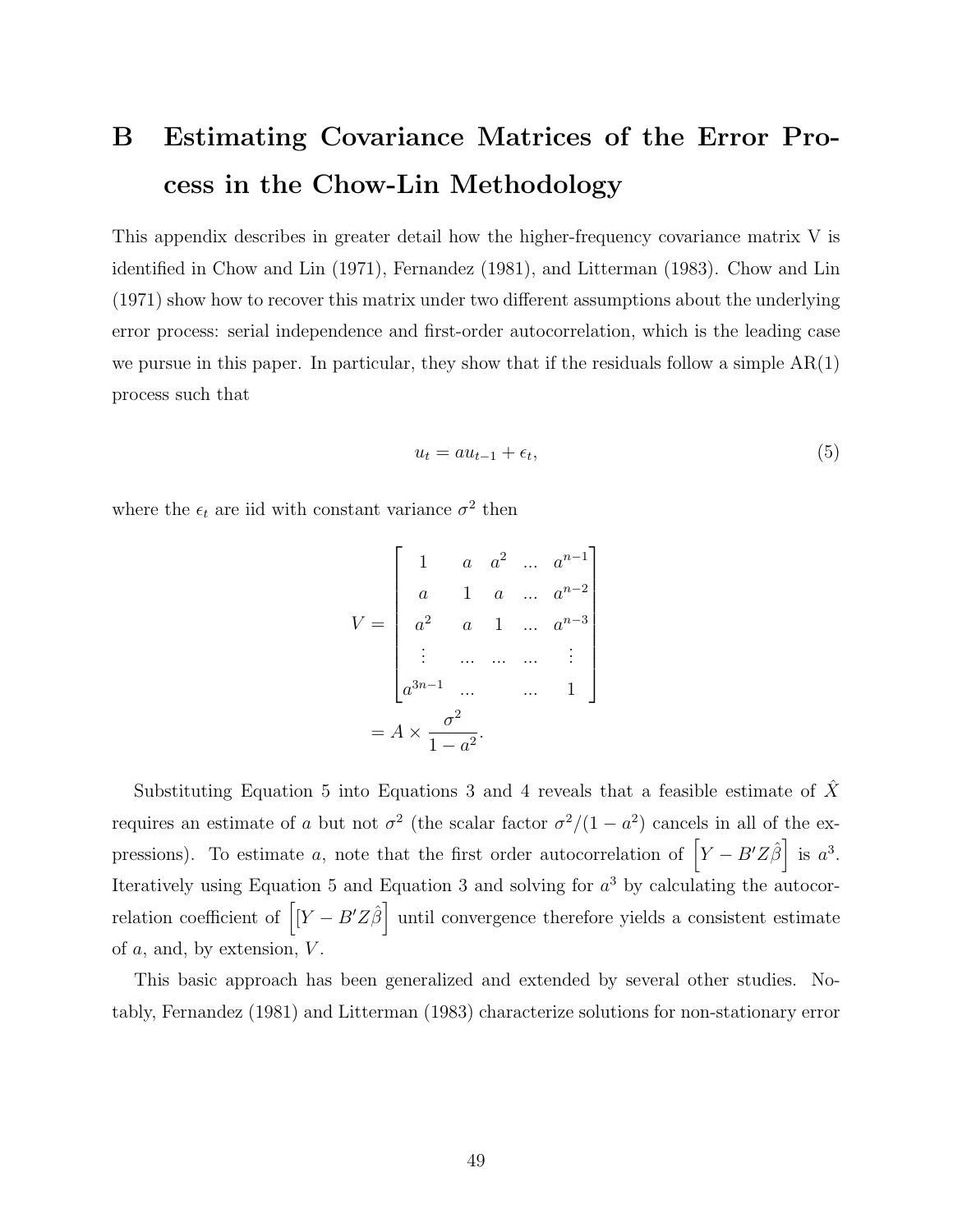processes of the form

$$
u_t = au_{t-1} + v_t
$$

$$
v_t = \rho v_{t-1} + \eta_t.
$$

Fernandez (1981) assumes  $\rho = 0$ , while Litterman (1983) assumes  $0 < \rho < 1$ . In each of these cases, the solution follows the familiar form specified in Equations 3 and 4 with covariance matrix  $V$  given by

$$
V = \left[\Delta'H(\rho)'H(\rho)\Delta\right]^{-1} \times \sigma_{\eta}^2,
$$

where  $\Delta$  is an  $n \times n$  difference matrix with 1 on its diagonal,  $-1$  on its subdiagonal, and zero elsewhere,  $H(\rho)$  is an  $n \times n$  matrix with 1 on its diagonal,  $-\rho$  on its subdiagonal, and zero elsewhere, and  $\sigma_n^2$  $\eta$ <sup>2</sup> is the variance of the innovations  $\eta_t$ . In particular, Litterman (1983) shows that autoregressive parameter  $\rho$  may be estimated by an iterative procedure similar to that proposed in Chow-Lin (1971) using Equations 3 and 4 and the first-order autocorrelation of the first difference of the residuals  $\left[ \left[ Y - B' Z \hat{\beta} \right] \right]$ .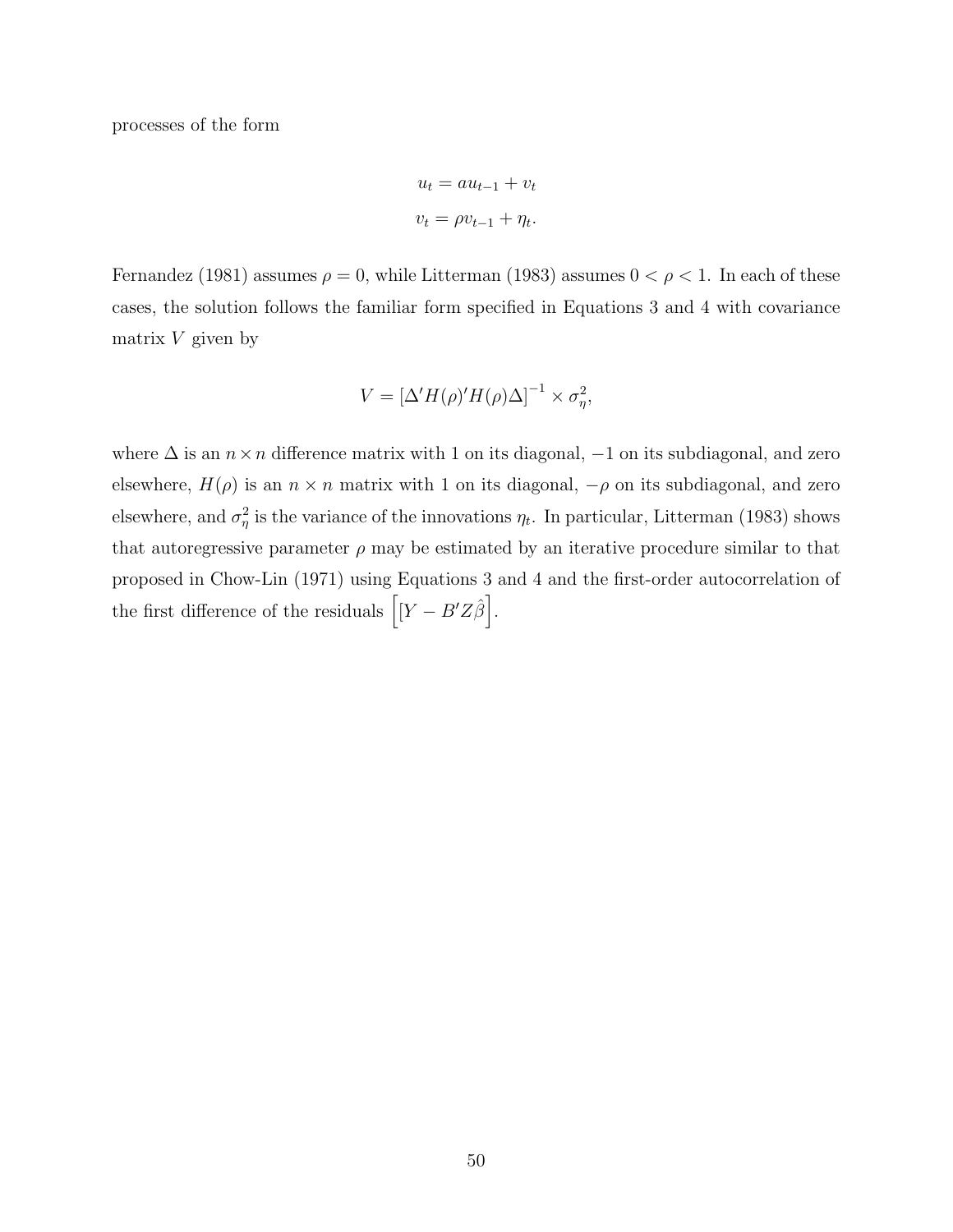# C Constructing DFA Shares and Levels from Imputed Reconciled SCF Balance Sheets

Following the methodology described in Sections 2 and 3, we produce quarterly measures of the total value of SCF-reconciled assets, liabilities and net worth for households in the top 1%, 90-99%, 50-90%, and bottom 50% of the wealth distribution for all quarters between 1989-present. The final step in producing the DFAs is projecting the Financial Accounts data onto the reconciled SCF asset and liability shares. To do so, we define  $\gamma_t^{j,p}$  as the level of the asset or liability indexed by balance sheet line  $j$ , for wealth quantile group  $p$ , in quarter t, and let  $\Gamma_t^j$  denote the corresponding line from the B.101.h balance sheet. Define group  $p$ 's asset or liability share of balance sheet line  $j$  in quarter  $t$  as its share of the total reconciled SCF balance sheet line:

$$
\omega_t^{j,p} = \frac{\gamma_t^{j,p}}{\sum_k \gamma_t^{j,k}}
$$

To construct the DFA's measures of assets and liability levels for each quantile, we multiply these balance sheet shares by the total B.101.h balance sheet line:

$$
\bar{\gamma}_t^{j,p} = \Gamma_t^j \omega_t^{j,p}
$$

This ensures that the DFA levels of assets and liabilities aggregate to the Financial Accounts household balance sheet table.

For aggregated lines on the household balance sheet (e.g., total assets, total liabilities, net worth, etc.), we aggregate over the calculated DFA balance sheet lines. For example, letting A denote the set of asset lines on the household balance sheet,

$$
\begin{array}{rcl}\n\bar{\gamma}_t^{assets,p} & = & \sigma_{j \in A} \bar{\gamma}_t^{j,p} \\
\omega_t^{assets,p} & = & \frac{\sum_{j \in A} \gamma_t^{j,p}}{\sum_k \sum_{j \in A} \gamma_t^{j,k}}\n\end{array}
$$

Liabilities and liability shares are similarly defined. DFA net worth levels and shares are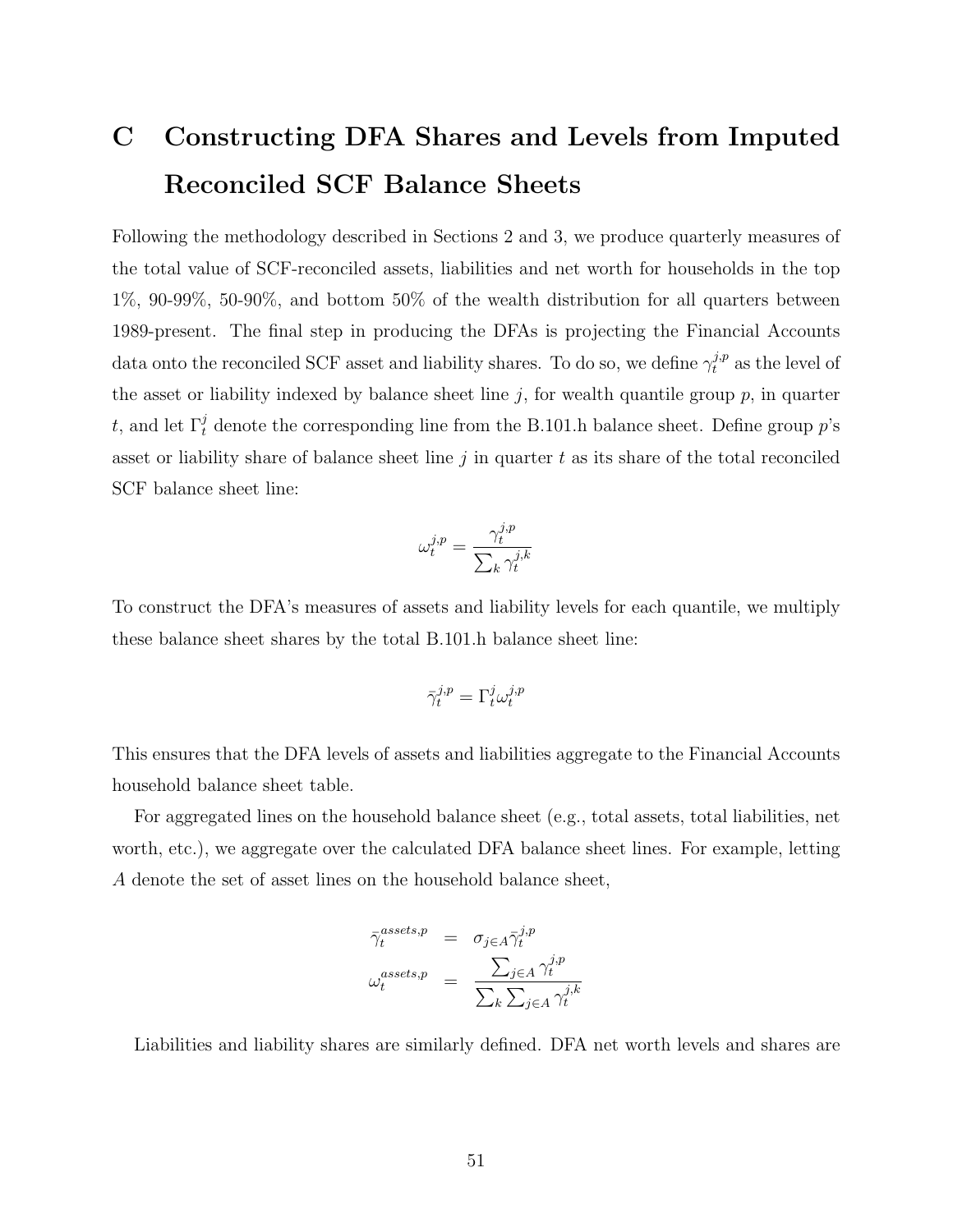defined as

$$
\begin{array}{lcl} \bar{\gamma}^{NetWorth,p}_{t} & = & \bar{\gamma}^{assets,p}_{t} - \bar{\gamma}^{liabilities,p}_{t} \\ \omega^{NetWorth,p}_{t} & = & \frac{\bar{\gamma}^{NetWorth,p}_{t}}{\sum_{k} \bar{\gamma}^{NetWorth,k}_{t}}. \end{array}
$$

Because aggregated balance sheet items are constructed from B.101.h balance sheet lines and not reconciled SCF balance sheet lines, the shares of aggregated balance sheet lines for each wealth quantile do not necessarily align with the shares from the SCF.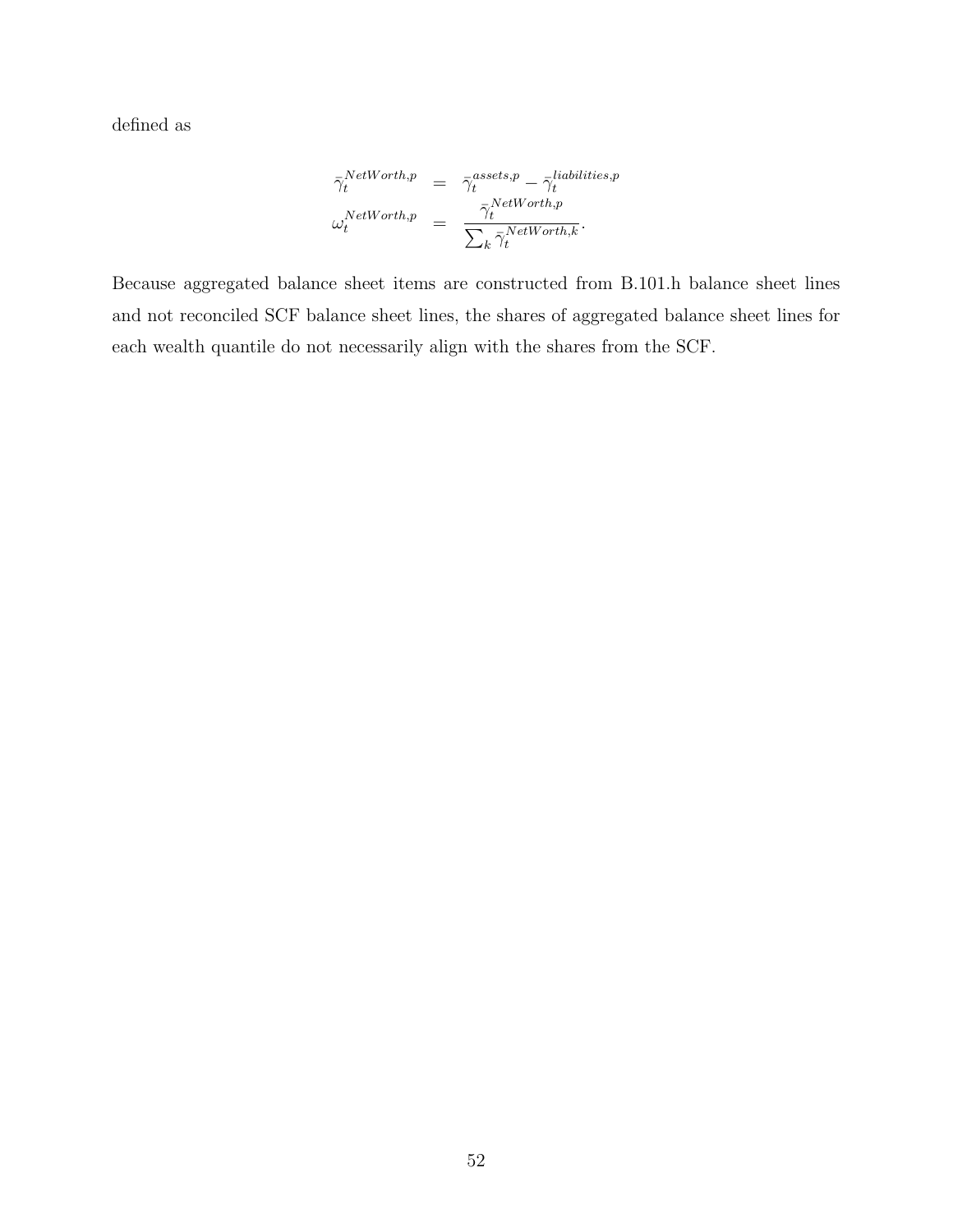## D Selecting a Temporal Disaggregation Model

Up to this point, we have introduced three distinct temporal disaggregation models based on three different assumptions on the error process: Chow Lin (1976), Fernandez (1981), and Litterman (1983). These three approaches yield qualitatively similar results, and the limited number of SCF waves complicates selecting the appropriate model from among this menu. Because there are only 10 observed SCF waves, coefficients for our indicator series as well as our target series estimates are unlikely to be statistically distinguishable across models. Nevertheless, below we employ objective criterion to select our baseline imputation and forecast model.

We construct several different measures of forecast accuracy, all of which are based on model predictions for the 2013 and 2016 SCF measures. First, we estimate the model using only the SCF observations from 1989-2010 and then calculate the sum of the squared differences (normalized by \$1Trillion) between the 2013 model predictions and the 2013 reconciled SCF measures of net worth. In other words, we pretend that our sample ends in 2010, use our method to forecast to 2013, and then compare our forecasts to the actual reconciled SCF totals. Second, we repeat this exercise by re-estimating the model on 1989- 2013 SCF observations and examining predictions for the 2016 SCF. Third, we re-estimate the model on 1989-2010 and 2016 SCF observations, counterfactually assuming the 2013 SCF is not observed, and compare the model-predicted 2013 SCF balance sheet to that which was actually observed. Finally, we repeat this exercise assuming that the 2010 SCF is not observed. We conduct these three exercises for the net worth levels and shares of each wealth group: top 1%, 90-99%, 50-90%, and bottom 50%. Table D.1 presents the total sum of squared errors from these exercises.

The predictions of each model are generally quite similar — the total-wealth and wealthby-percentiles total squared errors (TSEs) rarely differ substantially. The 2013 forecast errors are very low — about \$3-7 trillion for total wealth and \$3-8 trillion for wealth by percentiles. The 2016 forecast errors are somewhat larger at \$37-46 trillion for total wealth and about \$17-18 trillion for wealth by percentiles. Finally, the 2013 and 2010 imputation errors are quite modest both for total wealth (\$ 11-16 trillion) and wealth by percentiles (\$4-5 trillion). The Chow-Lin and Fernandez estimates are typically quite similar, and yield somewhat smaller errors than the Litterman method. Nonetheless, the TSEs differences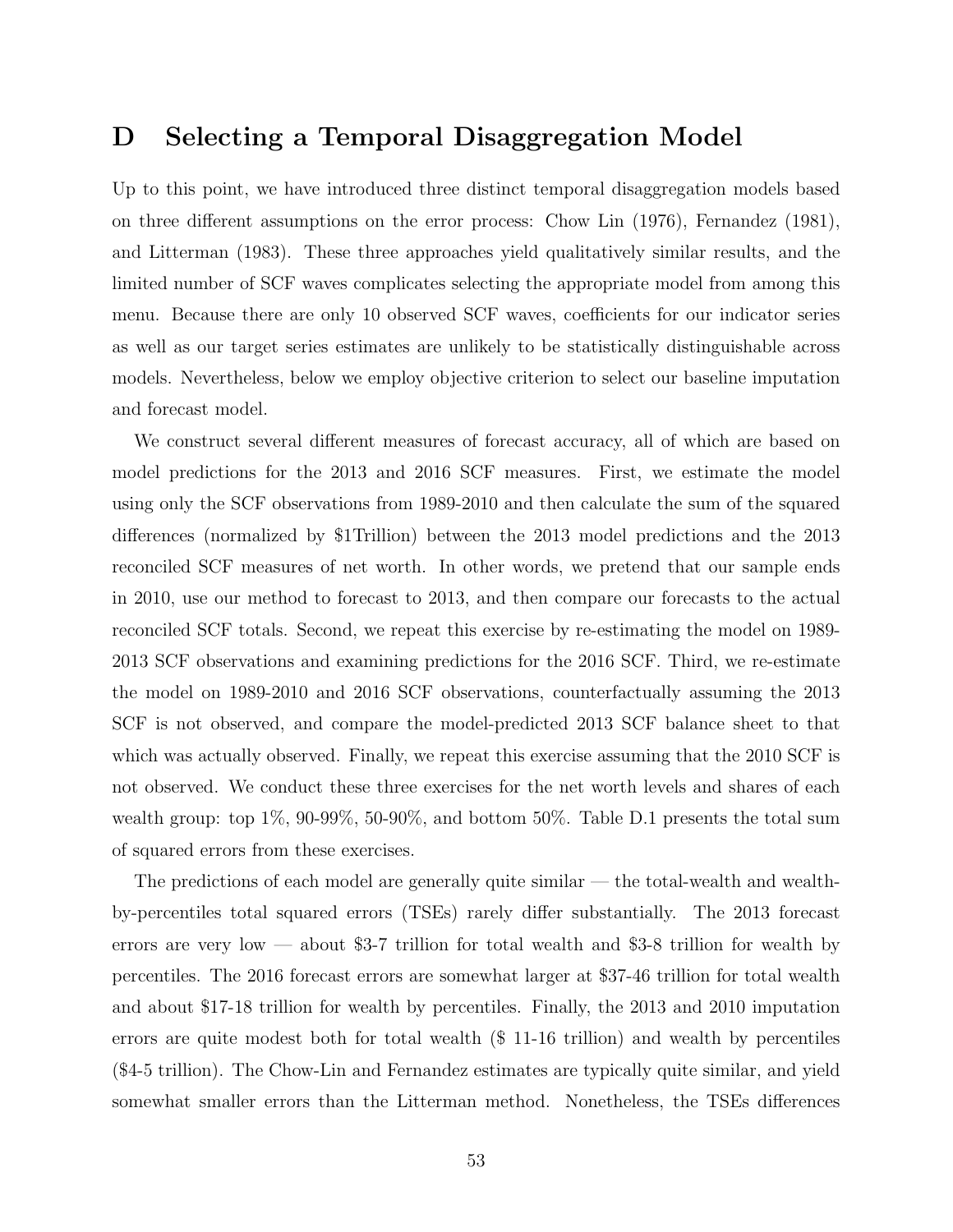|                    |                              | Chow-Lin<br>$\overline{1}$ | Fernandez Litterman<br>$\overline{2}$ | $\overline{3}$ |
|--------------------|------------------------------|----------------------------|---------------------------------------|----------------|
| A. 2013 Forecast   | Total Wealth                 | 2.7                        | 3.2                                   | 7.7            |
|                    | <b>Wealth by Percentiles</b> | 5.7                        | 5.4                                   | 8.1            |
| B. 2016 Forecast   | <b>Total Wealth</b>          | 32.4                       | 37.8                                  | 41.3           |
|                    | <b>Wealth by Percentiles</b> | 20.3                       | 19.5                                  | 19.5           |
| C. 2010 Imputation | <b>Total Wealth</b>          | 11.9                       | 9.1                                   | 15.7           |
|                    | <b>Wealth by Percentiles</b> | 6.6                        | 6.3                                   | 6.7            |
| D. 2013 Imputation | Total Wealth                 | 11.8                       | 12.5                                  | 11.6           |
|                    | <b>Wealth by Percentiles</b> | 6.8                        | 6.3                                   | 5.3            |
|                    |                              |                            |                                       |                |

#### Table D.1: Comparison of Different Forecasting and Imputation Models

Total Squared Errors of Quarterly Imputation

Notes: Each table entry shows the total sum of squared errors for reconciled balance sheet interpolations/extrapolations that selectively exclude an SCF year. The 2013 Forecast rows use SCF data through 2010 and Financial Accounts data through 2013Q3. The 2016 Forecast rows use SCF data through 2013 and Financial Accounts data through 2016Q3. The 2010 Imputation rows use all available SCF and Financial Accounts data except the 2010 SCF. The 2013 Imputation rows use all available SCF and Financial Accounts data except the 2013 SCF. All calculations use the 2018Q4 vintage of the Financial Accounts.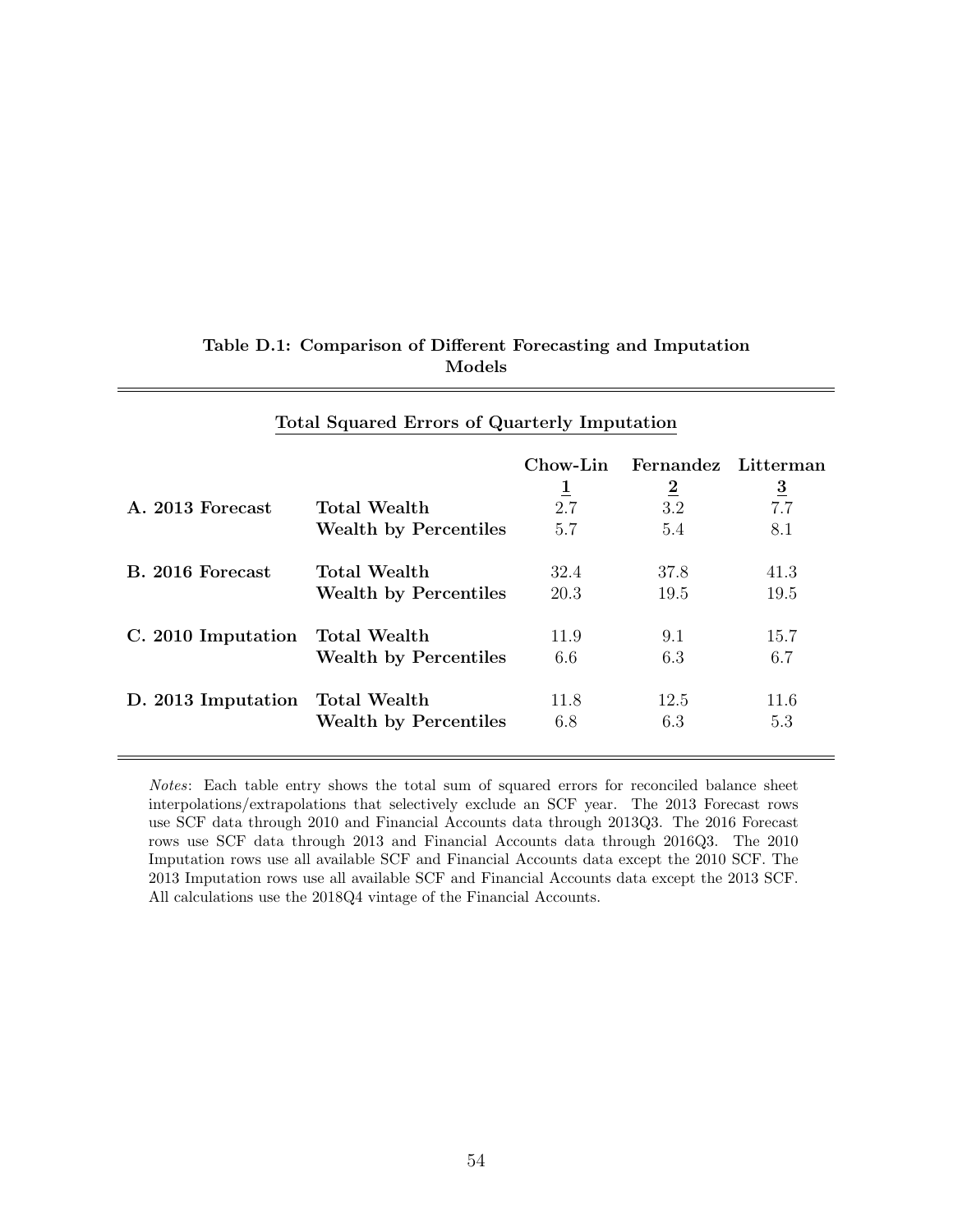between these three approaches are not very large. Therefore, we conclude that the choice of error process is not critical in our application, and we adopt the Chow-Lin method because it performs well and is simple to implement.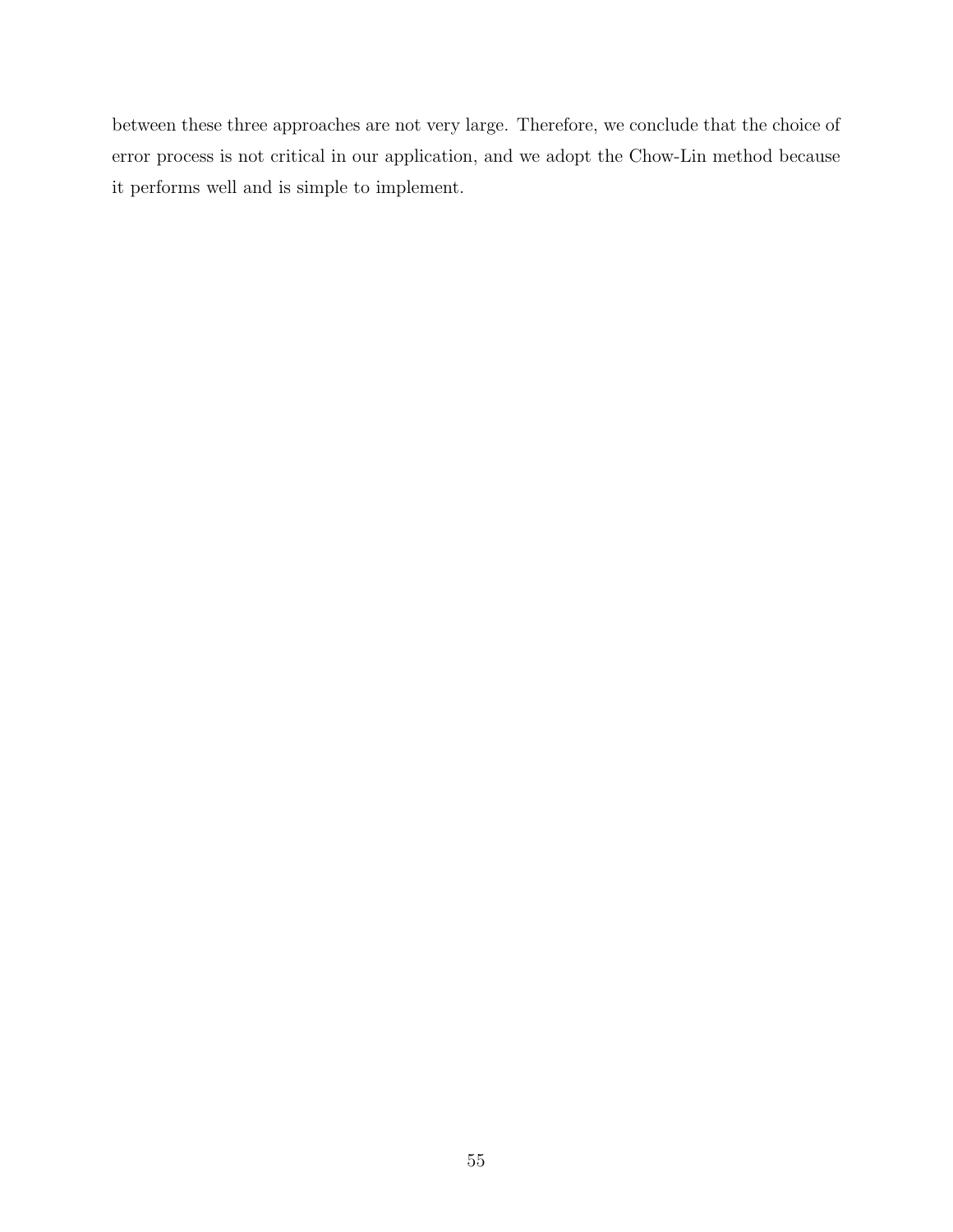





Notes: Panel (a) shows the extrapolated DFA balance sheets for 2009Q1 using SCF data only through 2007Q3 and Financial Accounts data through 2009Q1. Panel (b) shows the actual DFA balance sheet estimates for 2009Q1 using all available SCF and Financial Accounts data. All panels use the (current) 2018Q3 vintage of the Financial Accounts.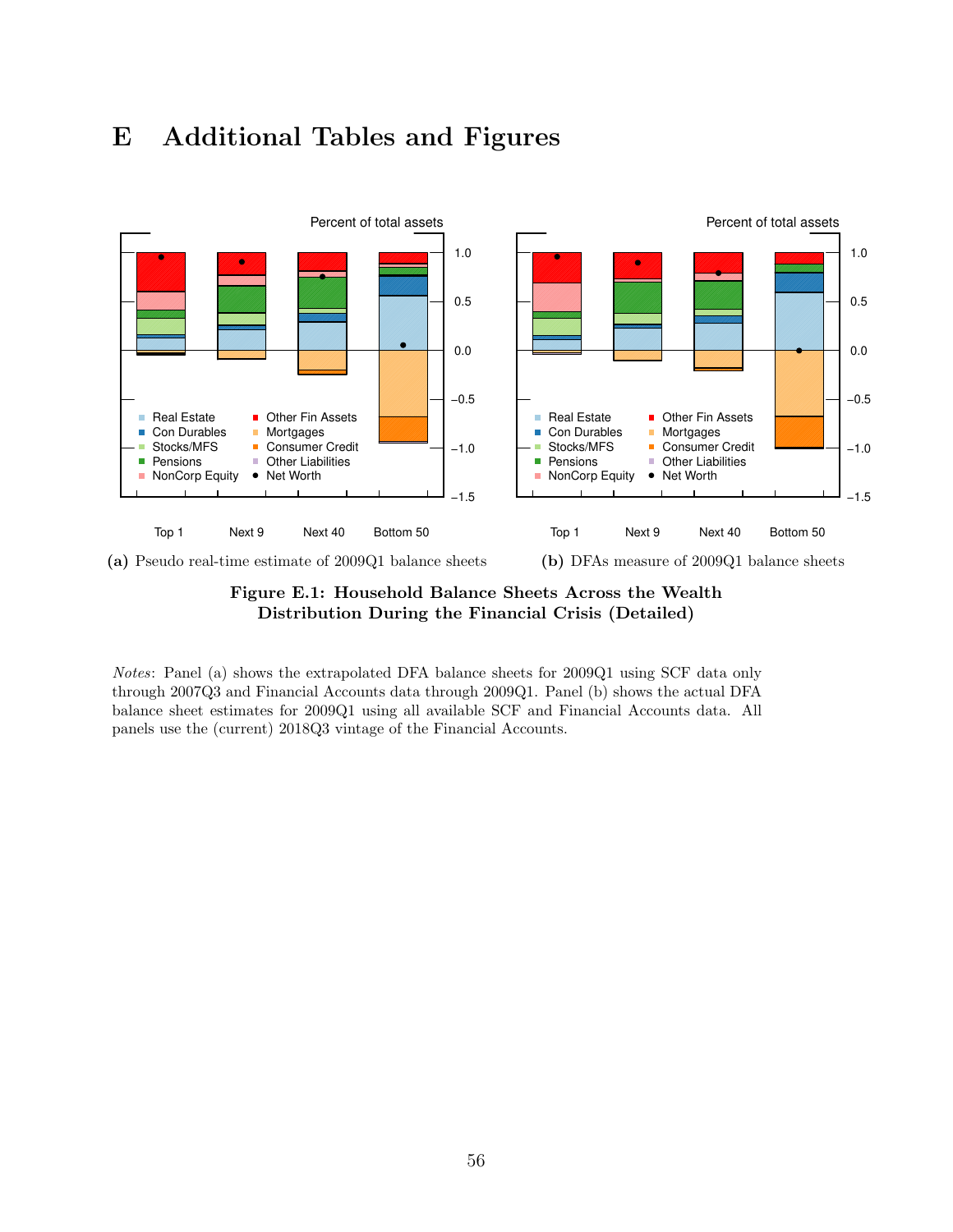|                                           | FA Series S& | 500<br>۵       |   | FHFA Index   Home Ownership Rate   DB-DC Ratio   Fed Funds Rate   Vehicle Loans |   |                |   | Student Loans |                      | DTI Ratio   NYSE Volume |
|-------------------------------------------|--------------|----------------|---|---------------------------------------------------------------------------------|---|----------------|---|---------------|----------------------|-------------------------|
| Real Estate                               |              |                | × |                                                                                 |   |                |   |               |                      |                         |
| Consumer Durable Goods                    |              |                |   |                                                                                 |   |                |   |               |                      |                         |
| Financial Assets                          |              | ×××            |   |                                                                                 |   |                |   |               |                      |                         |
| Checkable Deposits and Currency           |              |                |   |                                                                                 |   |                |   |               |                      |                         |
| <b>Time Deposits</b>                      |              |                |   |                                                                                 |   | <b>xxxx</b>    |   |               |                      |                         |
| Money Market Fund Shares                  |              |                |   |                                                                                 |   |                |   |               |                      | ×                       |
| US Government and Municipal Securities    |              |                |   |                                                                                 |   |                |   |               |                      |                         |
| Corporate and Foreign Bonds               |              | xxx            |   |                                                                                 |   |                |   |               |                      |                         |
| Loans                                     |              |                |   |                                                                                 |   |                |   |               |                      |                         |
| Other Loans and Advances                  |              | ×              |   |                                                                                 |   |                |   |               |                      |                         |
| Mortgages                                 |              | ×              |   |                                                                                 |   |                |   |               |                      |                         |
| Corporate Equities and Mutual Fund Shares |              |                |   |                                                                                 |   |                |   |               |                      |                         |
| Life Insurance Reserves                   |              |                |   |                                                                                 |   |                |   |               |                      |                         |
| Pension Entitlements                      |              |                |   |                                                                                 | × |                |   |               |                      |                         |
| Equity in Noncorporate Business           |              | <b>××××</b>    |   |                                                                                 |   | <b>xxxxxxx</b> |   |               |                      |                         |
| Miscellaneous Assets                      |              |                |   |                                                                                 |   |                |   |               |                      | ×                       |
| Home Mortgages                            |              |                |   | ×                                                                               |   |                |   |               | $\times\times$       |                         |
| Consumer Credit                           |              |                |   |                                                                                 |   |                |   | ×             |                      |                         |
| Depository Loans N.E.C.                   |              | $\times\times$ |   |                                                                                 |   |                | × |               |                      |                         |
| Other Loans and Advances                  |              | ×              |   |                                                                                 |   |                |   |               |                      |                         |
| Deferred and Unpaid Life Insurance Prem.  |              | ×              |   |                                                                                 |   |                |   |               | $\times\times\times$ |                         |
| Net Worth                                 |              |                | × |                                                                                 |   |                |   |               |                      |                         |
|                                           |              |                |   |                                                                                 |   |                |   |               |                      |                         |

# Table E.1: Summary of Indicator Series Used in Interpolating and Forecasting Household Balance Sheets Table E.1: Summary of Indicator Series Used in Interpolating and Forecasting Household Balance Sheets